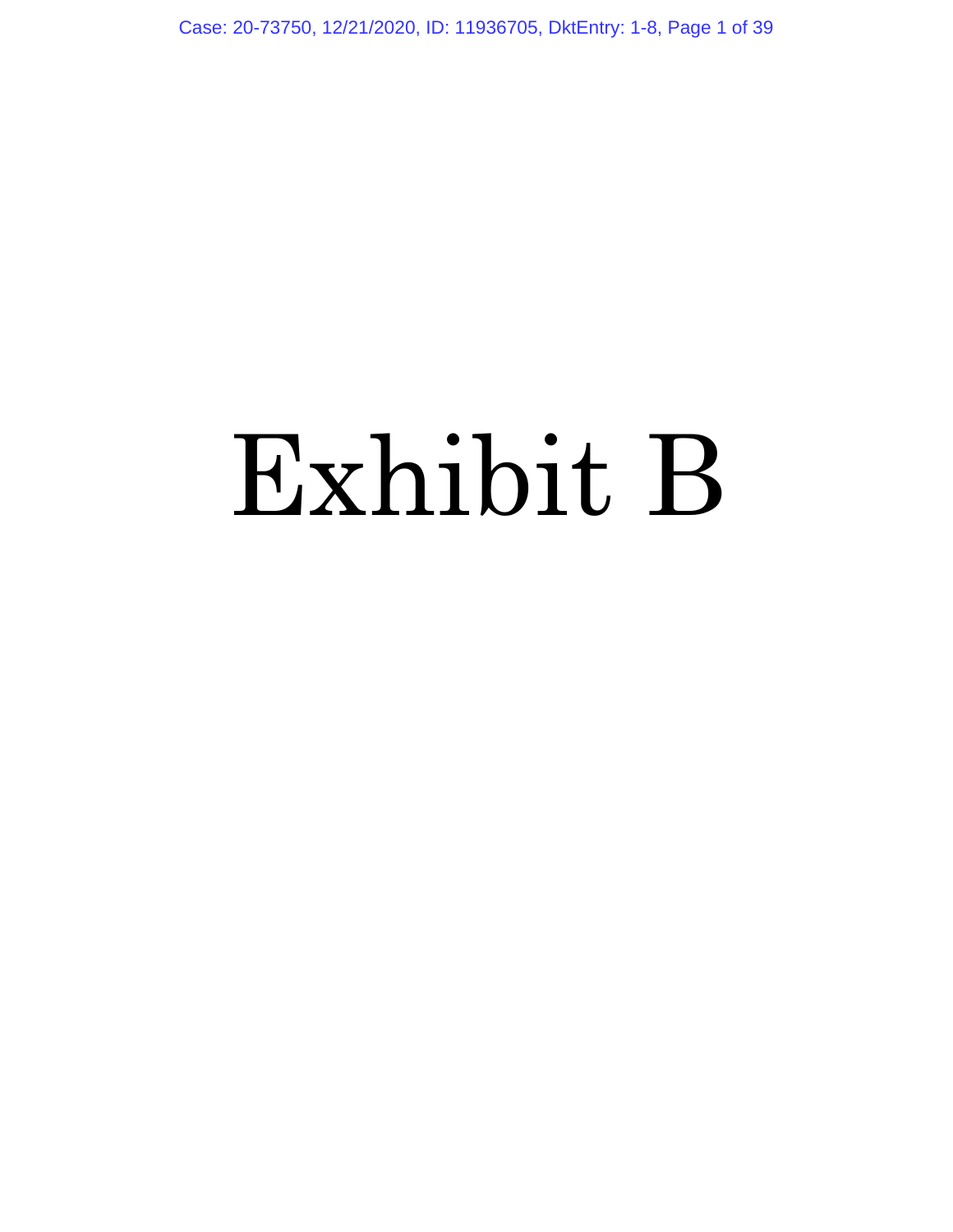#### Case: 20-73750, 12/21/2020, ID: 11936705, DktEntry: 1-8, Page 2 of 39

| <b>STATED STATE</b><br>U.S. ENVIRONMENTAL PROTECTION AGENCY<br>Office of Pesticide Programs<br>Registration Division (7505P)<br>1200 Pennsylvania Ave., N.W.<br>4L PROT<br>Washington, D.C. 20460                                                                                                                                                                                                                                                                                                                                                                                                                                                                                                                                                                                                                                                                                                                                                                                                                                                                                                                                                                                                                                                                                                                                                                                                                                                                                                                                                                                                                                                          | <b>EPA Reg. Number:</b><br>7969-472       | Date of Issuance:<br>10/27/20 |  |
|------------------------------------------------------------------------------------------------------------------------------------------------------------------------------------------------------------------------------------------------------------------------------------------------------------------------------------------------------------------------------------------------------------------------------------------------------------------------------------------------------------------------------------------------------------------------------------------------------------------------------------------------------------------------------------------------------------------------------------------------------------------------------------------------------------------------------------------------------------------------------------------------------------------------------------------------------------------------------------------------------------------------------------------------------------------------------------------------------------------------------------------------------------------------------------------------------------------------------------------------------------------------------------------------------------------------------------------------------------------------------------------------------------------------------------------------------------------------------------------------------------------------------------------------------------------------------------------------------------------------------------------------------------|-------------------------------------------|-------------------------------|--|
| <b>NOTICE OF PESTICIDE:</b><br>$X$ Registration<br>Reregistration<br>(under FIFRA, as amended)                                                                                                                                                                                                                                                                                                                                                                                                                                                                                                                                                                                                                                                                                                                                                                                                                                                                                                                                                                                                                                                                                                                                                                                                                                                                                                                                                                                                                                                                                                                                                             | <b>Term of Issuance:</b><br>Unconditional |                               |  |
|                                                                                                                                                                                                                                                                                                                                                                                                                                                                                                                                                                                                                                                                                                                                                                                                                                                                                                                                                                                                                                                                                                                                                                                                                                                                                                                                                                                                                                                                                                                                                                                                                                                            | <b>Name of Pesticide Product:</b>         |                               |  |
| Engenia Herbicide<br>Name and Address of Registrant (include ZIP Code):<br><b>BASF</b> Corporation<br>26 Davis Drive<br>Research Triangle Park, NC 27709<br>Note: Changes in labeling differing in substance from that accepted in connection with this registration must be submitted to and accepted by the Registration Division prior to use<br>of the label in commerce. In any correspondence on this product always refer to the above EPA registration number.<br>On the basis of information furnished by the registrant, the above named pesticide is hereby registered under the<br>Federal Insecticide, Fungicide and Rodenticide Act.<br>Registration is in no way to be construed as an endorsement or recommendation of this product by the Agency. In<br>order to protect health and the environment, the Administrator, on his motion, may at any time suspend or cancel<br>the registration of a pesticide in accordance with the Act. The acceptance of any name in connection with the<br>registration of a product under this Act is not to be construed as giving the registrant a right to exclusive use of the<br>name or to its use if it has been covered by others.<br>If these terms outlined below are not complied with, the registration will be subject to cancellation in accordance<br>with FIFRA section 6. Your release for shipment of the product constitutes acceptance of these conditions. A<br>stamped copy of the label is enclosed for your records.<br>Please also note that the record for this product currently contains the following CSFs:<br>Basic CSF dated 7/1/2020<br>Alternate CSF 1 dated 7/1/2020 |                                           |                               |  |
| <b>Signature of Approving Official:</b>                                                                                                                                                                                                                                                                                                                                                                                                                                                                                                                                                                                                                                                                                                                                                                                                                                                                                                                                                                                                                                                                                                                                                                                                                                                                                                                                                                                                                                                                                                                                                                                                                    | Date:                                     |                               |  |
|                                                                                                                                                                                                                                                                                                                                                                                                                                                                                                                                                                                                                                                                                                                                                                                                                                                                                                                                                                                                                                                                                                                                                                                                                                                                                                                                                                                                                                                                                                                                                                                                                                                            | 10/27/20                                  |                               |  |
| Daniel Kenny, Chief<br>Herbicide Branch, Registration Division (7505P)                                                                                                                                                                                                                                                                                                                                                                                                                                                                                                                                                                                                                                                                                                                                                                                                                                                                                                                                                                                                                                                                                                                                                                                                                                                                                                                                                                                                                                                                                                                                                                                     |                                           |                               |  |

EPA Form 8570-6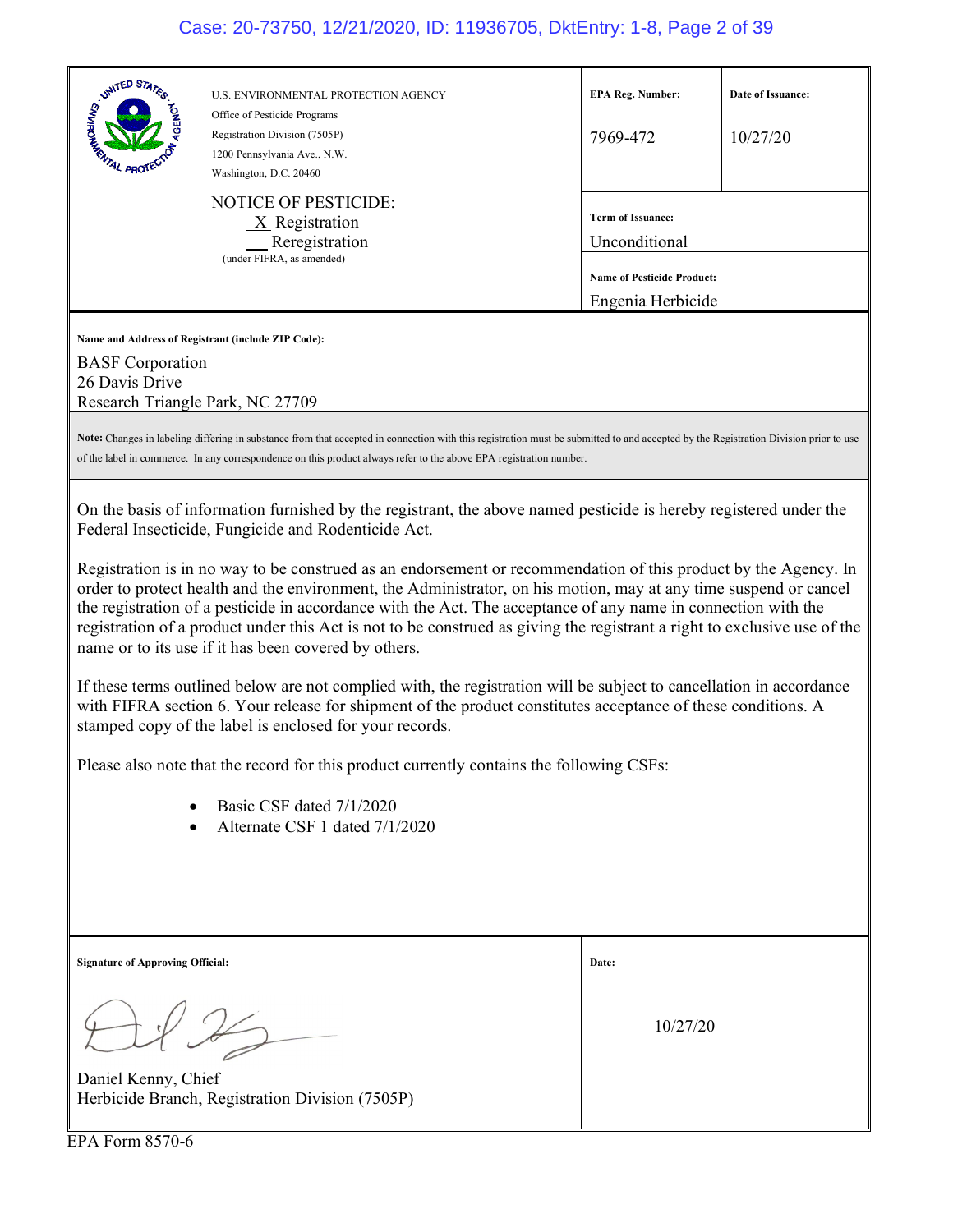Page 2 of 17 EPA Reg. No. 7969-472 Decision No. 564507

Should you wish to add/retain a reference to the company's website on your label, then please be aware that the website becomes labeling under the Federal Insecticide Fungicide and Rodenticide Act and is subject to review by the Agency. If the website is false or misleading, the product would be misbranded and unlawful to sell or distribute under FIFRA section  $12(a)(1)(E)$ . 40 CFR 156.10(a)(5) list examples of statements EPA may consider false or misleading. In addition, regardless of whether a website is referenced on your product's label, claims made on the website may not substantially differ from those claims approved through the registration process. Therefore, should the Agency find or if it is brought to our attention that a website contains false or misleading statements or claims substantially differing from the EPA approved registration, the website will be referred to the EPA's Office of Enforcement and Compliance Assurance.

This product is unconditionally registered in accordance with FIFRA section 3(c)(5) provided that you comply with the terms listed below. This registration will automatically expire on December 20, 2025.

#### *General Terms*

- 1. Submit and/or cite all data required for registration review of your product when the Agency requires all registrants of similar products to submit such data.
- 2. Submit one copy of the revised final printed label for the record before you release the product for shipment.

#### *Herbicide Resistance Management Plan*

3. You must maintain, update and follow an Herbicide Resistance Management Plan (HRM) as described in Appendix D regarding grower agreements, field detection and remediation, education, evaluation, reporting, and best management practices (BMPs).

#### *Tank Mixing, Spray Drift, and Volatility-Reduction Adjuvant Requirements*

- 4. You must maintain a website at www.engeniatankmix.com. That website will include a list of products that have been tested pursuant to Appendix A and found, based upon such testing, not to adversely affect the spray drift properties of Engenia Herbicide. The website will identify a testing protocol, consistent with Appendix A, that is appropriate for determining whether the tested product will adversely affect the drift properties of Engenia Herbicide. The website must state that any person seeking to have a product added to the list of approved tank mix partners must perform a study either pursuant to the testing protocol identified on the website or another protocol that has been approved for the particular purpose by EPA, and must submit the test data and results, along with a certification that the studies were performed either pursuant to the testing protocols identified on the website or pursuant to another protocol(s) approved by EPA and that the results of the testing support adding the product to the list of products tested and found not to adversely affect the spray drift properties of Engenia Herbicide, to BASF. BASF will determine whether the testing and results conform to the conditions prescribed in this protocol and, depending on the test conditions and results, will either post the product on the website at www.engeniatankmix.com or notify the third-party entity that the product did not meet the requirements for posting. Once notified by a third party, you will add appropriately certified products to the list no more than 90 days after you receive such notice. Testing of tank-mix products must be conducted in compliance with procedures as stated forth in Appendix A.
- 5. All test data relating to the impact of tank-mixing any product with Engenia Herbicide on drift properties of Engenia Herbicide generated by you or somebody working for you or submitted to BASF by a third party, along with a certification indicating whether the study was performed either pursuant to the testing protocols identified on the website or pursuant to other protocols approved by EPA and whether the results of the testing support adding the product to the list of products tested and found not to adversely affect the spray drift properties of Engenia Herbicide, must be retained by BASF . Any and all such records must be submitted to the EPA's Office of Pesticide Programs upon request.
- 6. The prohibition of using products in a tank-mix with Engenia Herbicide unless the product used is contained on the list www.engeniatankmix.com, and the identification of the website address, shall be included in educational and information materials developed for BASF , including the materials identified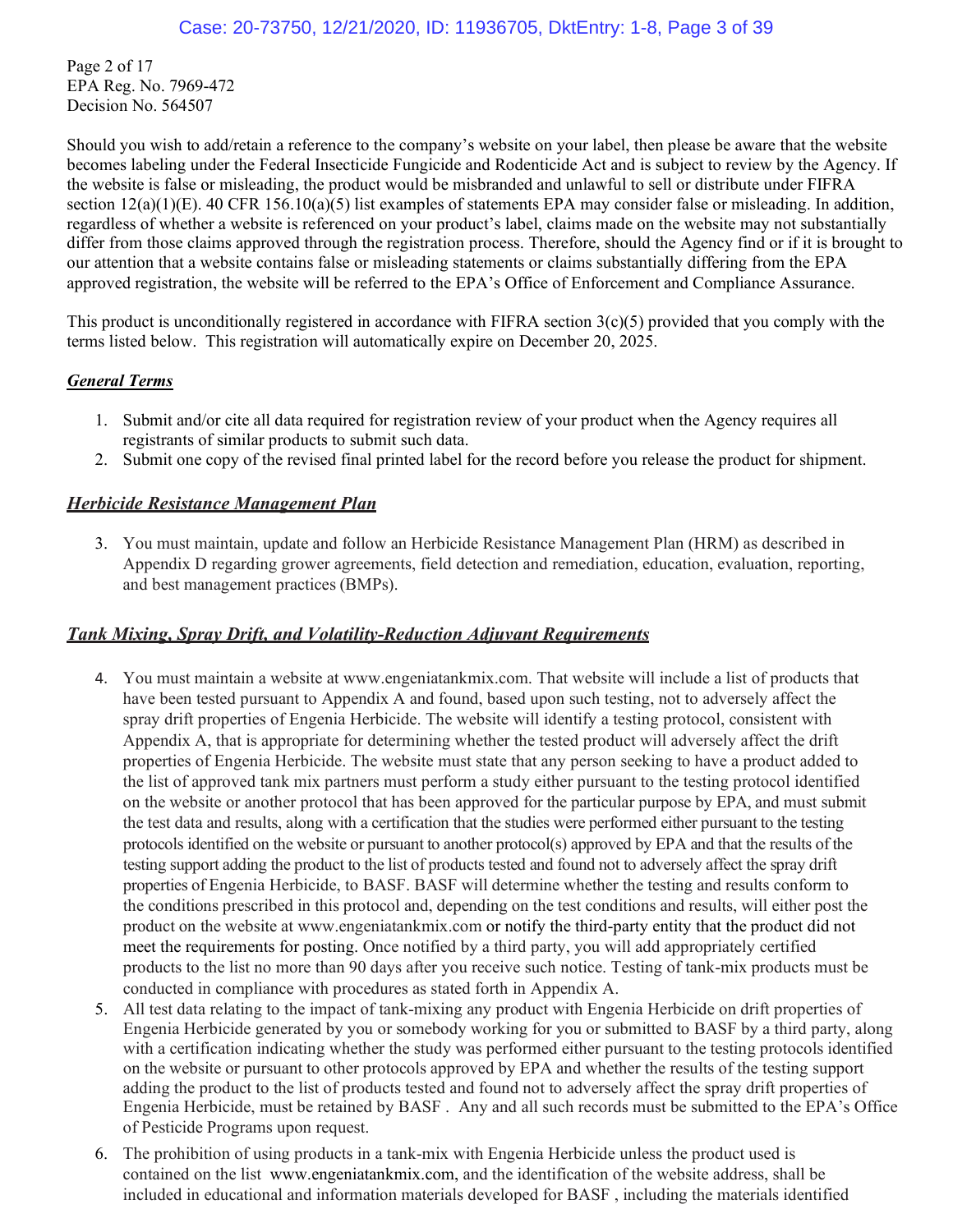Page 3 of 17 EPA Reg. No. 7969-472 Decision No. 564507

in Appendix D, Section B.

- 7. Testing of any volatility-reduction adjuvant (may also be called Volatility Reduction Agent, pH Buffering Adjuvant, or pH Buffering Agent) must be conducted in compliance with procedures as set forth in Appendices A and E. Any potential volatility-reduction adjuvant must demonstrate passing results for both wind tunnel testing as set forth in Appendix A and humidome testing set forth in Appendix E.
- 8. BASF must maintain a volatility-reduction adjuvant tab (again, may also be called Volatility Reduction Agent, pH-Buffering Adjuvant, or pH-Buffering Agent) on the website at www.engeniatankmix.com. The website must identify testing protocols, consistent with Appendices A and E. Products that have been tested pursuant to such testing protocol by BASF and found, based upon such testing, to meet the passing requirements according to Appendices A and E may be added to the list of approved volatility-reduction adjuvant products on the website tab described above. BASF must retain copies of all data and analysis from test performed by, or provided to, BASF based on the Appendix A and E protocols. Upon the Agency's request, copies of such test data and analysis must be submitted to EPA's Office of Pesticide Programs, along with certification indicating whether the study was performed either pursuant to the testing protocols identified on the website or pursuant to other protocols approved by EPA and whether the results of the testing support adding the product(s) to the list of products tested and found to meet the passing requirements of the testing standard in Appendices A and E.
- 9. If a third party requests the addition of a volatility-reduction adjuvant, at the discretion of BASF, the registrant will perform wind tunnel and humidome studies pursuant to the testing protocols in Appendices A and E or request the third-party to perform such studies. Should registrant decline to perform testing, the third-party entity or a testing facility on their behalf must perform a study pursuant to the testing protocol identified on the website and must submit to BASF the test data and results, along with certification that the studies were performed pursuant to the testing protocols identified on the website and that the results of the testing support adding the product to the list of approved volatility-reduction adjuvants for Engenia Herbicide. BASF will determine whether the testing and results conform to the conditions prescribed in the protocols and, depending on the test conditions and results, will either post the product on the website at www.engeniatankmix.com or notify the third-party entity that the product did not meet the requirements for posting. Once notified by a third-party, you will add appropriately certified products to the list no more than 90 days after you receive such notice. BASF will retain records related to this third-party testing and will supply these records to EPA upon their request.
- 10. The requirement that an approved volatility-reduction adjuvant must always be tank-mixed with Engenia Herbicide, and the identification of the website address for www.engeniatankmix.com containing the list of approved volatility-reduction adjuvants shall be included in educational and information materials developed by or for BASF, including materials identified in Appendix D, Section B.
- 11. So long as the Engenia Herbicide registration continues to require use of a volatility-reduction adjuvant with every application, BASF will:
	- a. Take appropriate action(s) to ensure that a sufficient supply of Sentris or any other qualified volatilityreduction adjuvant is in the channels of trade for all Engenia Herbicide applications each year, including quantities of Engenia Herbicide contained in products produced by other registrants. To ensure the supply of qualified volatility-reduction adjuvant is sufficient throughout each season, BASF will:
		- i. Project and monitor distribution of Engenia Herbicide
		- ii. Monitor available Sentris/volatility-reduction adjuvant in relevant channels of trade
		- iii. Make available additional supplies if needed to ensure sufficient quantities of Sentris volatilityreduction adjuvant are available to allow lawful application of the full quantity of Engenia Herbicide that is available in the channels of trade; and
		- iv. Maintain capacity to produce additional Sentris/ volatility-reduction adjuvants (or to cause more Sentris/volatility-reduction adjuvants to be produced) whenever any further need is anticipated.
	- b. Make arrangements through appropriate distribution networks to ensure that Sentris or other appropriate volatility-reduction adjuvants are timely available to applicators in all locations where Engenia Herbicide will be applied, before any applicator would apply Engenia Herbicide. Access to Sentris will either be through the same retail outlets as Engenia Herbicide, or if necessary, in particular locations, available from other readily accessible sources. Registrant will timely make available to every applicator information on where Sentris can be ordered or purchased.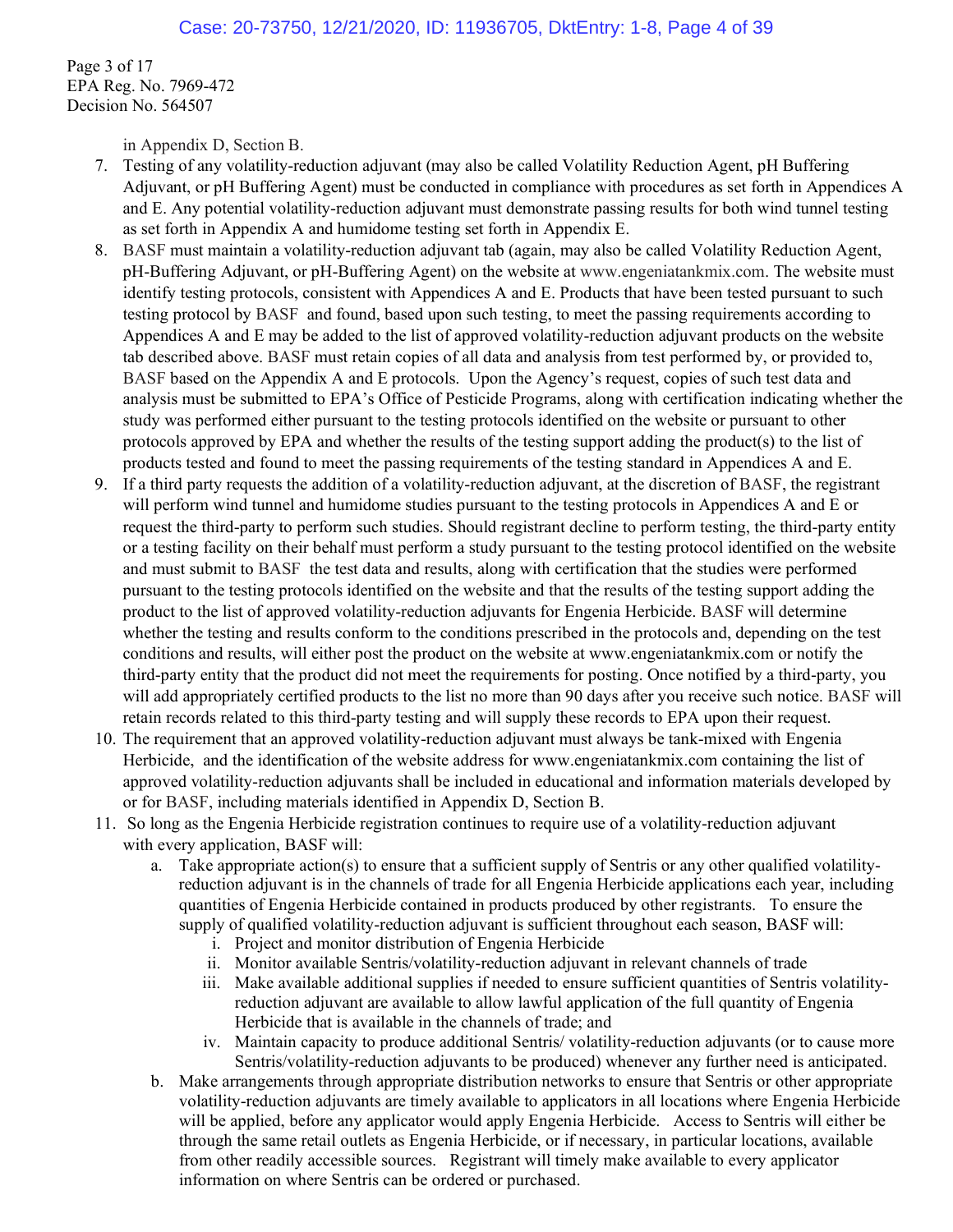Page 4 of 17 EPA Reg. No. 7969-472 Decision No. 564507

- c. Ensure that all training materials clearly require the mandatory use of Sentris or another volatilityreduction adjuvant with every Engenia Herbicide application. Work with State authorities to ensure that appropriate training occurs before any application of Engenia Herbicide is made.
- d. Registrant Recordkeeping: BASF will keep records appropriate to document its compliance with its pH buffering adjuvant quantity commitments. BASF will make records available to EPA upon request.

#### *Enhanced Reporting*

BASF must submit the information identified below to EPA's Office of Pesticide Programs under section 6(a)(2), or under 40 CFR 159.195, unless you have previously submitted that information to EPA's Office of Pesticide Programs. To the extent that this reporting requirement conflicts with or is more narrow than any reporting requirements of section  $6(a)(2)$ , 40 CFR part 159, or EPA's letter of March 27, 2020 pursuant to 40 CFR 159.195(c), the broader reporting requirement applies.

- 12. Information received by telephone or in writing regarding potential damage to non-target vegetation from use of dicamba during the 2021-2025 growing seasons regardless of any determination that the incident resulted from misuse (intentional or accidental). Information must be forwarded to EPA regardless of which dicamba product may have been used and/or whether or not the alleged damage resulted from a product being used according to label directions. Data must be organized by product and state to the extent practicable, and must include all available information regarding acreage involved, plant species involved, severity of damage, date and location (coordinates) of incident, known dicamba applications in vicinity of incident, location of application (coordinates), distance from application to incident, temperature and humidity data at time of application, and similar information received. Incident data must be submitted in narrative form and in a spreadsheet format. This information must be submitted with cumulative totals and be submitted annually by January 15 (beginning by January 15, 2022) and final report with all then available information due September 30, 2025.
- 13. Information received by telephone or in writing regarding reports of dicamba-resistant weeds, and cases of weed control failure and/or suspected resistance. All information must be forwarded to EPA regardless of which dicamba product may have been used and/or whether or not the alleged resistance occurred after an application made according to label directions. This information must be submitted annually by January 15 (beginning January 15, 2022) and final report with all then available information due September 30, 2025.
- 14. Any information received by BASF or finding in an analysis conducted by BASF that foods/commodities contain dicamba residues that are not covered by a tolerance or exceed established tolerance levels. This information must be submitted annually by January 15 (beginning January 15,2022) and final report with all then available information due September 30, 2025.

#### *Hooded Sprayer Qualification Requirement*

- 15. Testing of hooded sprayers must be conducted in compliance with procedures as set forth in Appendix F.
- 16. If Engenia Herbicide label provides for a reduced buffer when a qualified hooded sprayer is used, BASF must maintain a hooded sprayer tab on the website at www.engeniatankmix.com identifying the qualified hooded sprayers. The website must identify a testing protocol, consistent with Appendix F, that is appropriate for determining whether spray drift of dicamba from the proposed hooded sprayer is equivalent to or less than (*i.e.*, not statistically greater than) that from the established baseline hooded sprayer in Appendix F. Hooded sprayers that have been tested pursuant to Appendix F by BASF and found, based upon such testing, to reduce the spray drift of dicamba to a level that is equivalent to or less than that from the established baseline hooded sprayer identified in Appendix F may be added to the list of qualified hooded sprayers on the website tab described above. BASF must retain copies of all data and analysis from tests performed by, or provided to, BASF based on the Appendix F protocol. Upon the Agency's request, copies of such test data and analysis must be submitted to EPA's Office of Pesticide Programs, along with certification indicating whether the study was performed pursuant to the testing protocols identified on the website and whether the results of the testing support adding the tested hooded sprayer to the list of products tested and found to result in spray drift of dicamba to a level that is equivalent to or less than that from the established baseline hooded sprayer identified in Appendix F.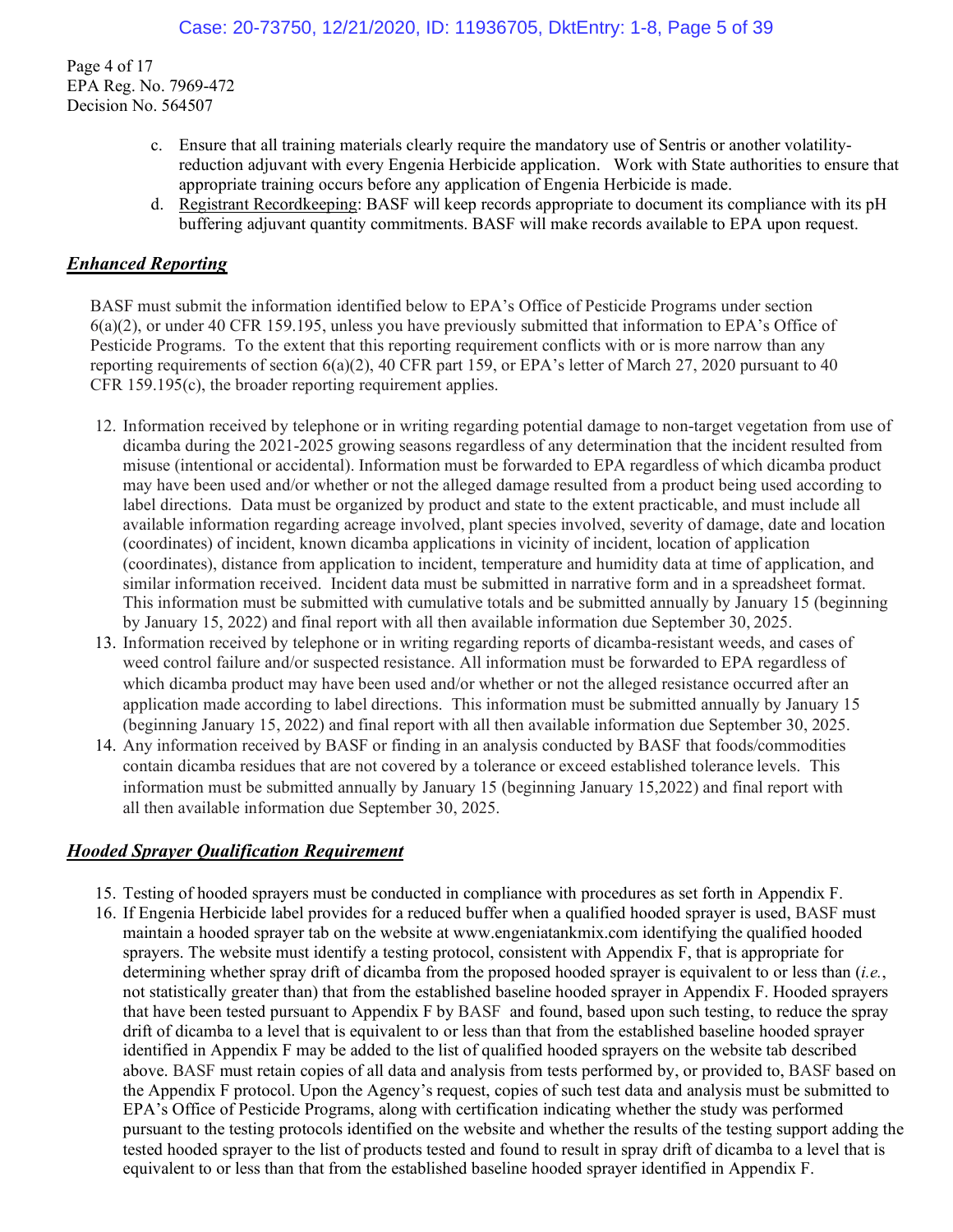Page 5 of 17 EPA Reg. No. 7969-472 Decision No. 564507

- 17. Additionally, the website must state that any other person or entity seeking to have a hooded sprayer added to BASF 's list of qualified hooded sprayers must contact BASF prior to any testing for this purpose. At the discretion of BASF, BASF will either perform a study pursuant to the testing protocol herein or request the thirdparty to perform such study. Should BASF decline to perform testing, the third-party entity or a testing facility on their behalf must perform a study pursuant to the testing protocol identified on the website and must submit to BASF the test data and results, along with certification that the studies were performed pursuant to the testing protocol identified on the website and that the results of the testing support adding the hooded sprayer to the list of qualified hooded sprayers for dicamba. BASF will certify that the testing and results conform to the conditions prescribed in this protocol and, pursuant to the test conditions and results, will either post the hooded sprayer on the website at www.engeniatankmix.com or notify the third-party entity that the hooded sprayer did not meet the requirements for posting. BASF will retain records related to this third-party testing of hooded sprayers and will supply these records to EPA upon their request.
- 18. Dicamba application requirements when using qualified hooded sprayers, the listing of qualified hooded sprayers on the www.engeniatankmix.com website, and the identification of the website address shall be included in educational and information materials developed by or for BASF, including the materials identified in Appendix D, Section B.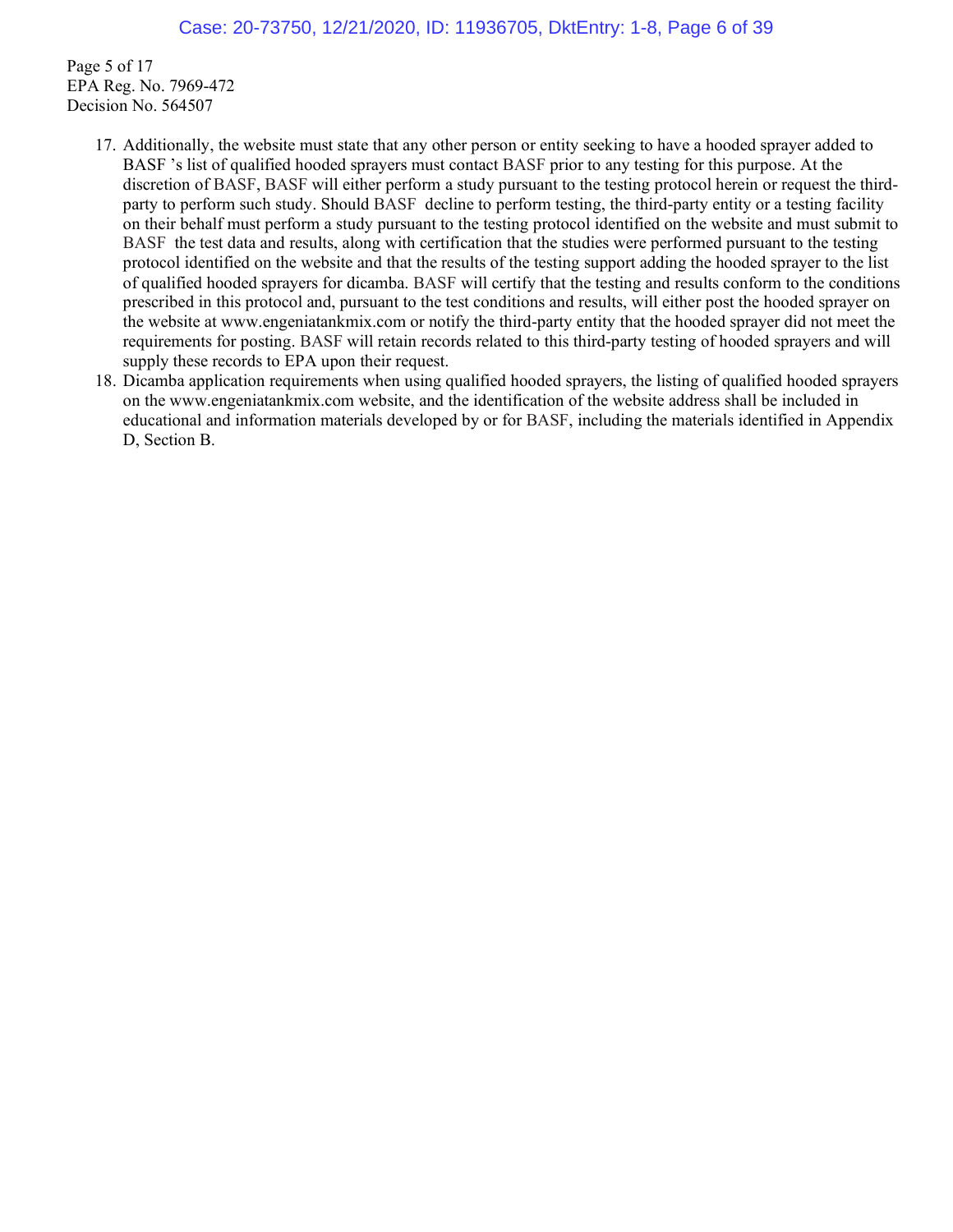#### Case: 20-73750, 12/21/2020, ID: 11936705, DktEntry: 1-8, Page 7 of 39

Page 6 of 17 EPA Reg. No. 7969-472 Decision No. 564507

#### **Appendix A**

Testing of Tank Mix Products for Spray Drift Properties

Products proposed for tank-mixing with may be added to the list of products that will not adversely affect the spray drift properties of Engenia Herbicide contained on the web site if a study is performed under the testing conditions set forth below; the test information is reported as set forth below; and the results are interpreted as set forth below and the interpretation supports adding the tested product to the list of products that will not adversely affect the spray drift properties of Engenia Herbicide:

#### Testing Conditions

Spray chamber test using conditions described in ASTM E-2798-11; or Wind Tunnel test using conditions described in EPA Final Generic Verification Protocol for Testing Pesticide Application Spray Drift Reduction Technologies for Row and Field Crops (September, 2013)

| Testing Media:        | Engenia Herbicide + Engenia Herbicide Proposed Tank Mix Product |
|-----------------------|-----------------------------------------------------------------|
| Test Nozzle:          | Tee Jet® TTI 11004 at 63 psi                                    |
| Number of Replicates: | 3 for each tested medium                                        |

#### Reporting

Validation information as summarized in Appendix B

Full droplet spectrum to be reported for each replicate of each tested medium

Perform AGDISP (8.26) modeling run for each replicate droplet spectrum for each tested medium (AGDISP input parameters described in Appendix C)

Establish 110 foot (0.5 lb ae/A rate) or 220 foot (1.0 lb ae/A rate) spray drift deposition estimates from AGDISP run on each replicate for each tested medium

Establish mean and standard deviation of 110 foot (0.5 lb ae/A rate) or 220 foot (1.0 lb ae/A rate) deposition for the 3 replicates of each tested medium

One-tail (upper bound) t-test  $(p=0.1)$  to determine if proposed tank-mix product is above Engenia Herbicide 110 foot (0.5 lb ae/A rate) or 220 foot (1.0 lb ae/A rate) spray drift deposition.

#### Interpretation of Results

If mean 110 foot (0.5 lb ae/A rate) or 220 foot (1.0 lb ae/A rate) deposition for proposed tank-mix product is not statistically greater than mean 110 foot deposition for Engenia Herbicide, proposed tankmix product can be added to the list of products that will not adversely affect the spray drift properties of Engenia Herbicide contained on the web site. If mean 110 foot (0.5 lb ae/A rate) or 220 foot (1.0 lb ae/A rate) deposition for proposed tank-mix product is statistically greater than mean 110 foot (0.5 lb ae/A rate) or 220 foot (1.0 lb ae/A rate) deposition for Engenia Herbicide, proposed tank-mix product cannot be added to the list of products that will not adversely affect the spray drift properties of Engenia Herbicide contained on the web site.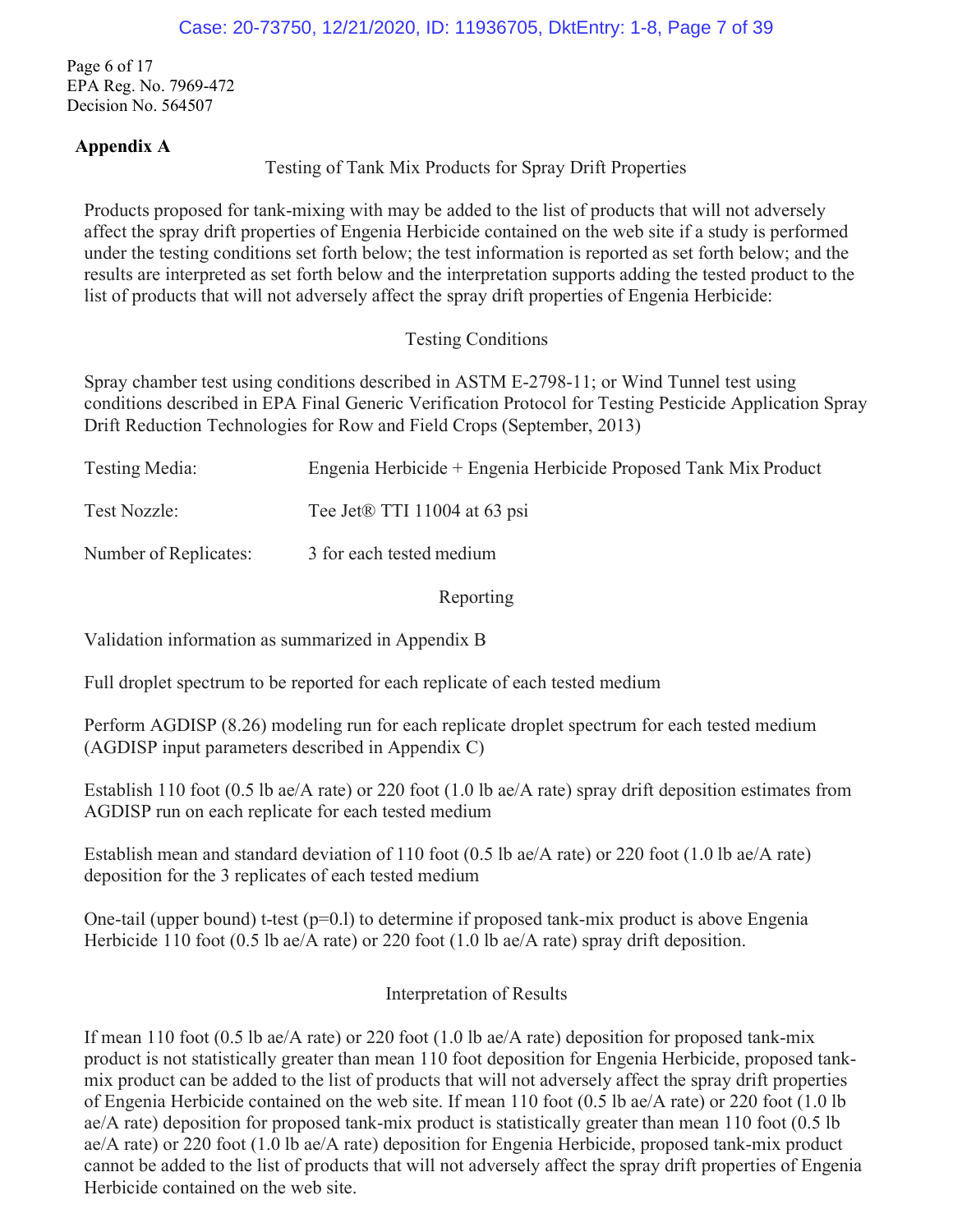Page 7 of 17 EPA Reg. No. 7969-472 Decision No. 564507

Results from other testing protocols will be acceptable for adding products to the list of products that will not adversely affect the spray drift properties of Engenia Herbicide provided that EPA has determined in writing that such other protocol is appropriate for such purpose.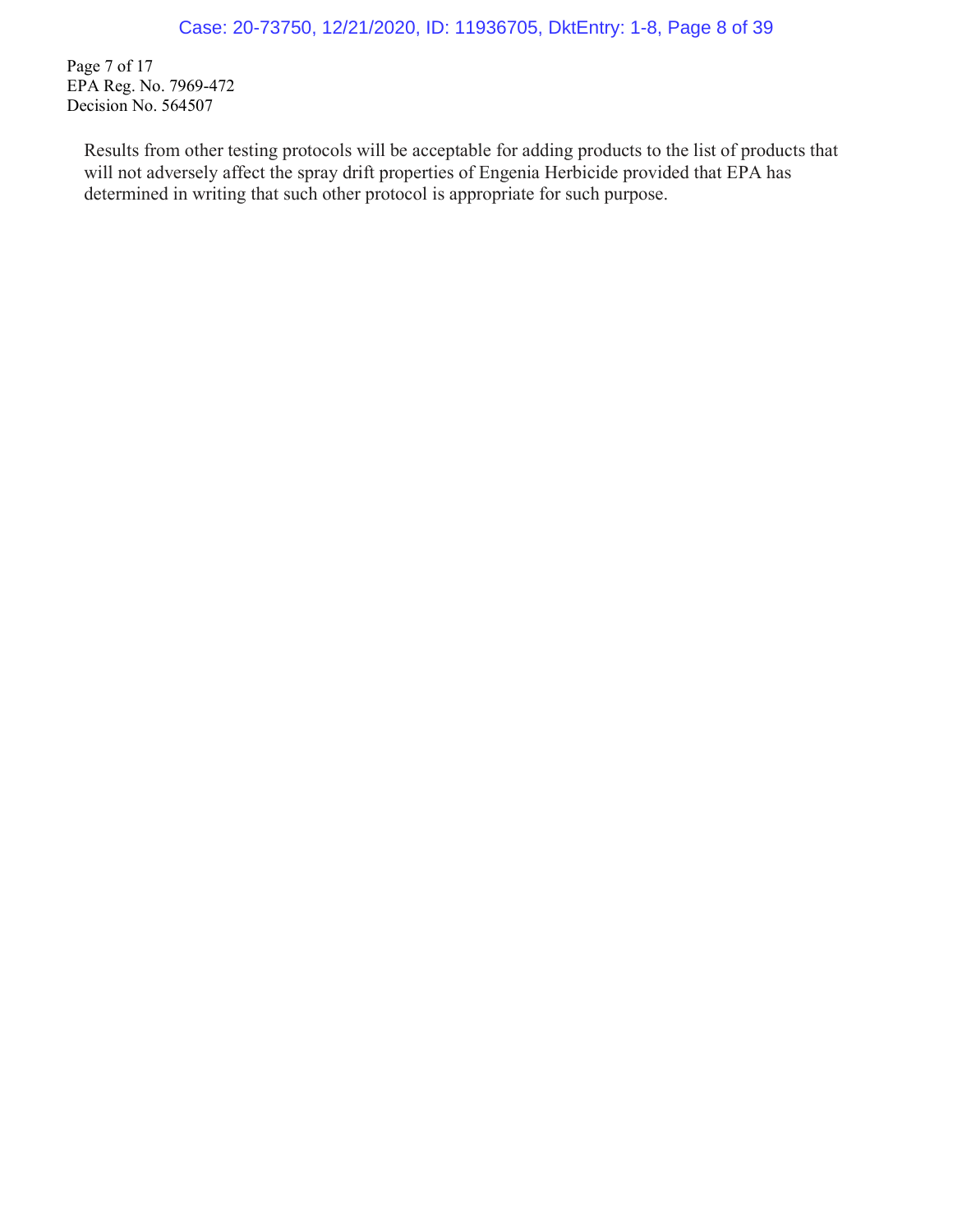Page 8 of 17 EPA Reg. No. 7969-472 Decision No. 564507

#### **Appendix B**

#### Validation Criteria

- a. Detailed information of instrument setting and measurements
- The distance from the nozzle tips to the laser settings
- Measurements of airspeed and flow rate of liquid
- b. Detailed information of test substances
- Volume composition and density of Engenia Herbicide formulation and tank mixes

c. Summary of the entire spray output distribution for each nozzle/tank mixes with statistical analysisof replicates.

d. Graphical outputs of Sympatec Helos laser diffraction particle size analyzer for individualspectrum

e. Report of DvO.l (SD), DvO.5 (SD), and DV0.9 (SD) as well as mean % fines of (< 141pmSD)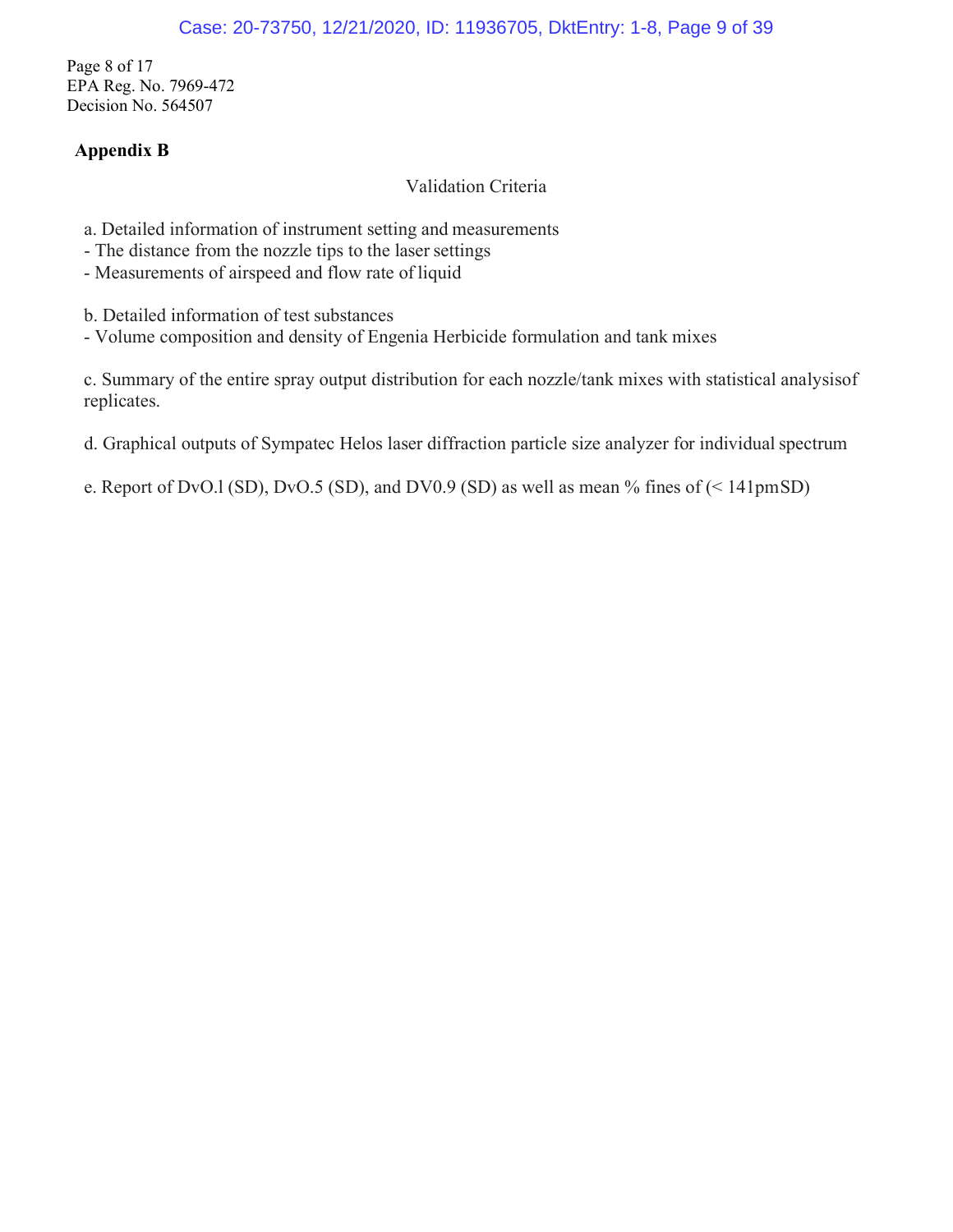Page 9 of 17 EPA Reg. No. 7969-472 Decision No. 564507

#### **Appendix C**

|  |  | <b>AGDISP</b> Input Parameters |
|--|--|--------------------------------|
|--|--|--------------------------------|

| Parameter                                                                                                                  | Value                                                          | Comments                                                                                                                       |  |
|----------------------------------------------------------------------------------------------------------------------------|----------------------------------------------------------------|--------------------------------------------------------------------------------------------------------------------------------|--|
|                                                                                                                            |                                                                | <b>Application Method Section</b>                                                                                              |  |
| Method                                                                                                                     | Ground                                                         |                                                                                                                                |  |
| Nozzle Type                                                                                                                | Flat fan (Default)                                             | The direct use of the DSD overrides the use of                                                                                 |  |
|                                                                                                                            |                                                                | "nozzle type"                                                                                                                  |  |
| <b>Boom Pressure</b>                                                                                                       | 63 psi                                                         | If nozzles/tank mixes were tested at 63 psi. It has to                                                                         |  |
|                                                                                                                            |                                                                | be consistent with tank mix as well as Engenia                                                                                 |  |
| Herbicide for                                                                                                              |                                                                |                                                                                                                                |  |
|                                                                                                                            |                                                                | both TeeJet® and AIXR nozzles                                                                                                  |  |
| Release Height                                                                                                             | 3 <sub>f</sub>                                                 | Default                                                                                                                        |  |
| <b>Spray Lines</b>                                                                                                         | 20                                                             | Default                                                                                                                        |  |
|                                                                                                                            |                                                                | Meteorology Section                                                                                                            |  |
| Wind Type                                                                                                                  | Single height                                                  | Default                                                                                                                        |  |
| Wind Speed                                                                                                                 | 15 mph                                                         | Upper bound from label                                                                                                         |  |
| <b>Wind Direction</b>                                                                                                      | $-90$ deg                                                      | Worst-case and default                                                                                                         |  |
| Temperature                                                                                                                | 65 F                                                           | Default                                                                                                                        |  |
| <b>Relative Humidity</b>                                                                                                   | 50%                                                            | Default                                                                                                                        |  |
|                                                                                                                            |                                                                | Surface Section                                                                                                                |  |
| Angles                                                                                                                     | $\mathbf{0}$                                                   | Default                                                                                                                        |  |
| Canopy                                                                                                                     | None                                                           | Default                                                                                                                        |  |
| <b>Surface Roughness</b>                                                                                                   | $0.12$ ft                                                      | Mean of "crops" cover type                                                                                                     |  |
|                                                                                                                            |                                                                | <b>Application Technique Section</b>                                                                                           |  |
| <b>Nozzles</b>                                                                                                             | 54, even spacing                                               | Standard boom setup                                                                                                            |  |
| <b>DSD</b>                                                                                                                 | From wind tunnel results,                                      |                                                                                                                                |  |
|                                                                                                                            | imported in library                                            |                                                                                                                                |  |
| Atmospheric                                                                                                                | Strong                                                         | Default                                                                                                                        |  |
| stability                                                                                                                  |                                                                |                                                                                                                                |  |
|                                                                                                                            |                                                                | <b>Swath Section</b>                                                                                                           |  |
| Swath width                                                                                                                | 90 ft                                                          | Standard boom                                                                                                                  |  |
| Swath displacement                                                                                                         | $0$ ft                                                         | Worst-case                                                                                                                     |  |
|                                                                                                                            |                                                                | <b>Spray Material Section</b>                                                                                                  |  |
| Spray volume rate                                                                                                          | $15$ gal/A                                                     | From label                                                                                                                     |  |
| Volatile/nonvolatile                                                                                                       | M 1768 at 1.72% v/v                                            | To calculate volatile/nonvolatile fraction in the tank                                                                         |  |
| fraction                                                                                                                   |                                                                | mix for the model input, provide detailed                                                                                      |  |
|                                                                                                                            |                                                                | information of the tested formulations and tank                                                                                |  |
|                                                                                                                            |                                                                | mixes. See sample calculation, below <sup>1</sup>                                                                              |  |
|                                                                                                                            |                                                                | <sup>1</sup> The tested mixture was 1.72% (v/v) Engenia Herbicide. Engenia Herbicide has a density of 10.2 lb/gal and contains |  |
| 42.8% (w/v) dicamba DGA salt (2.9 lb acid equivalent/gal).                                                                 |                                                                |                                                                                                                                |  |
| For example, a 10-gallon batch would contain the following:                                                                |                                                                |                                                                                                                                |  |
| Engenia Herbicide 1.71% * 10 gal = 0.172 gal ; 0.172 gal * 10.2 lb/gal =                                                   |                                                                |                                                                                                                                |  |
| 1.753 lb Water 10 gal (1280 fl oz) – 22 fl oz = 1258 fl oz = 82.0157 lb<br>Total weight $1.753$ lb + 82.016 lb = 83.769 lb |                                                                |                                                                                                                                |  |
| Active ingredient fraction: 1.753 lb * 42.8% a.i. = 0.75 lb; 0.75 lb/83.769 lb = 0.00896 (dimensionless)                   |                                                                |                                                                                                                                |  |
|                                                                                                                            | Non-volatile fraction: $0.00896/0.428 = 0.021$ (dimensionless) |                                                                                                                                |  |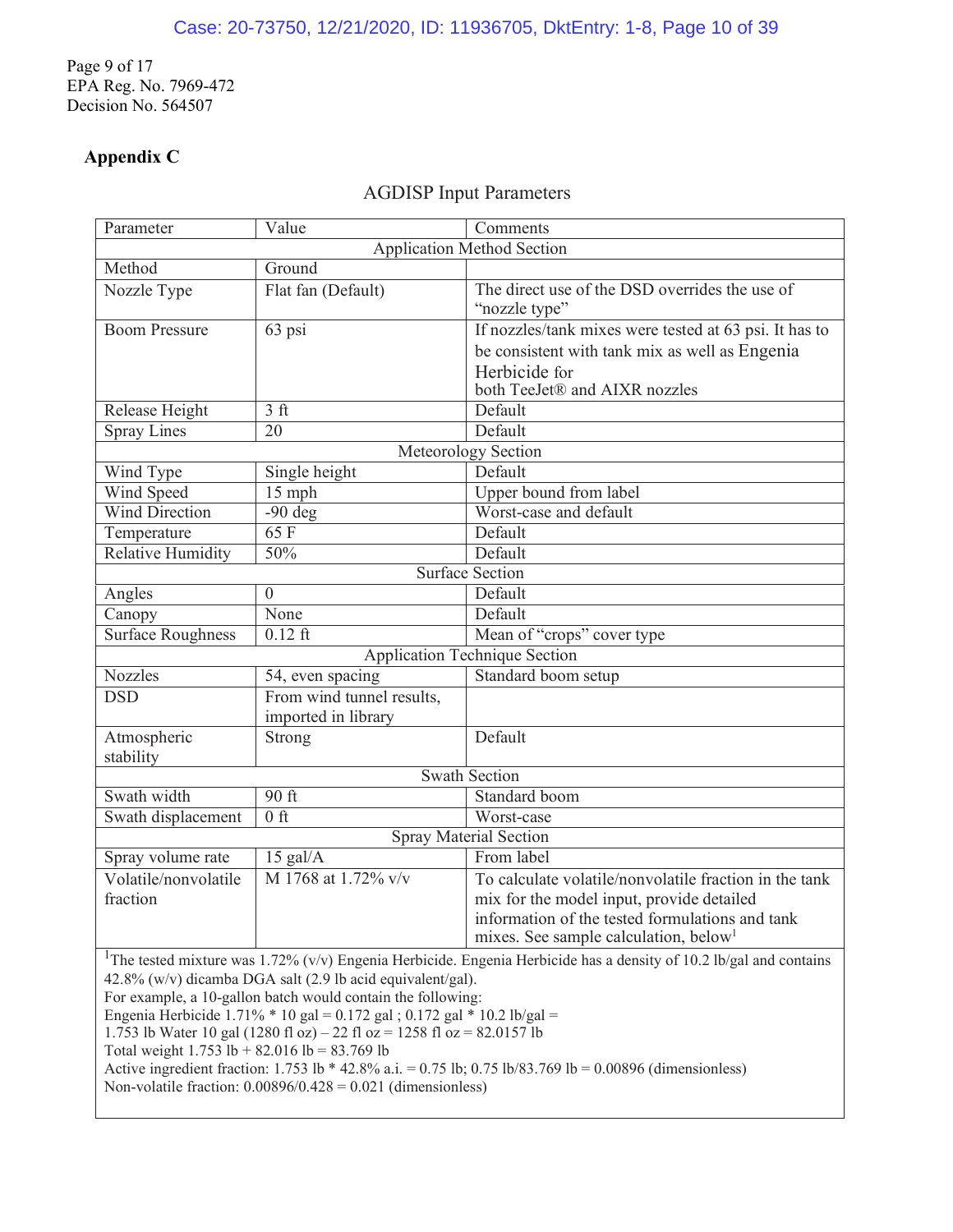Page 10 of 17 EPA Reg. No. 7969-472 Decision No. 564507

#### **Appendix D**

#### **HERBICIDE RESISTANCE MANAGEMENT PLAN**

#### **BASF must develop an herbicide resistance management plan that includes all of the following elements:**

#### **A. Field Detection and Remediation Components:**

- 1. Update and implement an education program for growers, as set forth under the "Educational / Informational Component," below, that identifies appropriate best management practices (BMPs), as set forth under the "Best Management Practices (BMPs) Component," below, to delay, contain, and/or control weed resistance. This plan must convey to growers the importance of complying with BMPs and addressing resistance concerns.
- 2. If any grower or user informs you of a lack of herbicide efficacy, then you or your representative must (unless denied access by the grower) evaluate the field for "likely resistance" to Engenia Herbicide for each specific species for which lack of herbicide efficacy is reported by applying the criteria set forth in Norsworthy, *et al*., "Reducing the Risks of Herbicide Resistance: Best Management Practices and Recommendations," Weed Science 20[1](#page-10-0)2 Special Issue: 31–62 (*hereinafter* "Norsworthy criteria")<sup>1</sup> in each specific state. If denied access, BASF must document this denial of access.
- 3. If BASF receives information of confirmed resistance to dicamba in a specific state for a specific weed species, then BASF must immediately report such confirmation to EPA and applicable state pesticide authority and extension services (e.g., state in which resistance is found). After that time, BASF need no longer investigate new reports of lack of herbicide efficacy regarding that specific species in that specific state, but BASF must continue to comply with A.2. above in regard to any other weed species in any such state and develop, submit to EPA, and implement a strategy to address the ongoing resistance. In addition, for each grower or user in any jurisdiction who reports a lack of efficacy, BASF must continue to make available stewardship information about resistance management to the grower or user throughout their use of this product, regardless of whether resistance is confirmed.
- 4. BASF must keep records of all field evaluations and all grower or user reports of lack efficacy or "likely resistance" for a period of 3 years and make such copies available to EPA upon request.
- 5. In any case described in A.2. above where one or more of the Norsworthy criteria are met for a weed species not already confirmed to be resistant to dicamba in that specific state, BASF must:

Provide the grower with specific information and recommendations to control and contain likely resistant weeds, including retreatment and/or other non-chemical controls, as appropriate. If requested by grower, BASF or its agent must continue to provide information and recommendations in the implementation of weed control measures. At the time of the initial determination that one or more of the Norsworthy criteria are met, and prior to any application of alternative control practices, BASF

<span id="page-10-0"></span> $1$  The Norsworthy "likely herbicide resistance" criteria are: (1) failure to control a weed species normally controlled by the herbicide at the dose applied, especially if control is achieved on adjacent weeds; or (2) a spreading patch of uncontrolled plants of a particular weed species; or (3) surviving plants mixed with controlled individuals of the same species. The identification of any of these criteria in the field indicates that "likely herbicide resistance" is present.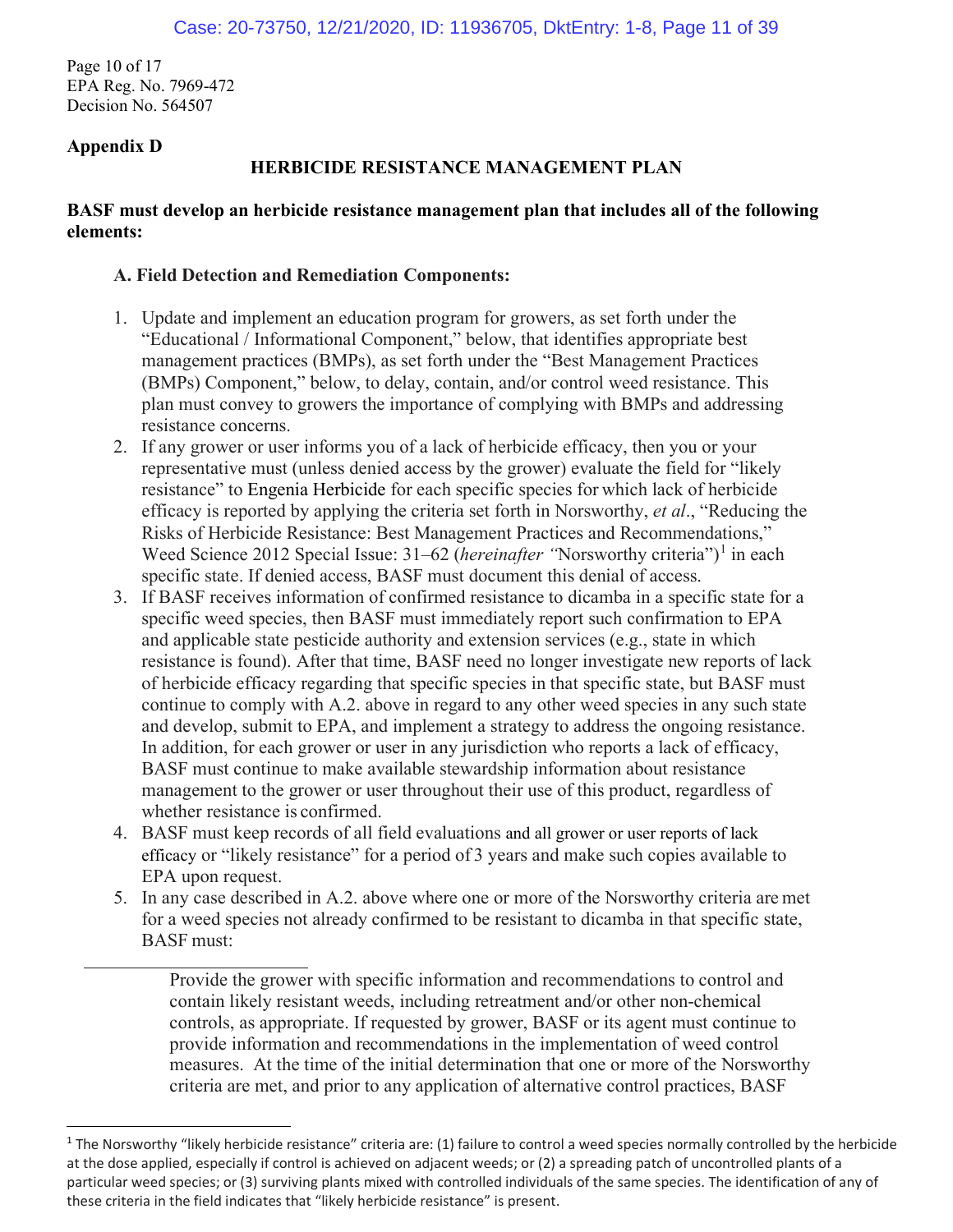Page 11 of 17 EPA Reg. No. 7969-472 Decision No. 564507

> must request that the grower provide BASF access to the relevant field(s) to collect sufficient specimens of the likely resistant weeds (potted specimens or seeds) to be able to effectively evaluate the suspected resistant weeds for resistance for further evaluation in the greenhouse or laboratory. Alternately, BASF may request that the grower or user provide such specimens, at BASF's expense. If access is granted, BASF must promptly collect samples of the suspected resistant weeds if available. If viable specimens have been collected, BASF must commence greenhouse or laboratory studies to confirm whether resistance is present as soon as practicable following sample collection.

#### **B. Educational / Informational Component:**

- 1. BASF must develop, annually update, provide to EPA and make available to state pesticide authority and extension service, and implement an education program for growers and users that includes the following elements:
	- a. The education program shall identify appropriate best management practices (BMPs), set forth under the "Best Management Practices (BMPs) Component," below, to delay, contain, and/or control weed resistance, and shall convey to growers the importance of complying with BMPs;
	- b. The education program shall include at least one written communication regarding herbicide resistance management each year, directed to users of Engenia Herbicide for use over-the-top on dicamba tolerant soybean or cotton; and
	- c. BASF must transmit the BMPs to all users of Engenia Herbicide. In addition to the other requirements of these Terms and Conditions, this transmittal must describe to growers and users the commitments as described in section A.5 about investigations of suspected dicamba-resistant weeds.
	- d. All BASF herbicide sales representatives must have immediate access to the education program for distribution to growers, users, extension agents, neighboring landowners, and any other interested stakeholder.
- 2. BASF must develop, annually update, provide to EPA, and implement an education program on label requirements for growers and users that includes the following elements:
	- a. The education program must include information about how to determine the appropriate buffers so that users have a better understanding what constitutes a buffer on his/her field(s), and recommendations for weed control practices in buffer zones. The education program must also include information on determination of sensitive areas and cutoff date restrictions.
	- b. Provide training on the use of broadcast hooded sprayers (e.g., what qualifies as hooded sprayer, appropriate uses, manufactures).
	- c. Training for sprayer cleanouts (before and after spraying as indicated on labels).
	- d. Training for Bulletins Live 2!
	- e. Training on updated record keeping requirements.
	- f. Training should be modified to clearly prohibit the use of the dicamba products not intended for use on DT crops for all application timings.
	- g. Training on the use of newly required pH buffering adjuvants (volatility-reduction adjuvants) and/or drift reduction adjuvants.
	- h. Training on how users/growers can report incidents and control failures to EPA and states.
	- i. Provide to EPA the original education program for dicamba users within three months of the issuance of this registration. Provide the educational materials to states that provide their own training. Provide any other stakeholder with educational materials upon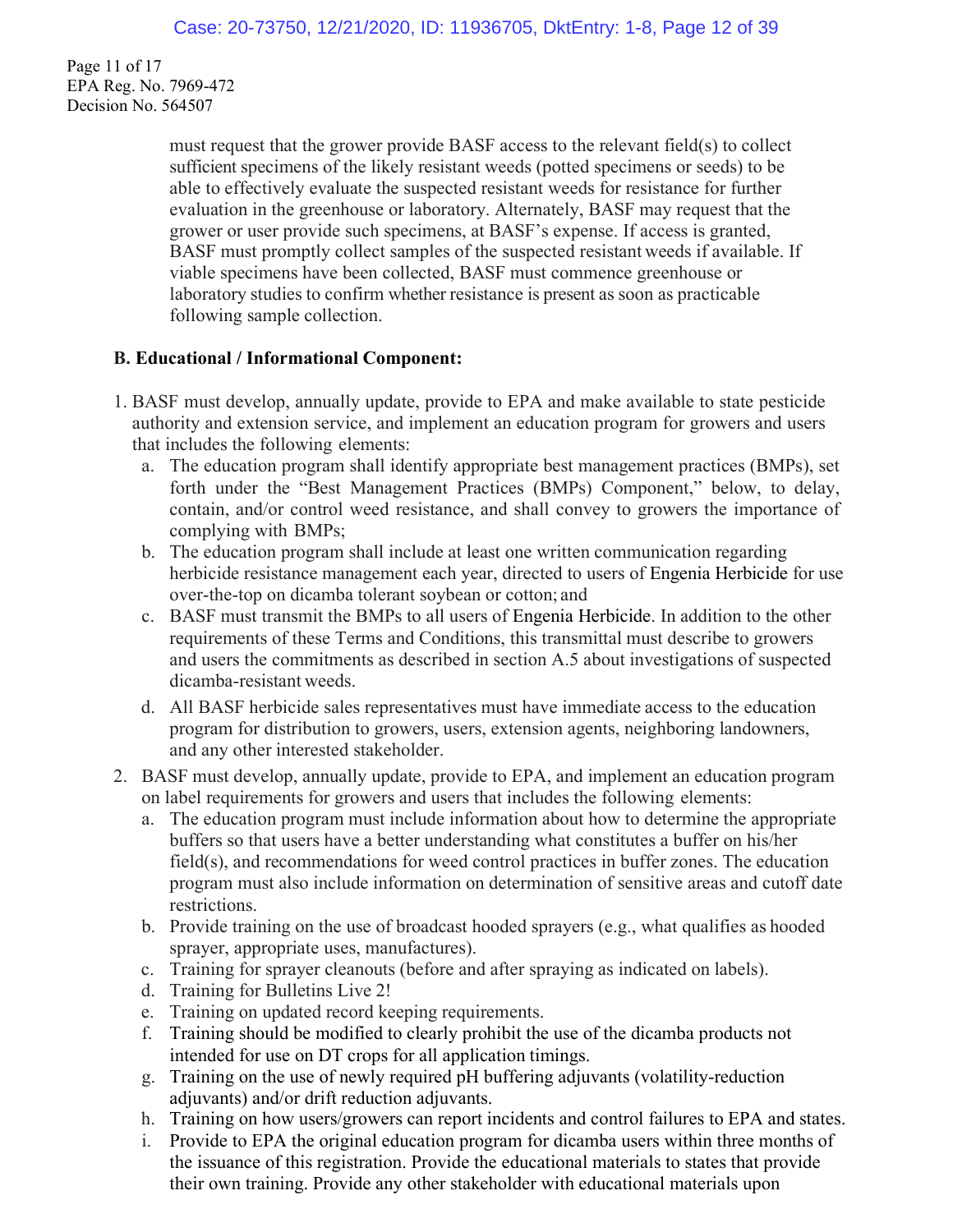Page 12 of 17 EPA Reg. No. 7969-472 Decision No. 564507

request.

#### **C. Evaluation Component:**

- 1. BASF will annually conduct a survey directed to users of Engenia Herbicide for use over-the-top of dicamba tolerant soybean or cotton. This survey must be based on a statistically representative sample. The sample size and geographical resolution should be adequate to allow analysis of responses within regions, between regions, and across the United States. BASF must submit the draft survey to EPA as well as the survey results. This survey shall evaluate, at a minimum, the following:
	- a. Growers' and users' adherence to the terms of the Engenia Herbicide Use Directions and Label Restrictions, if Engenia Herbicide is used, and
	- b. Whether growers have encountered any perceived issue with non-performance or lack of efficacy of Engenia Herbicide and, if so, how growers have responded.
	- c. Whether growers have reported any issues with non-performance of lack of efficacy of Engenia Herbicide and how the company representatives have responded.
	- d. A question asking about awareness of public records of resistance (e.g., any awareness of popular press or industry publications on dicamba resistance or suspected resistant biotypes).
	- e. A question directed to asking about awareness of personal/neighbor reports of resistance.
	- f. Application practices for dicamba product applied (rate, time, amount, etc.) to the fields planted with dicamba-resistant seed.
- 2. Utilize the results from the survey described in paragraph 1 of this section to annually review, and modify as appropriate for the upcoming growing season, the following elements of BASF's resistance management plan:
	- a. Efforts aimed at achieving adoption of BMP's;
	- b. Responses to incidents of likely resistance and confirmed resistance; and
	- c. The education program and effectiveness of information dissemination. At the initiative of either EPA or BASF, EPA and BASF shall consult about possible modifications of the education program.
- 3. BASF must annually report to EPA any changes to its resistance management plan made in response to survey results as provided in section D.1.below.

#### **D. Reporting Component:**

- 1. Submit annual reports to EPA by January 15 (beginning January 15, 2022) and final report with all then available information due September 30, 2025. Such reports shall include:
	- a. Annual sales of Engenia Herbicide by state which shall be treated by EPA as confidential business information;
	- b. The first annual report shall include the current education program and associated materials, and subsequent annual reports shall include updates of any aspect of the education program and associated materials that have materially changed since submission of the previous annual report, along with results of the survey as described in section C of this document;
	- c. Summary of your efforts aimed at achieving implementation of BMP's by all growers and users;
	- d. Summary of your determinations as to whether each reported lack of herbicide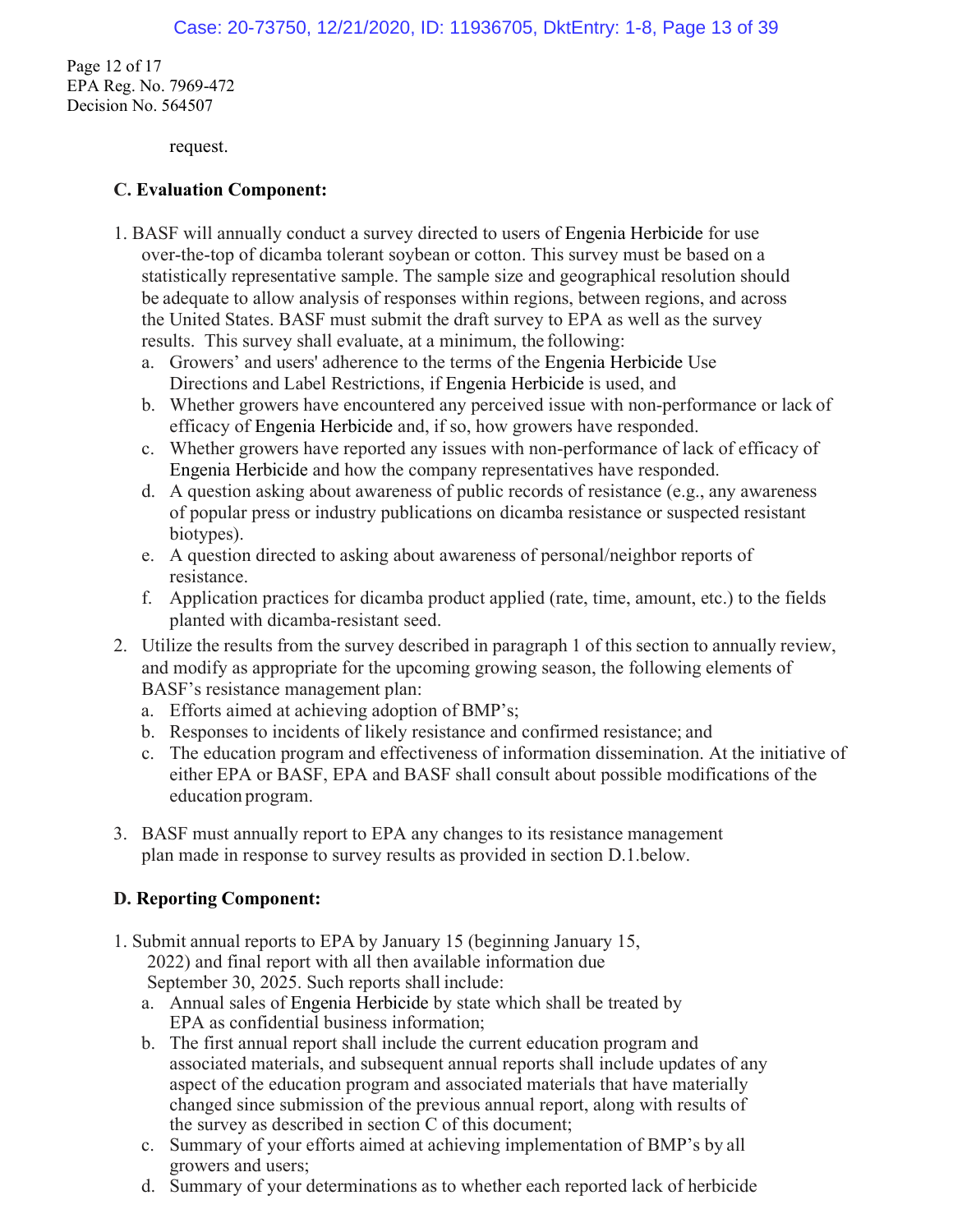Page 13 of 17 EPA Reg. No. 7969-472 Decision No. 564507

> efficacy was "likely resistance," your follow-up actions taken, and, if available, the ultimate outcome (e.g., evaluation of success of additional weed control measures) regarding each case of "likely resistance." In the annual report, BASF must list the cases of likely resistance by county andstate.

- e. The results of the annual survey described in paragraph 1 under "Evaluation Component," above, including the extent to which growers are implementing herbicide resistance BMPs, and a summary of your annual review and possible modification – based on that survey – of the education program, , and response to reports of likely resistance, described in paragraph 2 under "Evaluation Component," above; and
- f. Summary of the status of any laboratory and greenhouse testing conducted pursuant to section A.5 following up on incidents of likely resistance, performed in the previous year. Data pertaining to such testing must be included in the annual reports. Any confirmed resistance must be reported through appropriate, publicly available HRM channels, such as [www.weedscience.org](http://www.weedscience.org/) or www.hracglobal.com.
- g. Report how many training sessions BASF conducted, identifying the dates, locations, and numbers of individuals trained per session. If BASF supported or partnered with other entities to provide training, report the names of the entities and the number of training sessions conducted by each, identifying the dates, locations, and numbers of individuals trained per session.

Following your submission of the annual report, you shall meet with the EPA at EPA's request in order to evaluate and consider the information contained in the report.

#### **E. Best Management Practices (BMPs) Component:**

- 1. Best management practices (BMPs) must be identified in your education program. Growers and users must be advised of BMP's in product literature, educational materials and training. BASF's transmittal of the BMPs must also describe to growers the commitments in this section of this document. Such BMPs must direct growers and users to scout fields before application to ensure proper weed identification and after application to confirm herbicide effectiveness, and that growers and users should report any incidence of lack of efficacy of this product against a particular weed species to BASF or a BASF representative.
- 2. The following are the additional elements and information that must be included in these BMPs:
	- a. Regarding crop selection and cultural practices:
		- i. Understand the biology of the weeds present.
		- ii. Use a diversified approach toward weed management focused on preventing weed seed production and reducing the number of weed seeds in the soil seed-bank.
		- iii. Emphasize cultural practices that suppress weeds by using crop competitiveness.
		- iv. Plant into weed free fields, keep fields as weed free as possible, and note areas where weeds were a problem in prior seasons.
		- v. Incorporate additional weed control practices whenever possible, such as mechanical cultivation, biological management practices, crop rotation, and weed-free crop seeds, as part of an integrated weed control program.
		- vi. Do not allow weed escapes to produce seeds, roots or tubers.
		- vii. Manage weed seed at harvest and post-harvest to prevent a buildup of the weedseed-bank.
		- viii. Prevent field-to-field and within-field movement of weed seed or vegetativepropagules.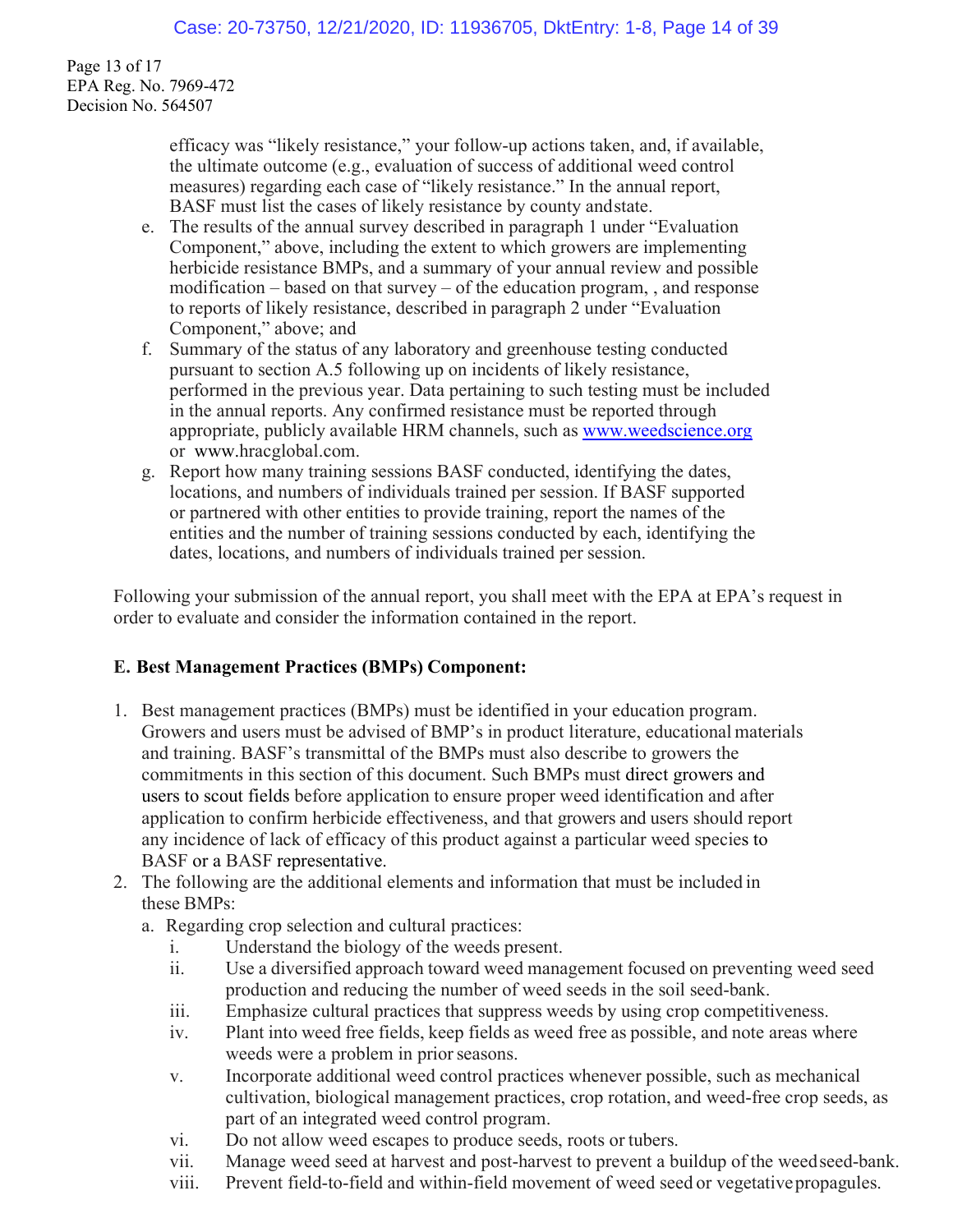#### Case: 20-73750, 12/21/2020, ID: 11936705, DktEntry: 1-8, Page 15 of 39

Page 14 of 17 EPA Reg. No. 7969-472 Decision No. 564507

- ix. Thoroughly clean plant residues from equipment before leaving fields.
- x. Prevent an influx of weeds into the field by managing field borders.
- xi. Fields must be scouted before application to ensure that herbicides and application rates will be appropriate for the weed species and weed sizes present.
- xii. Fields must be scouted after application to confirm herbicide effectiveness and to detect weed escapes.
- xiii. If resistance is suspected, treat weed escapes with an alternate mode of action or use nonchemical methods to remove escapes.
- b. Regarding herbicide selection:
	- i. Use a broad spectrum soil applied herbicide with a mechanism of action that differs from this product as a foundation in a weed controlprogram.
	- ii. A broad spectrum weed control program should consider all of the weeds present in the field. Weeds should be identified through scouting and field history.
	- iii. Difficult to control weeds may require sequential applications of herbicides with alternative mechanisms of action.
	- iv. Fields with difficult to control weeds should be rotated to crops that allow the use of herbicides with alternative mechanisms of action.
	- v. Apply full rates of this herbicide for the most difficult to control weed in the field. Applications should be made when weeds are at the correct size to minimize weed escapes.
	- vi. Use of herbicides with differing modes of action is recommended to manage resistance.
	- vii. Report any incidence of lack of efficacy of this product against a particular weed species to BASF or a BASF representative.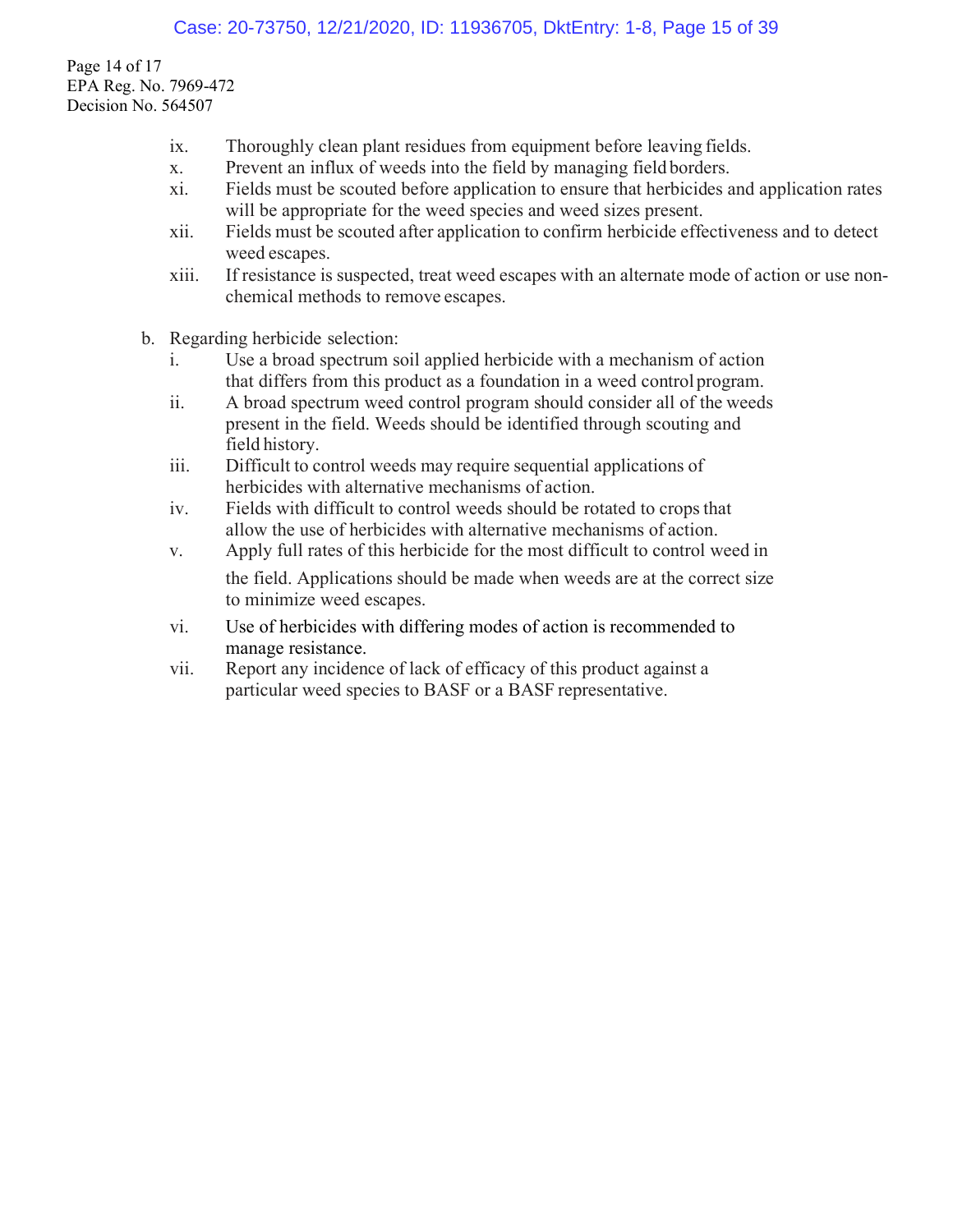Page 15 of 17 EPA Reg. No. 7969-472 Decision No. 564507

#### **Appendix E**

Testing of Tank Mix Volatility-Reduction Adjuvants/Buffering Adjuvants Properties

Products proposed as [volatility-reduction adjuvants] (may also be called Volatility Reduction Agent, pH Buffering Adjuvant, or pH Buffering Agent) may be added to the list of approved products on [enter URL] website if found, based upon such testing, that the Test Mixture results in a humidome airborne dicamba concentration are comparable to or less than the established Testing Standard as defined below.

Testing Conditions: Humidome test using conditions based on ASTM STP1587\* , such as those outlined below. Testing is not required to be performed to GLP standards, but are expected to be well documented and validated, with associated record retention for potential future reference.

Testing Standard: [Dicamba Product] + Roundup PowerMAX + VaporGrip Xtra or Sentris (0.5 lb a.e./A + 1.125 lb a.e. glyphosate/A + XXX use rate)

Test Mixture: [Dicamba Product] + Roundup PowerMAX + Buffering Adjuvant  $(0.5$  lb a.e. dicamba/A + 1.125 lb a.e. glyphosate/A + XXX use rate)

Water carrier rate: 15 GPA

Normal plastic humidome as specified in ASTM STP1587

Treated substrate: soil/soil blend as specified in ASTM STP1587 with 12-22% moisture

Temperature:  $35 \pm 5^{\circ}$  C Relative humidity:  $40 \pm 5\%$  RH

Sample collection duration: 24 hours

Air sampling rate: 1.5-3.0 L/min

Air sampling filter: any substrate validated to capture >95% of dicamba (*e.g.*, fiberglass mesh +  $\cot$ ton pad, cellulose + PUF, MCE)

Replications: 3 minimum

Analysis: A one-tail (upper-bound) t-test  $(\alpha = 0.10)$  performed for all test mixtures relative to testing standard.

Passing result: If the Test Mixture mean was not statistically greater than that of the Testing Standard, then the [volatility-reduction adjuvant/buffering adjuvant] in the Test Mixture demonstrated the ability to reduce volatility equivalent to or better than that of [VaporGrip/Sentris].

<sup>\*</sup> Gavlick, W.K., D.R. Wright, A. MacInnes, J.W. Hemminghaus, J.K. Webb, V.I. Yermolenka, W. Su. 2016. A Method to Determine the Relative Volatility of Auxin Herbicide Formulations, Pesticide Formulation and Delivery Systems: 35th Volume, ASTM STP1587. pp. 24-32G. R. Goss, Ed. ASTM International, West Conshohocken, PA.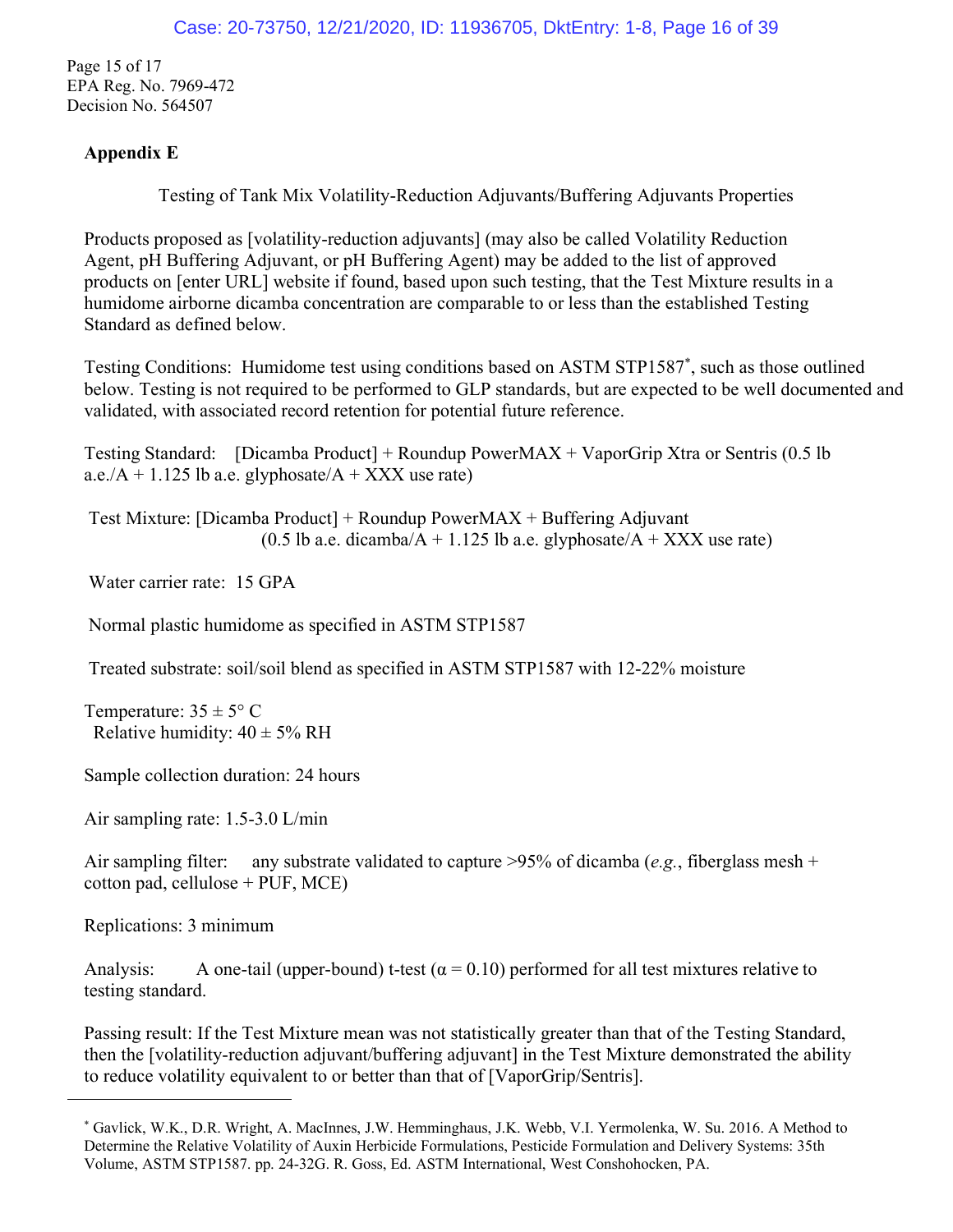Page 16 of 17 EPA Reg. No. 7969-472 Decision No. 564507

#### **Appendix F**

#### Protocol for Testing of Hooded Sprayers to Qualify for Reduced Downwind Spray Buffer Distances when Applying Engenia Herbicide

Application equipment, such as hooded sprayers, proposed for in-crop (over-the-top) dicamba applications may be added to the list of qualified hooded sprayers on [enter URL] Herbicideapplicationrequirements.com website if found, based upon such testing, that it reduces the spray drift of dicamba to a level that is equivalent to or less than that from the established baseline hooded sprayer as defined below.

#### Testing Conditions

Testing is to be conducted in an Ambient Breeze Tunnel (ABT) controlled environment wind tunnel using the conditions outlined below, with guidance from US EPA  $(2016)^1$ . A section of a hooded sprayer must be placed in the tunnel with the boom length perpendicular to the wind direction. Absorbent pads must line the floor of the ABT to prevent droplet bounce. Dicamba deposition samples must be collected at pre-determined distances downwind from the sprayer. After a 2-minute clear-out period, samples must be retrieved from the farthest to the closest distances relative to the sprayer for subsequent



residue analysis to quantify dicamba deposition. Testing conditions are established herein with the express purpose of producing and comparing drift deposition curves between a baseline and a proposed hooded sprayer and are therefore not intended to be representative of field conditions.

Testing is not required to be performed to GLP standards but is expected to be well-documented and validated, with associated record retention for potential future reference. Results of testing must include a certification indicating whether the study was performed pursuant to this protocol and any deviations from it, and a conclusion stating whether the product tested meets the Passing Result criterion specified below.

| Spray components:        | Clarity <sup>®</sup> + Induce<br>$(0.5$ lb a.e./A + 0.25% v/v)                                                                                                                                                                                                |
|--------------------------|---------------------------------------------------------------------------------------------------------------------------------------------------------------------------------------------------------------------------------------------------------------|
| Baseline hooded sprayer: | RedBall® $642E$                                                                                                                                                                                                                                               |
| Hooded sprayer tested:   | TBD                                                                                                                                                                                                                                                           |
| Boom Configuration:      | Contain a minimum of 4 nozzles with spacing according to<br>manufacturer's use directions; fixed position; length perpendicular to<br>wind direction; rear curtain of hood 3 inches above a simulated crop<br>and, at the same boom height, above bare ground |

<sup>&</sup>lt;sup>1</sup> United States Environmental Protection Agency. 2016. Generic Verification Protocol for Testing Pesticide Application Spray Drift Reduction Technologies for Row and Field Crops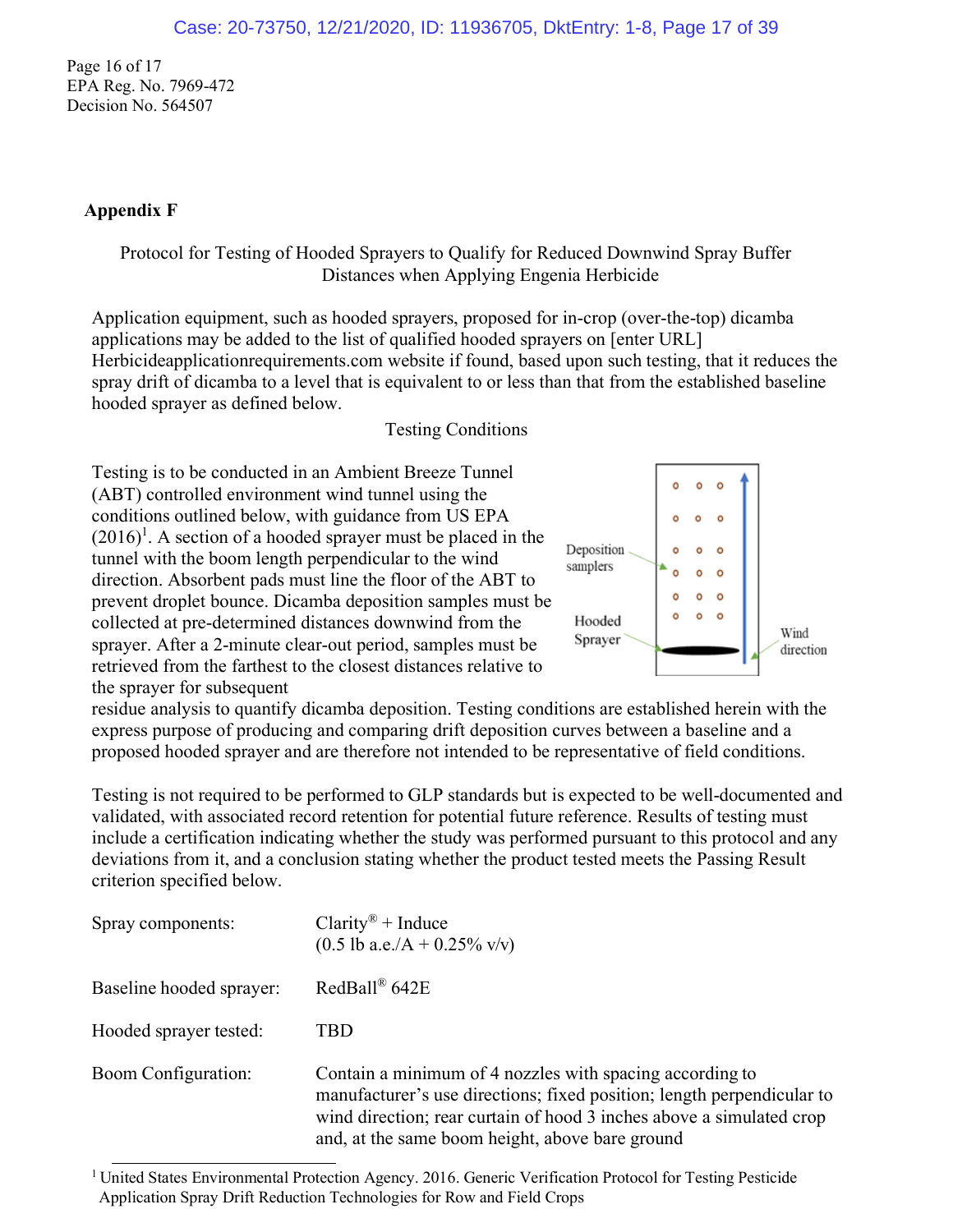Page 17 of 17 EPA Reg. No. 7969-472 Decision No. 564507

| Nozzle/pressure:     | TT 11003 at 50 psi                                                                                                                                                                                                                                                                                                                                                                                                                                                             |
|----------------------|--------------------------------------------------------------------------------------------------------------------------------------------------------------------------------------------------------------------------------------------------------------------------------------------------------------------------------------------------------------------------------------------------------------------------------------------------------------------------------|
| Spray rate:          | 15 GPA                                                                                                                                                                                                                                                                                                                                                                                                                                                                         |
| Spray duration:      | 30 seconds                                                                                                                                                                                                                                                                                                                                                                                                                                                                     |
| Wind speed:          | Minimum 10 mph                                                                                                                                                                                                                                                                                                                                                                                                                                                                 |
| Temperature:         | $10-35$ °C                                                                                                                                                                                                                                                                                                                                                                                                                                                                     |
| Humidity:            | 20-80%                                                                                                                                                                                                                                                                                                                                                                                                                                                                         |
| Deposition samplers: | Filter paper on blocks 3-in above ground                                                                                                                                                                                                                                                                                                                                                                                                                                       |
| Number of samplers:  | Minimum 3 at each downwind distance                                                                                                                                                                                                                                                                                                                                                                                                                                            |
| Sampler distances:   | Minimum 6 downwind distances for analysis purposes; distances<br>should follow a geometric distribution (e.g., $2, 4, 8, 20, 30, 60,$ and 120<br>feet) and cover out to 120 feet but may vary based on study<br>considerations.                                                                                                                                                                                                                                                |
| Drift simulations:   | Minimum 3 per hooded sprayer                                                                                                                                                                                                                                                                                                                                                                                                                                                   |
| Analytical analysis: | Conducted per latest version of analytical method ME-1871 or<br>another validated method <sup>1</sup>                                                                                                                                                                                                                                                                                                                                                                          |
| Analysis:            | Appropriate non-linear and/or generalized linear models will be fit to<br>the drift deposition measurements of each hooded sprayer evaluated.<br>After an appropriate model is selected, deposition estimates will be<br>made at 2, 4, 8, 20, 30, 60, and 120 feet for both the baseline and<br>proposed hooded sprayer. The boom orientation (crop canopy or bare<br>ground) that gives the highest overall deposition for the baseline<br>sprayer will be used for analysis. |
| Passing result:      | If a comparison of the deposition values for the proposed hooded<br>sprayer to the baseline hooded sprayer at 20 feet, using a one-tailed t-<br>test (assuming equal variances, upper bound, alpha=0.10), is not<br>statistically different, then the proposed hooded sprayer functions<br>equivalent to the baseline hooded sprayer.                                                                                                                                          |

<span id="page-17-0"></span> $<sup>1</sup>$  A study conducted with a validated analytical method other than ME-1871 must be accompanied with a report containing the environmental</sup> chemistry method, describing in full the analytical method that was used and validated, as well as an independent laboratory validation of the method.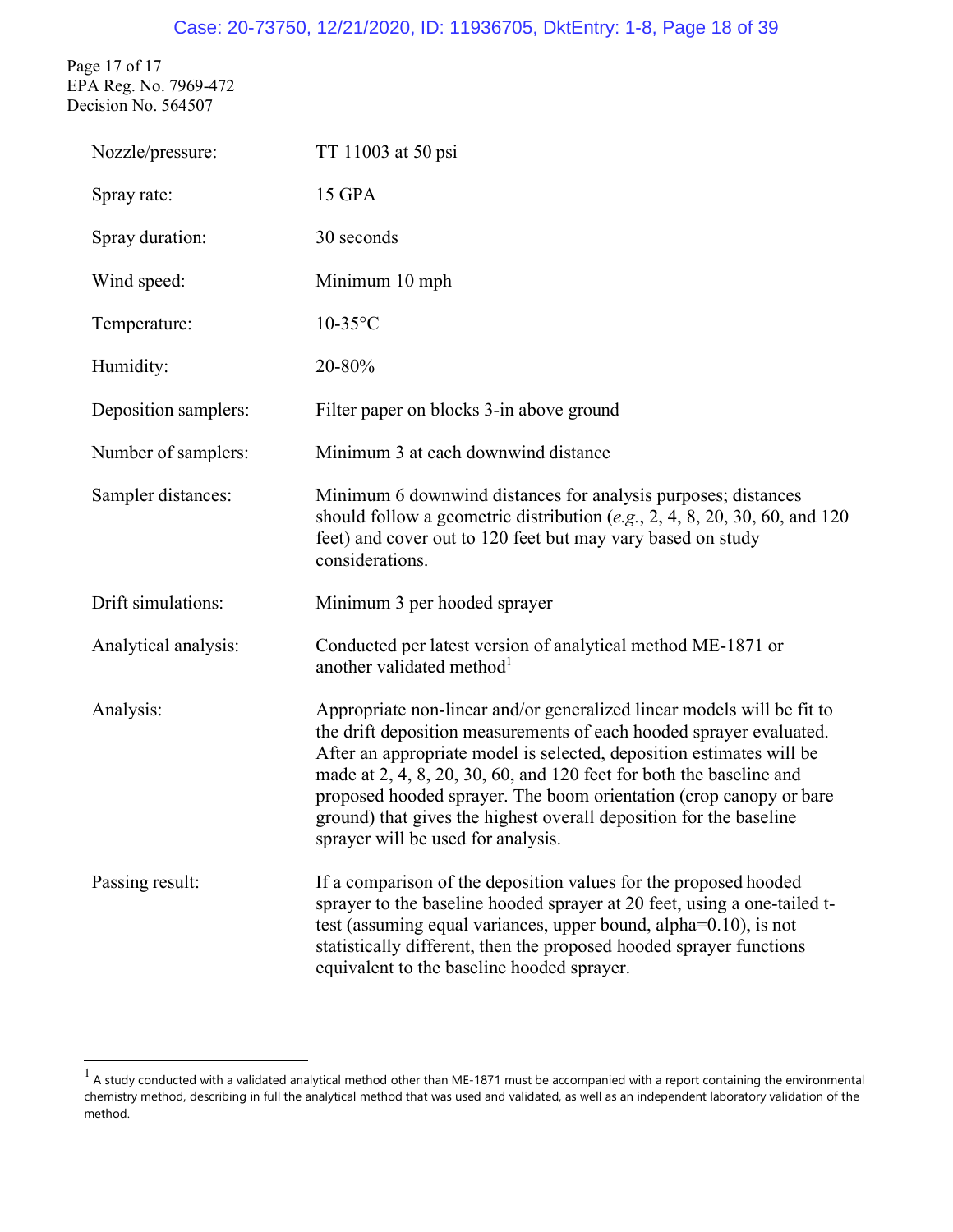# RESTRICTED USE PESTICIDE

For retail sale to and use only by Certified Applicators. To be used by certified applicators only; NOT to be used by uncertified persons working under the supervision of a certified applicator, except that uncertified persons may transport containers.

This EPA registration expires December 20, 2025, **DO NOT** use or distribute this product after December 20, 2025.



Dicamba Group 4 Herbicide

We create chemistry

# Engenia **Herbicide**

# **ACCEPTED** 10/27/2020

Under the Federal Insecticide, Fungicide and Rodenticide Act as amended, for the pesticide registered under

EPA Reg. No. 7969-472

#### For weed control in Dicamba-tolerant (DT) cotton† ; Dicambatolerant (DT) soybean†

<sup>†</sup> Only for use in states listed as US EPA approved in the **Dicamba-tolerant (DT) Crops**.

| <b>Active Ingredient*:</b>                                                            |  |
|---------------------------------------------------------------------------------------|--|
| dicamba: N,N-Bis-(3-aminopropyl)methylamine salt of 3,6-                              |  |
|                                                                                       |  |
|                                                                                       |  |
|                                                                                       |  |
| *Contains 48.38% dicamba (5 pounds acid equivalent per gallon or 600 grams per liter) |  |

EPA Reg. No. 7969-472 EPA Est. No.

### KEEP OUT OF REACH OF CHILDREN CAUTION/PRECAUCION

Si usted no entiende la etiqueta, busque a alguien para que se la explique a usted en detalle. (If you do not understand the label, find someone to explain it to you in detail.)

See full label for complete First Aid, Precautionary Statements, Directions For Use, **Conditions of Sale and Warranty**, and state-specific crop and/or use site restrictions.

In case of an emergency endangering life or property involving this product, call day or night 1-800-832-HELP (4357).

Net Contents: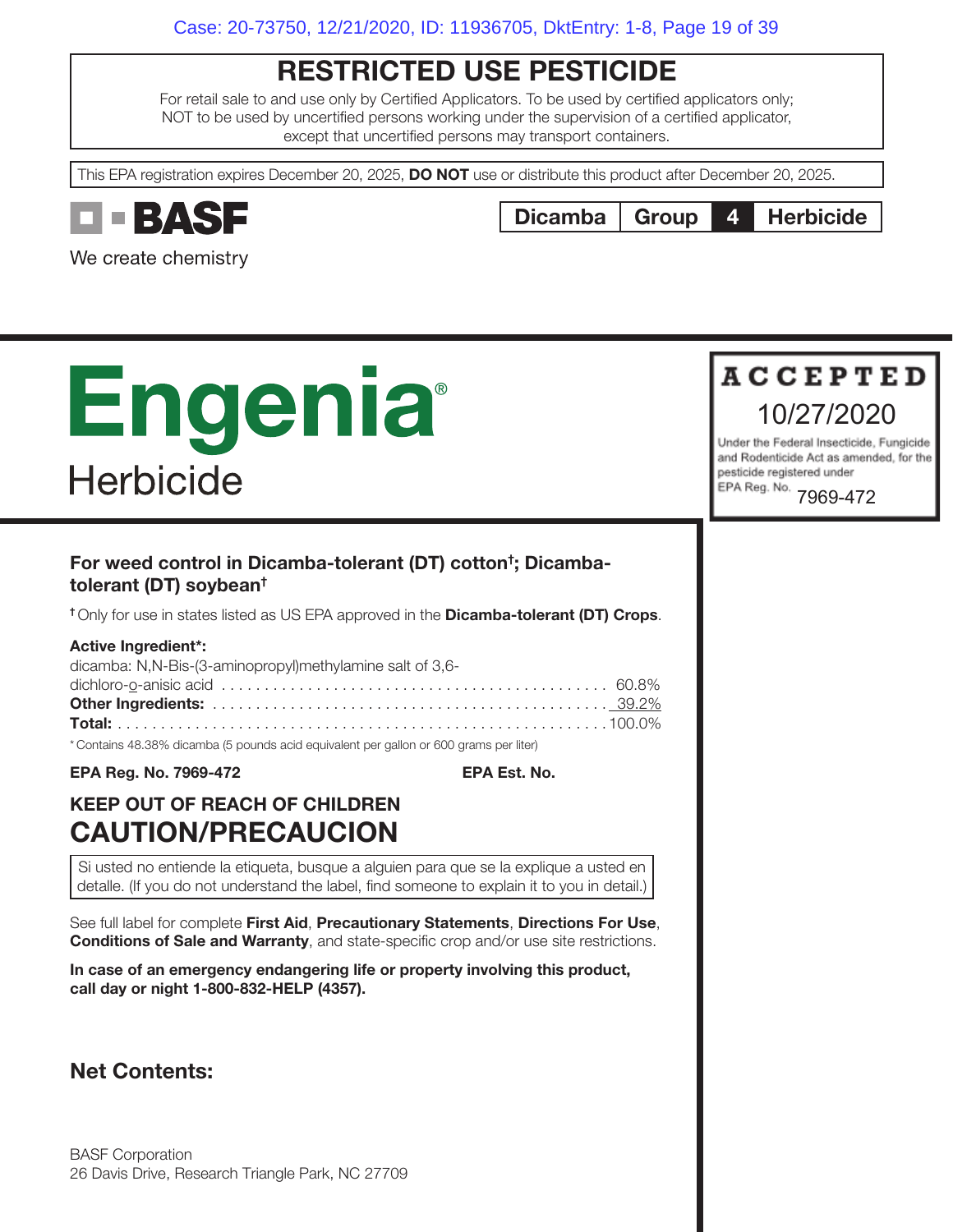#### Case: 20-73750, 12/21/2020, ID: 11936705, DktEntry: 1-8, Page 20 of 39

| <b>FIRST AID</b>      |                                                                                                                                                                                                                                                                                          |  |  |
|-----------------------|------------------------------------------------------------------------------------------------------------------------------------------------------------------------------------------------------------------------------------------------------------------------------------------|--|--|
| If swallowed          | • Call a poison control center or doctor immediately for treatment advice.<br>• Have person sip a glass of water if able to swallow.<br>• DO NOT induce vomiting unless told to do so by a poison control center or doctor.<br>• DO NOT give anything by mouth to an unconscious person. |  |  |
| If inhaled            | • Move person to fresh air.<br>• If person is not breathing, call 911 or an ambulance; then give artificial respiration, preferably<br>by mouth to mouth, if possible.<br>• Call a poison control center or doctor for further treatment advice.                                         |  |  |
| <b>HOTLINE NUMBER</b> |                                                                                                                                                                                                                                                                                          |  |  |
|                       | Have the product container or label with you when calling a poison control center or doctor or going for treatment.<br>You may also contact BASF Corporation for emergency medical treatment information: 1-800-832-HELP (4357).                                                         |  |  |

#### Precautionary Statements

#### Hazards to Humans and Domestic Animals

CAUTION. Harmful if swallowed or inhaled. Avoid breathing vapor or spray mist. Remove and wash contaminated clothing before reuse. Wash hands thoroughly with soap and water after handling and before eating, drinking, chewing gum, using tobacco, or using the toilet.

Prolonged or frequently repeated skin contact may cause allergic reactions in some individuals.

#### Personal Protective Equipment (PPE)

#### All mixers, loaders, applicators, and other handlers must wear:

- Long-sleeved shirt and long pants
- Shoes plus socks
- Waterproof gloves
- A NIOSH-approved dust/mist filtering respirator with any R, P, or HE filter. Examples include a filtering facepiece respirator with approval number prefix TC-84A and an R or P designation, or a full-face or half-mask respirator with R, P, or HE cartridges.

See **Engineering Controls** for additional requirements. Follow the manufacturer's instructions for cleaning and maintaining PPE. If no such instructions for washables exist, use detergent and hot water. Keep and wash PPE separately from other laundry.

#### Engineering Controls

When handlers use closed systems or enclosed cabs in a manner that meets the requirements listed in the Worker Protection Standard (WPS) for agricultural pesticides [40 CFR 170.240(d)(4-6)], the handler PPE requirements may be reduced or modified as specified in the WPS.

#### USER SAFETY RECOMMENDATIONS

#### Users should:

- Wash hands after handling and before eating, drinking, chewing gum, using tobacco, or using the toilet.
- Remove clothing/PPE immediately if pesticide gets inside. Then wash thoroughly and put on clean clothing.
- Remove PPE immediately after handling this product. Wash the outside of gloves before removing. As soon as possible, wash thoroughly and change into clean clothing.

#### Environmental Hazards

DO NOT apply directly to water, or to areas where surface water is present, or to intertidal areas below the mean high water mark. **DO NOT** contaminate water when disposing of equipment washwater or rinsate. Apply this product only as directed on the label.

This chemical is known to leach through soil into groundwater under certain conditions as a result of agricultural use. Use of this chemical in areas where soils are permeable, particularly where the water table is shallow, may result in groundwater contamination.

#### Ground and Surface Water Protection

#### Point-source Contamination

To prevent point-source contamination, DO NOT mix or load this pesticide product within 50 feet of wells (including abandoned wells and drainage wells), sinkholes, perennial or intermittent streams and rivers, and natural or impounded lakes and reservoirs. **DO NOT** apply pesticide product within 50 feet of wells. This setback does not apply to properly capped or plugged abandoned wells and does not apply to impervious pad or properly diked mixing/ loading areas as described below.

Mixing, loading, rinsing, or washing operations performed within 50 feet of a well are allowed only when conducted on an impervious pad constructed to withstand the weight of the heaviest load that may be on or move across the pad. The pad must be self-contained to prevent surface water flow over or from the pad. The pad capacity must be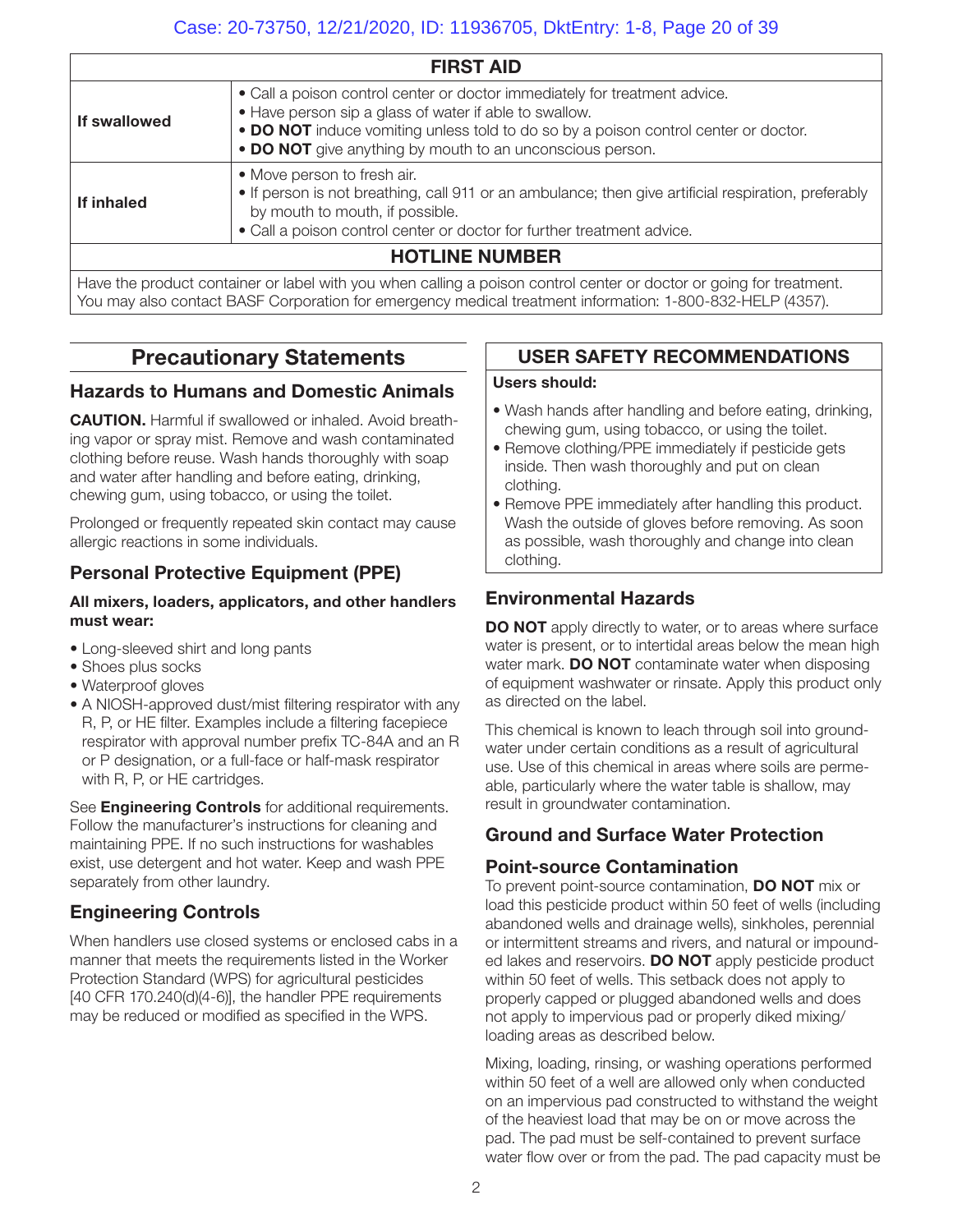#### Case: 20-73750, 12/21/2020, ID: 11936705, DktEntry: 1-8, Page 21 of 39

maintained at 110% that of the largest pesticide container or application equipment used on the pad and have sufficient capacity to contain all product spills, equipment or container leaks, equipment washwater, and rainwater that may fall on the pad. The containment capacity does not apply to vehicles delivering pesticide shipments to the mixing/loading site. States may have in effect additional requirements regarding wellhead setbacks and operational containment.

Care must be taken when using this product to prevent:

- Back-siphoning into wells
- Spills
- Improper disposal of excess pesticide, spray mixtures, or rinsate

Check valves or antisiphoning devices must be used on all mixing equipment.

#### Movement by Surface Runoff or Through Soil

**DO NOT** apply under conditions which favor runoff. DO NOT apply if soil is saturated with water or when rainfall that may exceed soil field capacity is forecast to occur within 48 hours.

Under some conditions, dicamba has the potential for runoff several days after application. Poorly draining, wet, or erodible soils with readily visible slopes toward adjacent sensitive areas are more prone to produce runoff. When used on erodible soils, best management practices for minimizing runoff should be employed. Consult your local Soil Conservation Service for recommendations in your use area.

**DO NOT** apply to impervious substrates such as paved or highly compacted surfaces in areas with high potential for groundwater contamination. Groundwater contamination may occur in areas where soils are permeable or coarse and groundwater is near the surface. **DO NOT** apply to soils classified as sand with less than 3% organic matter and where groundwater depth is shallow. To minimize the possibility of groundwater contamination, carefully follow the specified rates as affected by soil type in the Crop-specific Information section of this label.

#### Movement by Water Erosion of Treated Soil

Ensure treated areas have received at least 1/2-inch rainfall (or irrigation) before using tailwater for subsequent irrigation of other fields.

**DO NOT** apply this product through any type of irrigation system including sprinkler, drip, flood, or furrow irrigation.

#### Endangered Species

It is a Federal offense to use any pesticide in a manner that results in the death of an endangered species.

The use of any pesticide in a manner that may kill or otherwise harm an endangered species or adversely modify their habitat is a violation of federal law. Use of this product in a manner inconsistent with the label may pose a hazard to endangered or threatened species. When using this product, you must follow the measures contained in the

Endangered Species Protection Bulletin for the area in which you are applying the product. To obtain Bulletins, no more than six months before using this product, consult http://www.epa.gov/espp/ or call 1-844-447-3813. You must use the Bulletin valid for the month in which you will apply the product. Please Note: Additional endangered or threatened species obligations are listed under Endangered Species on this label. See Crop-specific Information – Dicamba-tolerant (DT) Crops section for more details regarding protection of endangered species.

## Directions For Use

#### RESTRICTED USE PESTICIDE

It is a violation of federal law to use this product in a manner inconsistent with its labeling. This labeling must be in the user's possession during application. To be used by certified applicators only; NOT to be used by uncertified persons working under the supervision of a certified applicator, except that uncertified persons may transport containers.

**DO NOT** apply this product in a way that will contact workers or other persons, either directly or through drift. Only protected handlers may be in the area during application. For any requirements specific to your state or tribe, consult the agency responsible for pesticide regulation.

Observe all precautions, restrictions, and limitations in this label and the labels of products used in combination with this product. Keep containers closed to avoid spills and contamination.

All applicable directions, restrictions, precautions, and Conditions of Sale and Warranty are to be followed.

#### RESTRICTED USE PESTICIDE RECORD KEEPING REQUIREMENTS

Users must keep the following records for a period of two years; records must be generated within 72 hours after application and a record must be kept for every individual application. Records must be made available to State Pesticide Control Official(s), USDA, and EPA upon request. The following information must be recorded and kept as required by the Federal Pesticide Record Keeping Program, 7 CFR Part 110:

- 1. Full name of the certified applicator
- 2. Certification number of the certified applicator
- 3. Product name
- 4. EPA registration number
- 5. Total amount applied of this product
- 6. Application month, day, and year
- 7. Start and Finish Times: the time the applicator begins and the time the applicator completes applications of this product.
- 8. Location of the application
- 9. Crop or site receiving the application
- 10. Size of area treated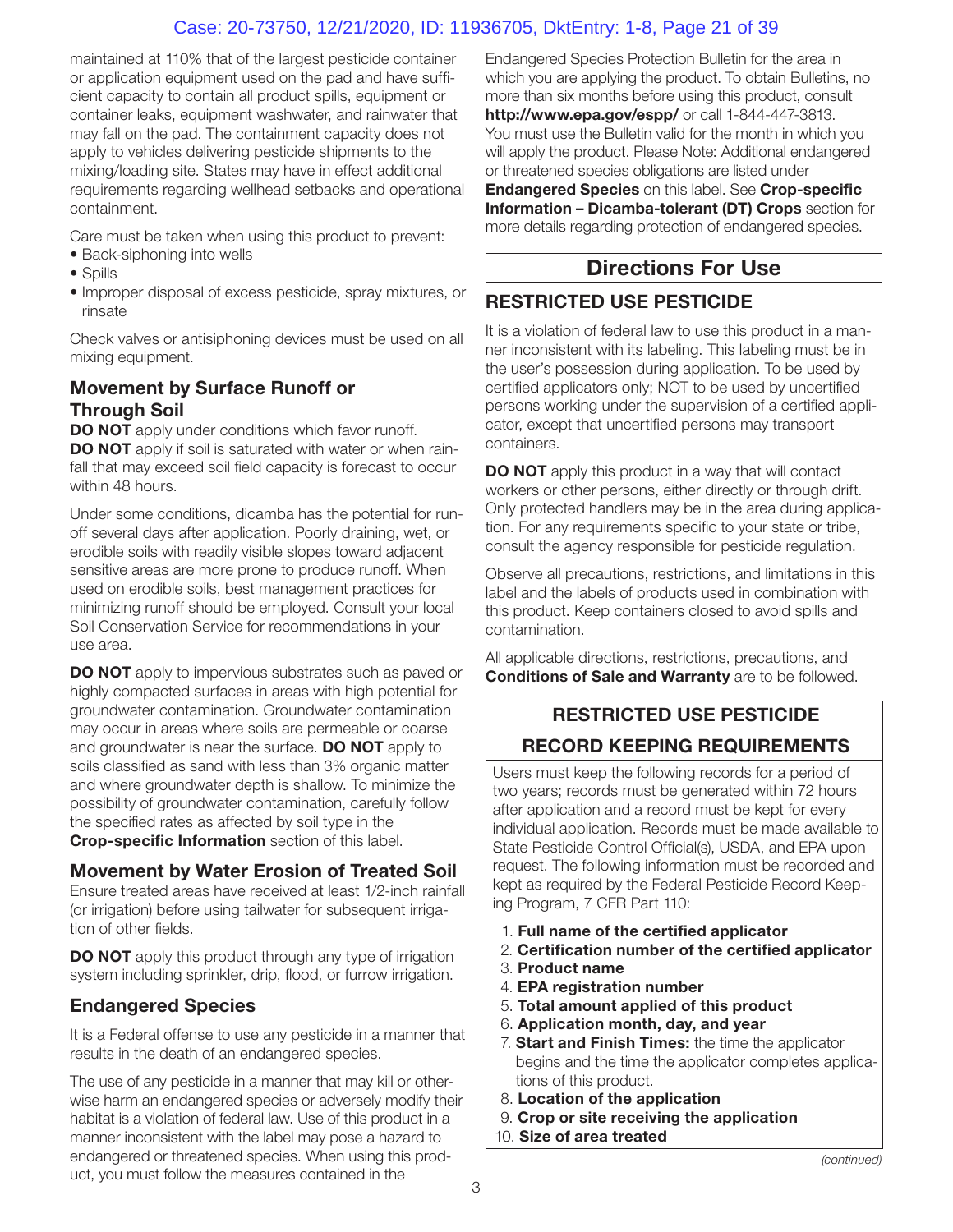#### RESTRICTED USE PESTICIDE

#### RECORD KEEPING REQUIREMENTS

(continued)

- 11. Training Requirement: proof that the applicator completed dicamba-specific training described in this section.
- 12. Application Timing: whether the applicator applied this product preemergence or postemergence.
- 13. Receipts of purchase: receipts for the purchase of this product, and for the purchase of the required pH buffering adjuvant and any required drift reduction adiuvant.
- 14. **Product Label:** a copy of this product label(s), and any state special local needs label that supplements this label.
- 15. Sensitive Areas, Sensitive Crops, and Residential Awareness (see Downwind Spray Buffer Areas and Sensitive Crops, Areas and Residential Areas): Document/record that the applicator checked an applicable sensitive crop/ specialty crop registry; and document that the applicator surveyed all adjacent fields for any sensitive areas, sensitive crops, or residential areas surrounding the field prior to application. At a minimum, records must include the date the applicator consulted the sensitive crop registry/specialty crop registry and the date the applicator surveyed within the required spray buffer distance **Downwind** 
	- Spray Buffer Areas and Sensitive Crops, Areas and Residential Areas adiacent fields, and the name of the sensitive crop registry/specialty crop registry the applicator consulted. The applicator must be aware that **WIND DIRECTION** may vary during the application. If wind direction shifts such that the wind is blowing toward adjacent sensitive crops or residential areas, **STOP** the application.
- 16. Spray Buffer Requirement: Record of the required downwind buffer distance (240 feet or required Endangered Species County requirements) determination and any areas included within the buffer distance determination.
- 17. Spray System Cleanout: Document that the applicator complied with the section of this label titled: "Spray System Equipment Clean-out". At a minimum, records must include the date the applicator performed the required cleanout, and cleanout method that the applicator followed.
- 18. Tank Mix Products: a list of all products (pesticides, adjuvants, and other products) that the applicator tank mixed with this product for each application. Include EPA registration numbers in the case of any pesticides.
- 19. Required Tank Mix Buffering Adjuvant: list the Buffering Adjuvant and use rate that was tank mixed with **Engenia<sup>®</sup> herbicide.**
- 20. Nozzle Selection: which spray nozzle the applicator used to apply this product, and the nozzle pressure the applicator set the sprayer to.

#### RESTRICTED USE PESTICIDE

# RECORD KEEPING REQUIREMENTS

(continued)

- 21. Air Temperature: the air temperature at boom height at the time the applicator starts and finishes applications of this product.
- 22. Wind Speed and Direction: the wind speed at boom height at the time the applicator starts and finishes applications of this product, and the wind direction at the time the applicator starts and finishes applications of this product.

#### Training Requirements

Prior to applying this product, all applicators must complete dicamba-specific training on an annual basis; NOT to be used by uncertified persons working under the supervision of a certified applicator, except that uncertified persons may transport containers. If training is available and required by the state where the applicator intends to apply this product, the applicator must complete that training before applying this product in-crop. If your state does not require dicamba-specific training, then the applicator must complete dicamba specific training provided by one of the following sources: a) a registrant of a dicamba product approved for in-crop use with dicamba-tolerant crops, or b) a state or state-authorized provider.

#### AGRICULTURAL USE REQUIREMENTS

Use this product only in accordance with its labeling and with the Worker Protection Standard, 40 CFR Part 170. This standard contains requirements for the protection of agricultural workers on farms, forests, nurseries, and greenhouses, and handlers of agricultural pesticides. It contains requirements for training, decontamination, notification, and emergency assistance. It also contains specific instructions and exceptions pertaining to the statements on this label about Personal Protective Equipment (PPE) and restricted-entry intervals. The requirements in this box only apply to uses of this product that are covered by the WPS.

DO NOT enter or allow worker entry into treated areas during the restricted-entry interval (REI) of 24 hours.

PPE required for early entry to treated areas that is permitted under the Worker Protection Standard and that involves contact with anything that has been treated, such as, plants, soil, or water is:

- Coveralls worn over short-sleeved shirt and short pants
- Chemical-resistant footwear plus socks
- Waterproof gloves
- Chemical-resistant headgear for overhead exposure
- Protective eyewear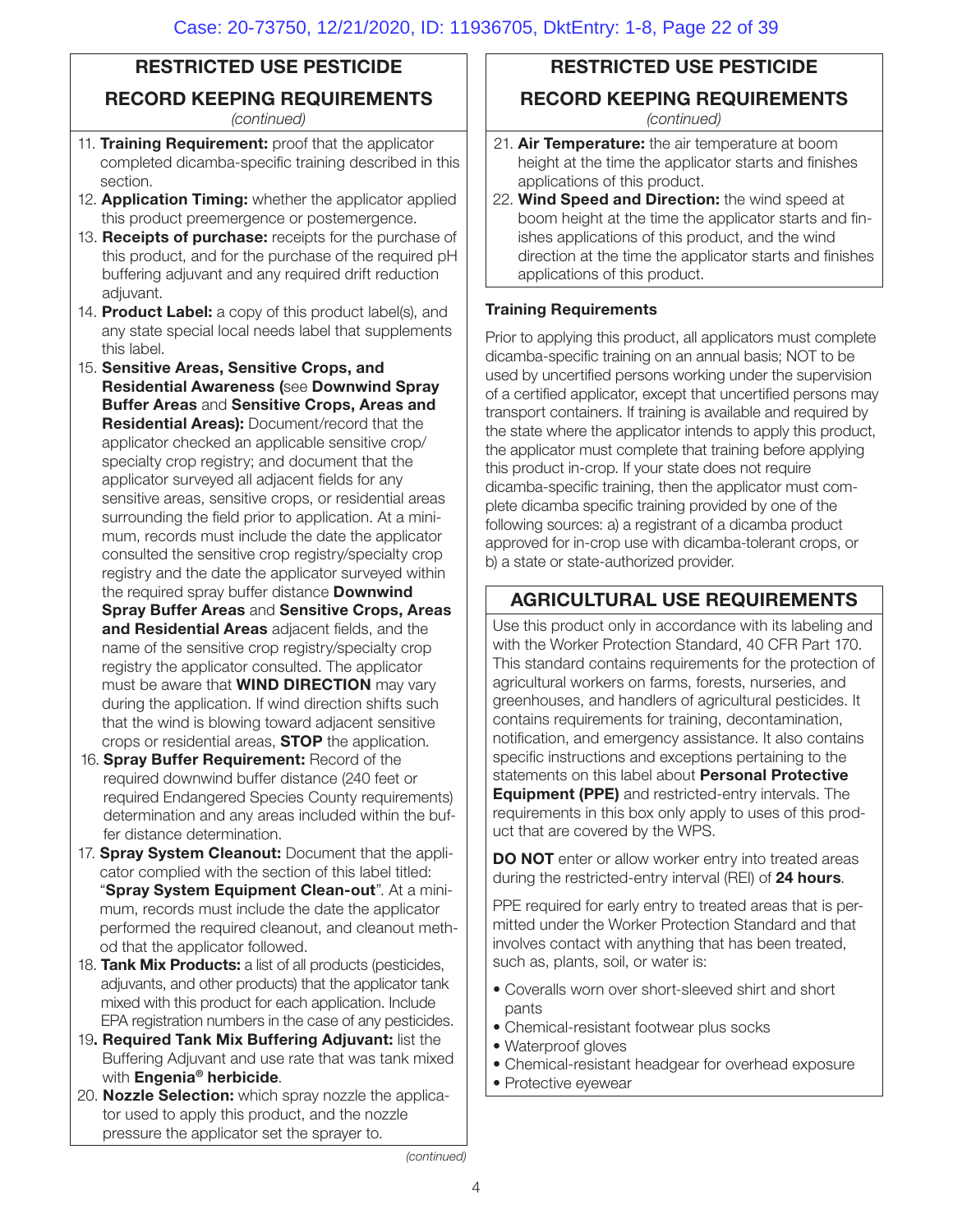#### STORAGE AND DISPOSAL

DO NOT contaminate water, food, or feed by storage or disposal. Open dumping is prohibited.

#### Pesticide Storage

Store in original container in a well-ventilated area separately from fertilizer, feed, and foodstuffs. Avoid cross-contamination with other pesticides. Engenia® herbicide freezes around 15° F and is stable under conditions of freezing and thawing. Product that has been frozen should be thawed and recirculated prior to use.

#### Pesticide Disposal

Wastes resulting from this product must be disposed of on-site or at an approved waste disposal facility. Pesticide, spray mixture, or rinsate that cannot be used according to label instructions must be disposed of according to federal, state or local procedures under Subtitle C of the Resource Conservation and Recovery Act. Improper disposal of excess pesticide, spray mix, or rinsate is a violation of federal law.

#### Container Handling

Nonrefillable Container. DO NOT reuse or refill this container. Triple rinse or pressure rinse container (or equivalent) promptly after emptying; then offer for recycling, if available, or reconditioning, if appropriate, or puncture and dispose of in a sanitary landfill, or by incineration, or by other procedures approved by state and local authorities.

Triple rinse containers small enough to shake (capacity ≤ 5 gallons) as follows: Empty the remaining contents into application equipment or a mix tank and drain for 10 seconds after the flow begins to drip. Fill the container 1/4 full with water and recap. Shake for 10 seconds. Pour rinsate into application equipment or a mix tank, or store rinsate for later use or disposal. Drain for 10 seconds after the flow begins to drip. Repeat this procedure two more times.

Triple rinse containers too large to shake (capacity > 5 gallons) as follows: Empty the remaining contents into application equipment or a mix tank. Fill the container 1/4 full with water. Replace and tighten closures. Tip container on its side and roll it back and forth, ensuring at least one complete revolution, for 30 seconds. Stand the container on its end and tip it back and forth several times. Turn the container over onto its other end and tip it back and forth several times. Empty the rinsate into application equipment or a mix tank, or store rinsate for later use or disposal. Repeat this procedure two more times.

(continued)

#### **STORAGE AND DISPOSAL (continued)**

**Container Handling (continued)** 

**Pressure rinse as follows:** Empty the remaining contents into application equipment or mix tank and continue to drain for 10 seconds after the flow begins to drip. Hold container upside down over application equipment or mix tank, or collect rinsate for later use or disposal. Insert pressure rinsing nozzle in the side of the container and rinse at about 40 PSI for at least 30 seconds. Drain for 10 seconds after the flow begins to drip.

Refillable Container. Refill this container with pesticide only. **DO NOT** reuse this container for any other purpose. Triple rinsing the container before final disposal is the responsibility of the person disposing of the container. Cleaning before refilling is the responsibility of the refiller.

Triple rinse as follows: To clean the container before final disposal, empty the remaining contents from this container into application equipment or mix tank. Fill the container about 10% full with water. Agitate vigorously or recirculate water with the pump for 2 minutes. Pour or pump rinsate into application equipment or rinsate collection system. Repeat this rinsing procedure two more times.

When this container is empty, replace the cap and seal all openings that have been opened during use; return the container to the point of purchase or to a designated location. This container must only be refilled with a pesticide product. Prior to refilling, inspect carefully for damage such as cracks, punctures, abrasions, worn-out threads and closure devices. Check for leaks after refilling and before transport. **DO NOT** transport if this container is damaged or leaking. If the container is damaged, or leaking, or obsolete and not returned to the point of purchase or to a designated location, triple rinse emptied container and offer for recycling, if available, or dispose of container in compliance with state and local regulations.

#### In Case of Emergency

In case of large-scale spill of this product, call:

- CHEMTREC 1-800-424-9300
- BASF Corporation 1-800-832-HELP (4357)

In case of medical emergency regarding this product, call:

- Your local doctor for immediate treatment
- Your local poison control center (hospital)
- BASF Corporation 1-800-832-HELP (4357)

#### Steps to take if material is released or spilled:

- Dike and contain the spill with inert material (sand, earth, etc.) and transfer liquid and solid diking material to separate containers for disposal.
- Remove contaminated clothing and wash affected skin areas with soap and water.
- Wash clothing before reuse.
- Keep the spill out of all sewers and open bodies of water.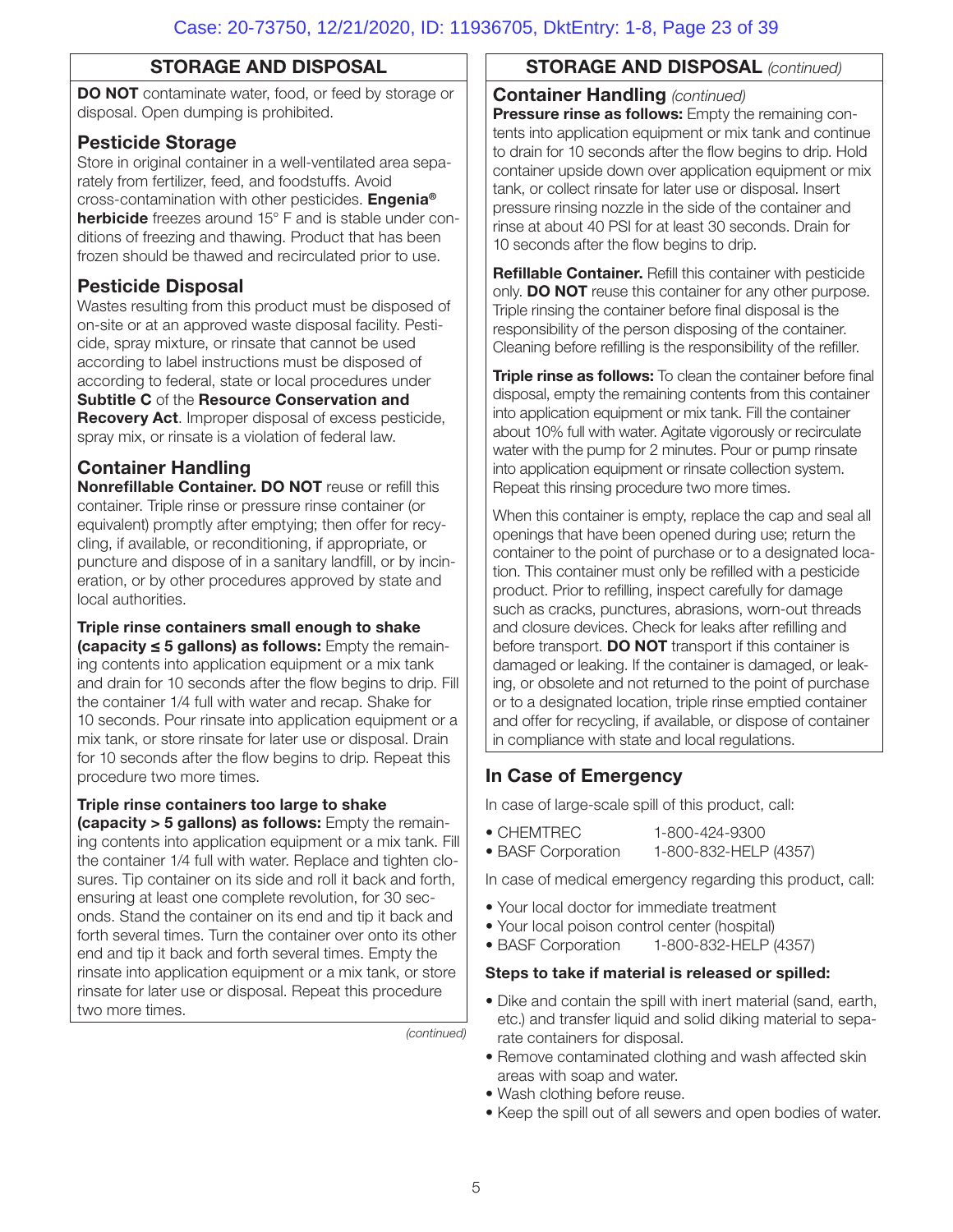#### Product Information

Engenia® herbicide is a water-soluble herbicide that provides postemergence and moderate rate-dependent residual control of many annual broadleaf weeds. Engenia is also active on many biennial and perennial broadleaf weeds as well as woody brush and vines (refer to Table 1 for weeds controlled or suppressed).

**Engenia** may be applied preplant, at-planting, preemergence, and postemergence (in-crop) for weed control in dicamba-tolerant cotton and dicamba-tolerant soybeans. The use in dicamba-tolerant crops is only allowed in the following states:

Alabama, Arizona, Arkansas, Colorado, Delaware, Florida (excluding Palm Beach County), Georgia, Illinois, Indiana, Iowa, Kansas, Kentucky, Louisiana, Maryland, Michigan, Minnesota, Mississippi, Missouri, Nebraska, New Jersey, New Mexico, New York, North Carolina, North Dakota, Ohio, Oklahoma, Pennsylvania, South Carolina, South Dakota, Tennessee (excluding Wilson County), Texas, Virginia, West Virginia, Wisconsin.

Additional state restrictions and requirements may apply. The applicator must comply with any additional state requirements and restrictions.

**Engenia** does not control grass weeds and must be used sequentially or tank mixed with a grass herbicide for a complete weed control program. See Tank Mixing Information section for important information on herbicide tank mixes or Crop-specific Information section(s) for recommendations on sequential programs.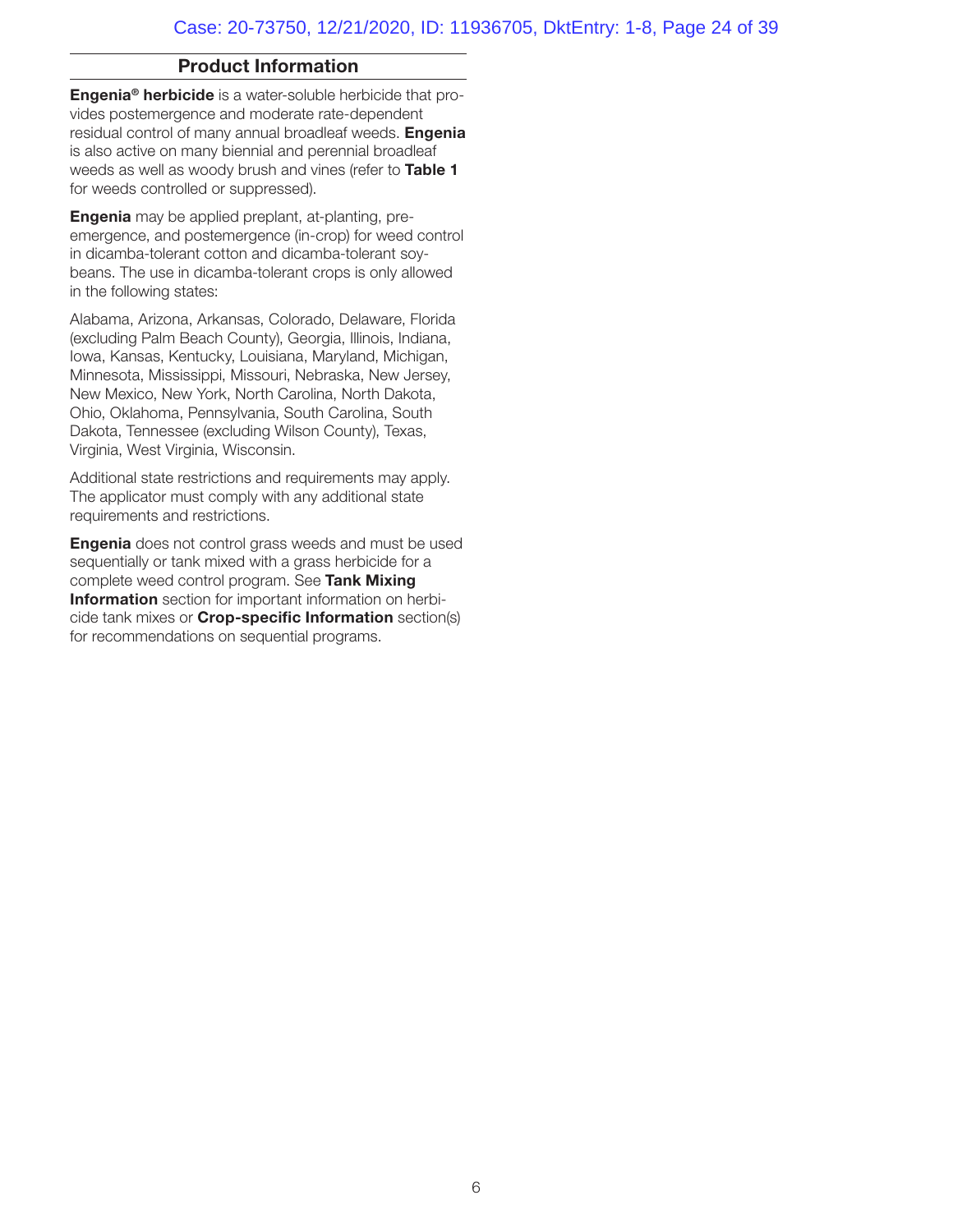#### Summary of Label Requirements – See Label Section for Details

| <b>Label Requirements Summary</b>                                                                                                                                     | <b>Label Sections</b>                       |
|-----------------------------------------------------------------------------------------------------------------------------------------------------------------------|---------------------------------------------|
| <b>Mandatory Training:</b>                                                                                                                                            | • Training Requirements                     |
| • Prior to applying, applicator must complete dicamba-specific training. Only certified                                                                               |                                             |
| applicators may apply this product.                                                                                                                                   |                                             |
| <b>Record Keeping:</b>                                                                                                                                                | <b>• Restricted Use Pesticide</b>           |
| • Certified applicators must complete their application records within 72 hour after the                                                                              | <b>Record Keeping</b>                       |
| application and keep records for a period of two years.                                                                                                               | <b>Requirements</b>                         |
| <b>Application:</b>                                                                                                                                                   | • Tank Mixing Information                   |
| • For EVERY application of Engenia® herbicide an approved pH Buffering Adjuvant                                                                                       | <b>• Specific Use Directions</b>            |
| must be included in the spray mixture. Refer to www.engeniatankmix.com for a list                                                                                     | • Dicamba Tolerant (DT)                     |
| of approved pH Buffering Adjuvants.<br>• Rate and Timing: Apply 12.8 fl ozs per acre (0.5 lb. ae dicamba) for any single                                              | <b>Cotton</b><br>• Dicamba Tolerant (DT)    |
| application:                                                                                                                                                          | Soybean                                     |
| - Applications to DT Cotton may only occur through July 30. DO NOT apply after                                                                                        | • Specific Crop Use                         |
| July 30. A total of four applications (51.2 fl ozs per acre, 2.0 lbs ae dicamba per                                                                                   | <b>Directions</b>                           |
| acre) may be made with a maximum of 12.8 fl ozs per acre per application. A                                                                                           | • Application Methods and                   |
| maximum of two applications preemergence and two applications postemergence                                                                                           | <b>Equipment</b>                            |
| may be made per year.                                                                                                                                                 | • Tank Mixing Information                   |
| - Applications to DT Soybean may only occur through June 30. DO NOT apply after                                                                                       |                                             |
| June 30. A total of four applications (51.2 fl ozs per acre, 2.0 lbs ae dicamba per<br>acre) may be made with a maximum of 12.8 fl ozs per acre per application. A    |                                             |
| maximum of two applications preemergence and two applications postemergence                                                                                           |                                             |
| may be made per year.                                                                                                                                                 |                                             |
| - For details see crop-specific use directions.                                                                                                                       |                                             |
| • Spray volume: Apply in a minimum of 15 gallons of spray solution per acre.                                                                                          |                                             |
| • Tank mixing: Use only approved tank-mix products found at                                                                                                           |                                             |
| www.engeniatankmix.com.                                                                                                                                               |                                             |
| - Refer to all product labels to determine mix order or perform a mix compatibility test.                                                                             |                                             |
| <b>Application Equipment:</b>                                                                                                                                         | • Spray System Equipment                    |
| · Spray system equipment cleanout: Ensure entire sprayer system is properly cleaned<br>before and after application.                                                  | <b>Cleanout</b><br>• Spray Drift Management |
| . Nozzles: Use only approved nozzles and pressure as listed on                                                                                                        |                                             |
| www.engeniatankmix.com.                                                                                                                                               |                                             |
| • Spray boom height: Use manufacturer's recommendation for boom height or                                                                                             |                                             |
| 24 inches above the target pest/crop height, whichever is smaller.                                                                                                    |                                             |
| • Ground speed: DO NOT exceed 15 mph.                                                                                                                                 |                                             |
| <b>Environmental Conditions:</b>                                                                                                                                      | • Spray Drift Management                    |
| • Wind speed: Apply when wind speed, measured at boom height, is 3 to 10 mph.                                                                                         | • Use Restrictions                          |
| . Inversions: DO NOT spray during an inversion; only spray between one hour after                                                                                     |                                             |
| sunrise and two hours before sunset.                                                                                                                                  |                                             |
| • Rainfall: DO NOT apply this product if rain that may exceed soil field capacity and<br>result in soil runoff is expected in the next 48 hours.                      |                                             |
| <b>Downwind Requirements:</b>                                                                                                                                         | • Sensitive Crops, Areas                    |
| • Sensitive areas, crops and residential areas downwind: DO NOT apply if sensitive                                                                                    | and Residential Areas                       |
| areas, crops and residential areas, as defined in this label (see Downwind Spray                                                                                      | • Downwind Spray Buffer                     |
| Buffer Areas and Sensitive Crops, Areas and Residential Areas), are adja-                                                                                             | <b>Areas</b>                                |
| cent downwind to the application site.                                                                                                                                |                                             |
| • Downwind buffer: After determining that no sensitive areas, crops or residential                                                                                    |                                             |
| areas are adjacent downwind, maintain a 240-ft downwind spray buffer (see                                                                                             |                                             |
| <b>Hooded Spray Booms section).</b>                                                                                                                                   |                                             |
| <b>Endangered Species:</b>                                                                                                                                            | <b>• Endangered Species</b>                 |
| • You must follow the measures contained in the Endangered Species Protection<br>Bulletin for the area in which you are applying the product. To obtain Bulletins, no |                                             |
| more than six months before using this product, consult                                                                                                               |                                             |
| http://www.epa.gov/espp/ or call 1-844-447-3813. You must use the Bulletin                                                                                            |                                             |
| valid for the month in which you will apply the product.                                                                                                              |                                             |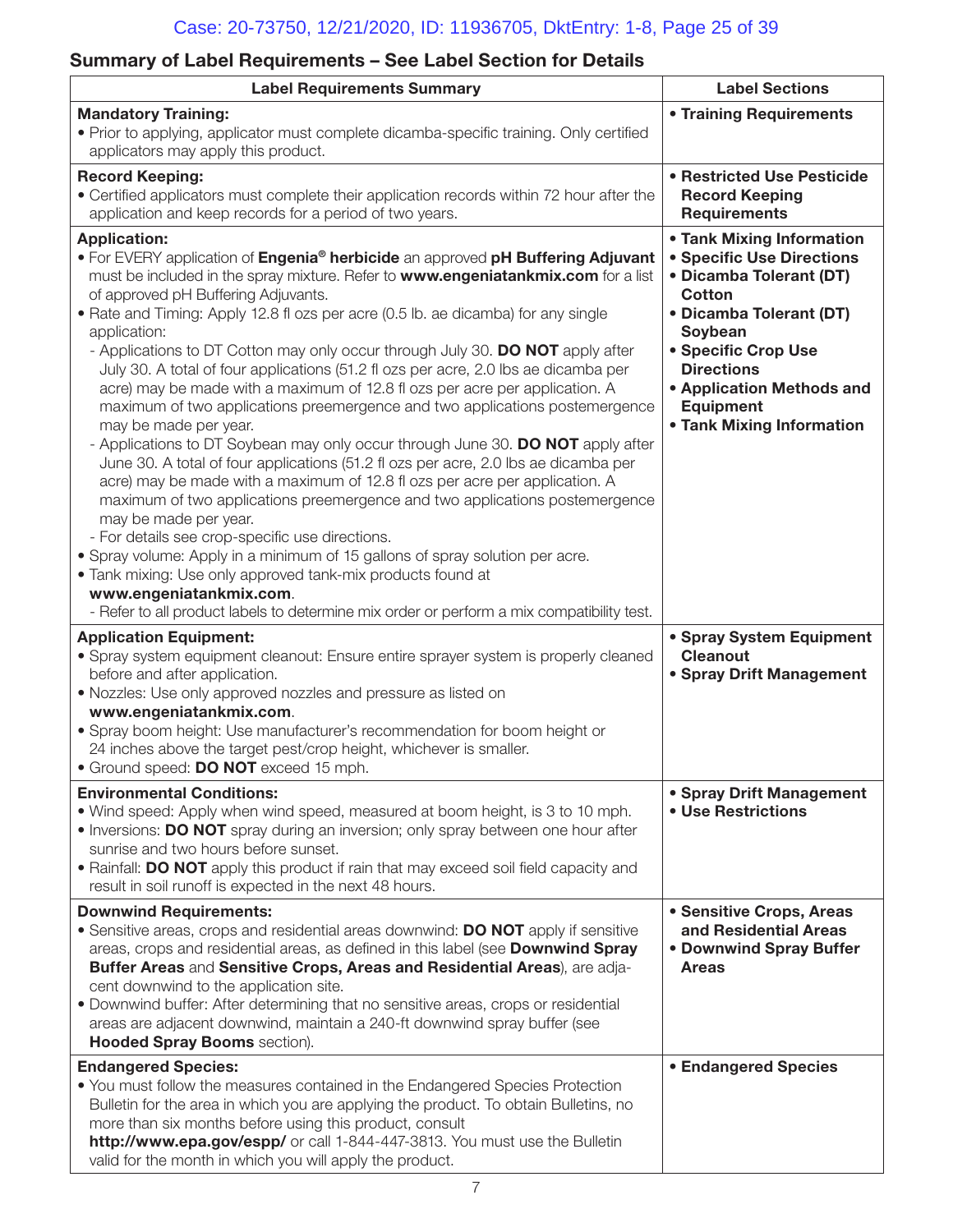#### Case: 20-73750, 12/21/2020, ID: 11936705, DktEntry: 1-8, Page 26 of 39

#### Table 1. Weeds Controlled or Suppressed

Engenia® herbicide will control or suppress the following weeds when used at rates described in Table 2. See additional information about weeds which are known to be resistant to dicamba at www.Resistance-Information.BASF.US.

| <b>Common Name</b>       | <b>Scientific Name</b>     |
|--------------------------|----------------------------|
| <b>Annuals</b>           |                            |
| Alkanet                  | Lithospermum arvense       |
| Amaranth, Palmer         | Amaranthus palmeri         |
| Amaranth, Powell         | Amaranthus powellii        |
| Amaranth, spiny          | Amaranthus spinosus        |
| Aster, slender           | Aster subulatus            |
| Bedstraw, catchweed      | Galium aparine             |
| Beggarweed, Florida      | Desmodium tortuosum        |
| Broomweed, common        | Gutierrezia dracunculoides |
| Buckwheat, tartary       | Fagopyrum tataricum        |
| Buckwheat, wild          | Polygonum convolvulus      |
| <b>Buffalobur</b>        | Solanum rostratum          |
| Burclover, California    | Medicago polymorpha        |
| <b>Burcucumber</b>       | Sicyos angulatus           |
| Buttercup, corn          | Ranunculus arvensis        |
| Buttercup, creeping      | Ranunculus repens          |
| Buttercup, roughseed     | Ranunculus muricatus       |
| Buttercup, western field | Ranunculus occidentalis    |
| Carpetweed               | Mollugo verticillata       |
| Catchfly, nightflowering | Silene noctiflorum         |
| Chamomile, corn          | Anthemis arvensis          |
| Chervil, bur             | Anthriscus caucalis        |
| Chickweed, common        | Stellaria media            |
| Clover                   | Trifolium spp.             |
| Cockle, corn             | Agrostemma githago         |
| Cockle, cow              | Vaccaria pyramidata        |
| Cocklebur, common        | Xanthium strumarium        |
| Copperleaf, hophornbeam  | Acalypha ostryifolia       |
| Cornflower               | Centaurea cyanus           |
| Croton, tropic           | Croton glandulosus         |
| Croton, woolly           | Croton capitatus           |
| Daisy, English           | Bellis perennis            |
| Dragonhead, American     | Dracocephalum parviflorum  |
| Eveningprimrose, cutleaf | Oenothera laciniata        |
| Falseflax, smallseed     | Camelina microcarpa        |
| Fleabane, hairy          | Conyza bonariensis         |

#### Table 1. Weeds Controlled or Suppressed (continued)

| <b>Common Name</b>         | <b>Scientific Name</b>    |
|----------------------------|---------------------------|
| <b>Annuals</b> (continued) |                           |
| Flixweed                   | Descurainia sophia        |
| Fumitory                   | Fumaria officinalis       |
| Goosefoot, nettleleaf      | Chenopodium murale        |
| Hempnettle                 | Galeopsis tetrahit        |
| Henbit                     | Lamium amplexicaule       |
| Horseweed (Marestail)      | Conyza canadensis         |
| Jacob's-ladder             | Polemonium caeruleum      |
| Jimsonweed                 | Datura stramonium         |
| Knawel (German moss)       | Scleranthus annuus        |
| Knotweed, prostrate        | Polygonum aviculare       |
| Kochia <sup>2</sup>        | Kochia scoparia           |
| Ladysthumb                 | Polygonum persicaria      |
| Lambsquarters, common      | Chenopodium album         |
| Lettuce, miner's           | Claytonia perfoliata      |
| Lettuce, prickly           | Lactuca serriola          |
| Mallow, common             | Malva neglecta            |
| Mallow, Venice             | Hibiscus trionum          |
| Mayweed                    | Anthemis cotula           |
| Morningglory, ivyleaf      | Ipomoea hederacea         |
| Morningglory, tall         | Ipomoea purpurea          |
| Mustard, black             | Brassica nigra            |
| Mustard, blue              | Chorispora tenella        |
| Mustard, tansy             | Descurainia pinnata       |
| Mustard, treacle           | Erysimum repandum         |
| Mustard, tumble            | Sisymbrium altissimum     |
| Mustard, wild              | Sinapis arvensis          |
| Mustard, yellowtop         | Sinapis spp.              |
| Nightshade, black          | Solanum nigrum            |
| Nightshade, cutleaf        | Solanum triflorum         |
| Pennycress, field          | Thlaspi arvense           |
| Pepperweed, Virginia       | Lepidium virginicum       |
| Pigweed, prostrate         | Amaranthus blitoides      |
| Pigweed, redroot (rough)   | Amaranthus retroflexus    |
| Pigweed, smooth            | Amaranthus hybridus       |
| Pigweed, tumble            | Amaranthus albus          |
| Pineappleweed              | Matricaria matricarioides |
| Poorjoe                    | Diodia teres              |
| Poppy, red horn            | Glaucium corniculatum     |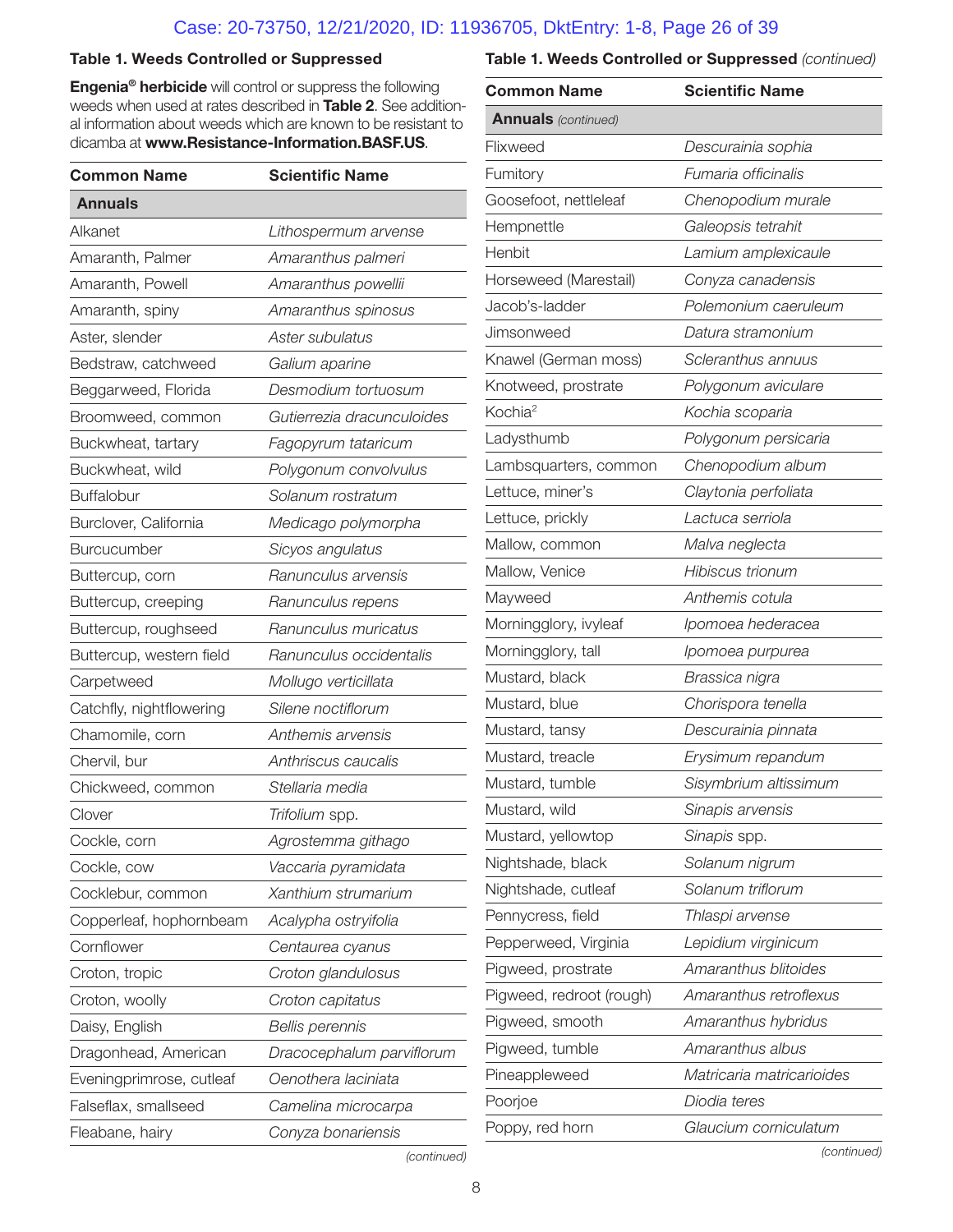#### Case: 20-73750, 12/21/2020, ID: 11936705, DktEntry: 1-8, Page 27 of 39

#### Table 1. Weeds Controlled or Suppressed (continued)

Table 1. Weeds Controlled or Suppressed (continued)

| <b>Common Name</b>         | <b>Scientific Name</b>  | <b>Common Name</b>           | <b>Scientific Name</b>   |
|----------------------------|-------------------------|------------------------------|--------------------------|
| <b>Annuals</b> (continued) |                         | <b>Biennials</b> (continued) |                          |
| Puncturevine               | Tribulus terrestris     | Eveningprimrose, common      | Oenothera biennis        |
| Purslane, common           | Portulaca oleracea      | Geranium, Carolina           | Geranium carolinianum    |
| Pusley, Florida            | Richardia scabra        | Gromwell                     | Lithospermum spp.        |
| Radish, wild               | Raphanus raphanistrum   | Knapweed, diffuse            | Centaurea diffusa        |
| Ragweed, common            | Ambrosia artemisiifolia | Knapweed, spotted            | Centaurea maculosa       |
| Ragweed, giant             | Ambrosia trifida        | Mallow, dwarf                | Malva borealis           |
| Ragweed, lanceleaf         | Ambrosia bidentata      | Plantain, bracted            | Plantago aristata        |
| Rocket, London             | Sisymbrium irio         | Ragwort, tansy               | Senecio jacobaea         |
| Rocket, yellow             | Barbarea vulgaris       | Starthistle, yellow          | Centaurea solstitialis   |
| Rubberweed, bitter         | Hymenoxys odorata       | Sweetclover                  | Melilotus spp.           |
| Salsify                    | Tragopogon porrifolius  | Teasel                       | Dipsacus sativus         |
| Senna, coffee              | Senna occidentalis      | Thistle, bull                | Cirsium vulgare          |
| Sesbania, hemp             | Sesbania exaltata       | Thistle, musk                | Carduus nutans           |
| Shepherd's purse           | Capsella bursa-pastoris | Thistle, plumeless           | Carduus acanthoides      |
| Sicklepod                  | Cassia obtusifolia      | Thistle, variegated (milk)   | Silybum marianum         |
| Sida, prickly (Teaweed)    | Sida spinosa            | Perennials <sup>1</sup>      |                          |
| Smartweed, green           | Polygonum scabrum       | Alfalfa                      | Medicago sativa          |
| Smartweed, Pennsylvania    | Polygonum pensylvanicum | Apple, tropical soda         | Solanum viarum           |
| Sneezeweed, bitter         | Helenium amarum         | Artichoke, Jerusalem         | Helianthus tuberosus     |
| Sowthistle, annual         | Sonchus oleraceus       | Aster, spiny                 | Aster spinosus           |
| Sowthistle, spiny          | Sonchus asper           | Aster, whiteheath            | Aster pilosus            |
| Spanish needles            | Bidens bipinnata        | Bedstraw, smooth             | Gallium mollugo          |
| Spikeweed, common          | Hemizonia pungens       | Bindweed, field              | Convolvulus arvensis     |
| Spurge, prostrate          | Chamaesyce humistrata   | Bindweed, hedge              | Calystegia sepium        |
| Spurry, corn               | Spergula arvensis       | Blueweed, Texas              | Helianthus ciliaris      |
| Starbur, bristly           | Acanthospermum hispidum | Bursage, woollyleaf          | Ambrosia grayi           |
| Starwort, little           | Stellaria graminea      | Buttercup, tall              | Ranunculus acris         |
| Sumpweed, rough            | Iva ciliata             | Campion, bladder             | Silene vulgaris          |
| Sunflower, common (wild)   | Helianthus annuus       | Chickweed, field             | Cerastium arvense        |
| Thistle, Russian           | Salsola iberica         | Chickweed, mouseear          | Cerastium vulgatum       |
| Velvetleaf                 | Abutilon theophrasti    | Chicory                      | Cichorium intybus        |
| Waterhemp                  | Amaranthus tuberculatus | Clover, hop                  | Trifolium aureum         |
| Waterprimrose, winged      | Ludwigia decurrens      | Dandelion, common            | Taraxacum officinale     |
| Wormwood                   | Artemisia annua         | Dock, broadleaf (Bitterdock) | Rumex obtusifolius       |
| <b>Biennials</b>           |                         | Dock, curly                  | Rumex crispus            |
| Burdock, common            | Arctium minus           | Dogbane, hemp                | Apocynum cannabinum      |
| Carrot, wild               | Daucus carota           | Dogfennel (Cypressweed)      | Eupatorium capillifolium |
| Cockle, white              | Melandrium album        | Fern, bracken                | Pteridium aquilinum      |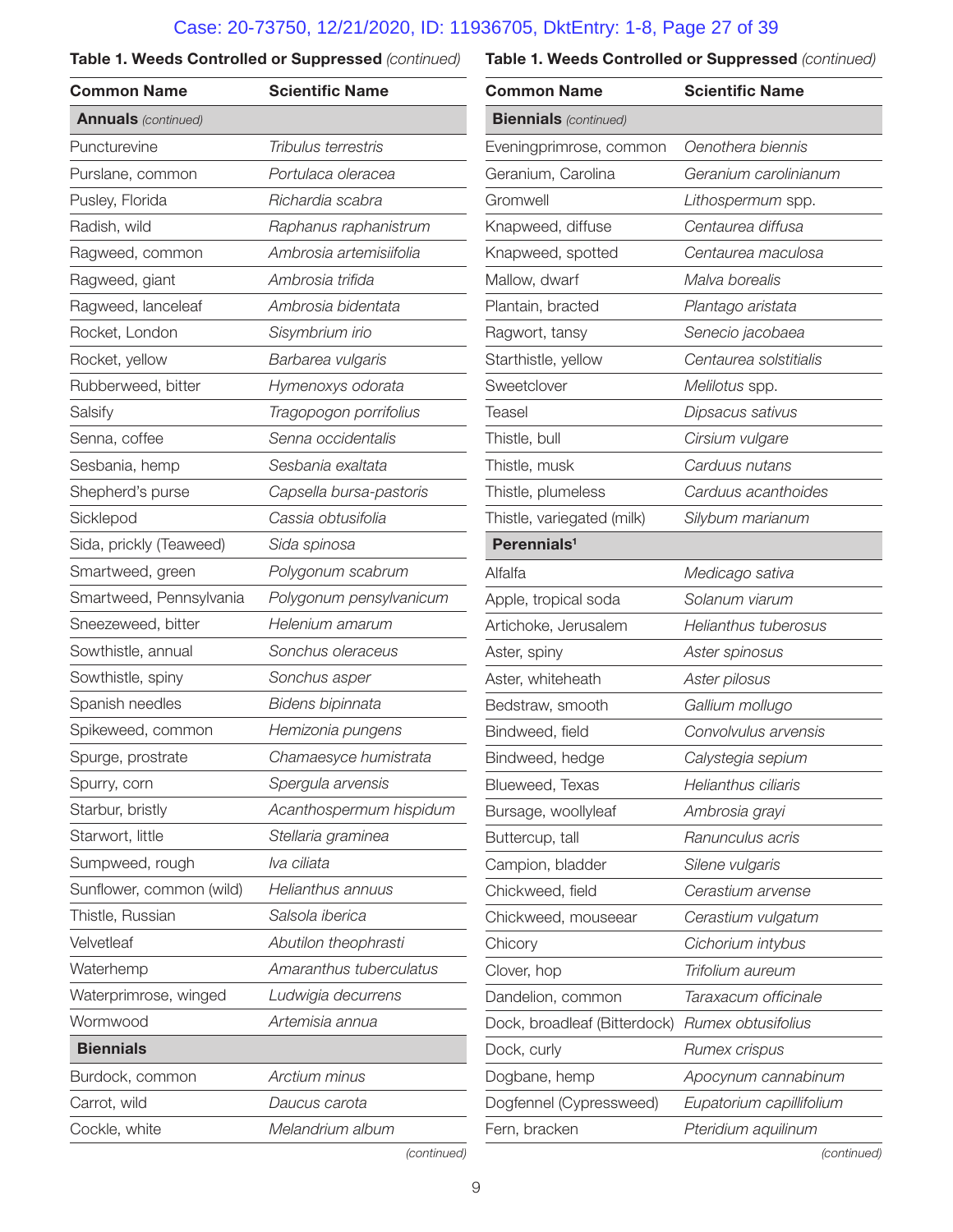#### Case: 20-73750, 12/21/2020, ID: 11936705, DktEntry: 1-8, Page 28 of 39

#### Table 1. Weeds Controlled or Suppressed (continued)

| <b>Common Name</b>                  | <b>Scientific Name</b>    |
|-------------------------------------|---------------------------|
| Perennials <sup>1</sup> (continued) |                           |
| Garlic, wild                        | Allium vineale            |
| Goldenrod, Canada                   | Solidago canadensis       |
| Goldenrod, Missouri                 | Solidago missouriensis    |
| Goldenweed, common                  | Isocoma coronopifolia     |
| Hawkweed                            | Hieracium spp.            |
| Henbane, black                      | Hyoscyamus niger          |
| Horsenettle, Carolina               | Solanum carolinense       |
| Ironweed                            | Vernonia spp.             |
| Knapweed, black                     | Centaurea nigra           |
| Knapweed, Russian                   | Centaurea repens          |
| Lespedeza, sericea                  | Lespedeza cuneata         |
| Milkweed, climbing                  | Sarcostemma cyanchoides   |
| Milkweed, common                    | Asclepias syriaca         |
| Milkweed, honeyvine                 | Ampelamus albidus         |
| Milkweed, western whorled           | Asclepias subverticillata |
| Nettle, stinging                    | Urtica dioica             |
| Nightshade, silverleaf              | Solanum elaeagnifolium    |
| Onion, wild                         | Allium canadense          |
| Plantain, broadleaf                 | Plantago major            |
| Plantain, buckhorn                  | Plantago lanceolata       |
| Pokeweed                            | Phytolacca americana      |
| Ragweed, western                    | Ambrosia psilostachya     |
| Redvine                             | Brunnichia ovata          |
| Smartweed, swamp                    | Polygonum coccineum       |
| Snakeweed, broom                    | Gutierrezia sarothrae     |
| Sorrel, red (Sheep sorrel)          | Rumex acetosella          |
| Sowthistle, perennial               | Sonchus arvensis          |
| Spurge, leafy                       | Euphorbia esula           |
| Sundrop                             | Oenothera perennis        |
| Thistle, Canada                     | Cirsium arvense           |
| Thistle, Scotch                     | Onopordum acanthium       |
| Toadflax, Dalmatian                 | Linaria genistifolia      |
| Trumpetcreeper                      | Campsis radicans          |
| Vetch                               | Vicia spp.                |
| Waterhemlock, spotted               | Cicuta maculata           |
| Waterprimrose, creeping             | Ludwigia peploides        |
| Woodsorrel, creeping                | Oxalis corniculata        |
| Woodsorrel, yellow                  | Oxalis stricta            |

#### Table 1. Weeds Controlled or Suppressed (continued)

| <b>Common Name</b>                  | <b>Scientific Name</b>     |
|-------------------------------------|----------------------------|
| Perennials <sup>1</sup> (continued) |                            |
| Wormwood, Louisiana                 | Artemisia Iudoviciana      |
| Yankeeweed                          | Eupatorium compositifolium |
| Yarrow, common                      | Achillea millefolium       |
| <sup>1</sup> Suppression only.      |                            |

2 Except dicamba resistant.

#### Product Stewardship Recommendations

- Apply **Engenia<sup>®</sup> herbicide** to weeds 4 inches or less in size for best performance.
- Apply **Engenia** at the labeled rate to minimize the likelihood of weed resistance occurring. See Crop-specific Information for labeled rates by crop.
- Use Engenia as part of a herbicide program that includes the use of residual herbicides and herbicides with alternate sites of action to reduce resistance selection pressure.

#### Product Stewardship Requirements

- Select only approved nozzles that produce extremely coarse to ultra-coarse spray droplets. See www.engeniatankmix.com for the list of nozzles approved for use with this product.
- Use manufacturer's recommendation for boom height or 24 inches above the target pest/crop height, whichever is smaller.
- Identify areas of sensitive nontarget crops/plants and maintain proper setback distance from these areas (see Downwind Spray Buffer Areas and Sensitive Crops, Areas and Residential Areas sections for **Spray Buffer requirements).**

Sensitive crops in agricultural and/or residential settings can include, but are not limited to:

- non-DT soybeans
- cucumber and melons (EPA Crop Group 9)
- flowers
- fruit trees
- grapes
- ornamentals including greenhouse-grown and shade house-grown broadleaf plants
- peanuts
- peas and beans (EPA Crop Group 6)
- peppers, tomatoes, and other fruiting vegetables (EPA Crop Group 8)
- potato
	- sweet potato
	- tobacco
- Thoroughly clean spray equipment before and after application.

#### Mode of Action

Dicamba, the active ingredient in **Engenia**, is a **Group 4** (WSSA) herbicide. Herbicides in this group mimic auxin (a plant hormone) resulting in a hormone imbalance in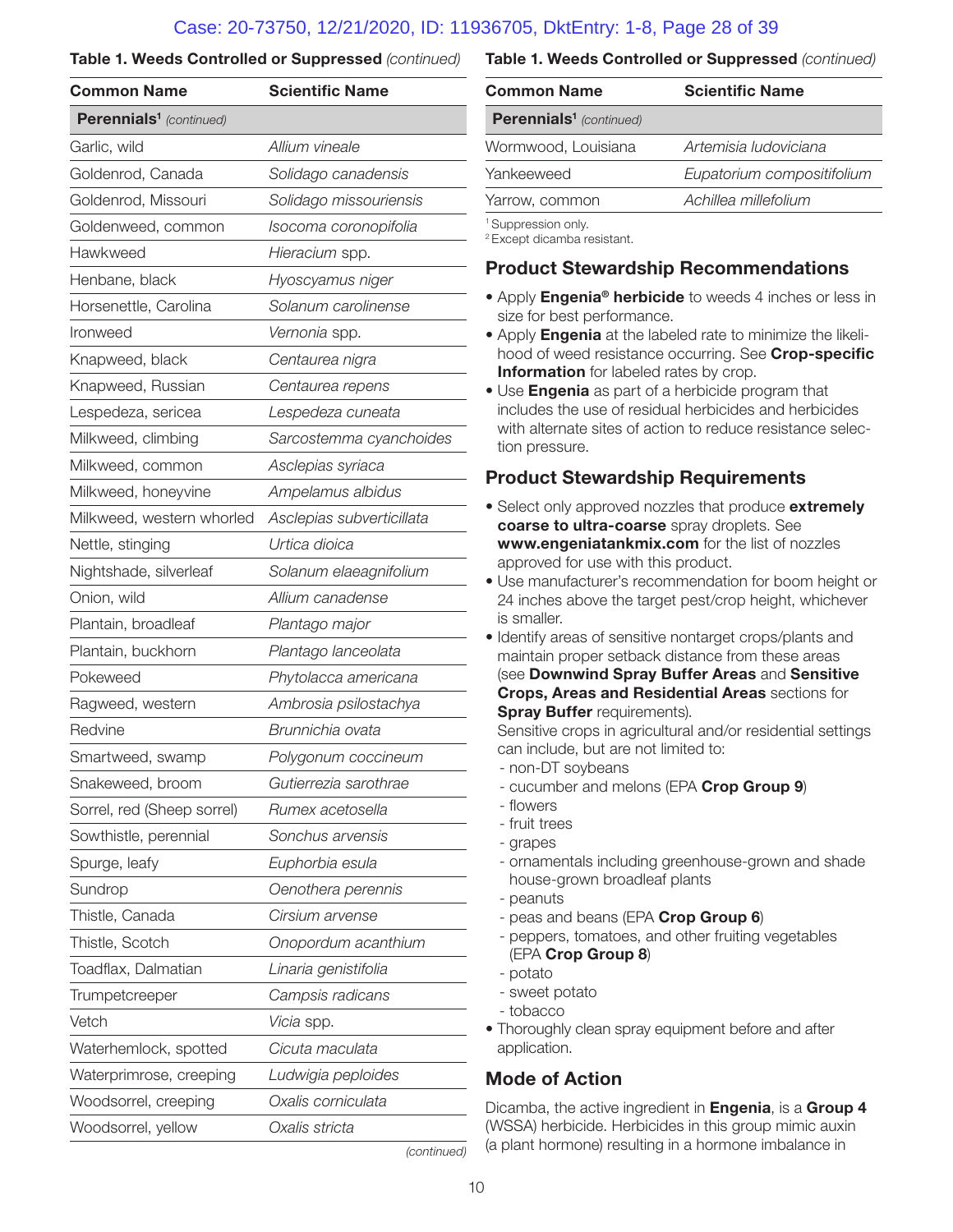#### Case: 20-73750, 12/21/2020, ID: 11936705, DktEntry: 1-8, Page 29 of 39

sensitive plants that interferes with normal plant growth (e.g. cell division, cell enlargement, and protein synthesis). **Engenia<sup>®</sup> herbicide** is readily absorbed by leaves, roots, and shoots; translocates throughout the plant; and accumulates in areas of active growth to provide postemergence control of emerged weeds as well as moderate residual control of germinating weed seeds.

Any weed population may contain plants naturally resistant to Group 4 herbicides. Weeds resistant to Group 4 herbicides may be effectively managed using herbicide(s) from a different group and/or by using cultural or mechanical practices. Report any incidence of non-performance of this product against a particular weed species at

www.EngeniaQuestions.com. Consult your local BASF representative, state cooperative extension service, professional consultants, or other qualified authority to determine appropriate actions if you suspect resistant weeds. Additional information about weeds which are known to be resistant to dicamba can be found at

#### www.Resistance-Information.BASF.US.

#### Resistance Management

While weed resistance to Group 4 herbicides is infrequent, populations of resistant biotypes are known to exist. Resistance management should be part of a diversified weed control strategy that integrates multiple options including chemical, cultural, and mechanical (tillage) control tactics. Cultural control tactics include crop rotation, proper fertilizer placement, optimum seeding rate/row spacing, and timely tillage.

To aid in the prevention of developing weeds resistant to this product, the following steps should be followed where practical:

- Start clean with tillage or an effective burndown herbicide program.
- **DO NOT** rely on a single herbicide site of action for weed control during the growing season.
- Scout fields before application to ensure herbicides and rates will be appropriate for the weed species and weed sizes present.
- Apply full labeled rates of **Engenia** for the most difficultto-control weed in the field at the specified time (correct weed size) to minimize weed escapes. See Cropspecific Information for labeled rates by crop.
- Use of preemergence herbicides that provide soil residual control of broadleaf and grass weeds is recommended to reduce early season weed competition and allow for more timely in-crop postemergence herbicide applications.
- Avoid application of herbicides with the same site of action more than twice a season.
- Scout fields after application to detect weed escapes or shifts in weed species.
- Indicators of possible herbicide resistance include: (1) failure to control a weed species normally controlled by the herbicide at the dose applied, especially if control is achieved on adjacent weeds; (2) a spreading patch of non-controlled plants of a particular weed species; (3) surviving plants mixed with controlled individuals of the same species.
- Report any incidence of non-performance of this product against a particular weed species to your BASF retailer, representative or online at www.EngeniaQuestions.com.
- If resistance is suspected, treat weed escapes with a herbicide having a mode of action other than Group 4 and/or use non-chemical methods to remove escapes, as is practical, with the goal of preventing further seed production.
- For more information about weeds that are known to be resistant to dicamba go to www.Resistance-Information.BASF.US.

Additionally, users should follow as many of the following herbicide resistance management practices as is practical:

- Use a broad spectrum soil-applied herbicide with other modes of action as a foundation in a weed control program.
- Utilize sequential applications of herbicides with alternative modes of action.
- Rotate the use of this product with non-Group 4 herbicides.
- Avoid making more than two applications of **Engenia** and any other Group 4 herbicides within a single growing season unless mixed with another mechanism of action with an overlapping spectrum for the difficult-to-control weeds.
- Incorporate non-chemical weed control practices, such as mechanical cultivation, crop rotation, cover crops and weed-free crop seeds, as part of an integrated weed control program.
- Thoroughly clean plant residues from equipment before and after leaving fields suspected to contain resistant weeds.
- Manage weeds in and around fields during and after harvest to reduce weed seed production.
- Contact the local agricultural extension service, BASF representative, ag retailer or crop consultant for further guidance on weed control practices as needed.

#### Crop Tolerance

Crops growing under normal environmental conditions are tolerant to **Engenia** when applied according to label directions. Crop injury may occur under stressful growing conditions (e.g. low soil fertility, seedling disease, extreme hot or cold weather, excessive moisture, high soil pH, high soil salt concentration, drought).

#### Application Instructions

Apply **Engenia** by ground to actively growing weeds as a band or broadcast spray application for postemergence control of emerged weeds as well as moderate residual control of germinating weed seeds.

Make postemergence applications of **Engenia** when broadleaf weeds are small and actively growing. An adjuvant is recommended with **Engenia** for best postemergence activity; refer to Tank Mixing Information section and Crop-specific Information sections for details. Postemergence activity may be slowed or reduced under cloudy and/ or foggy or cooler weather conditions, or when weeds are growing under drought or other stress conditions. When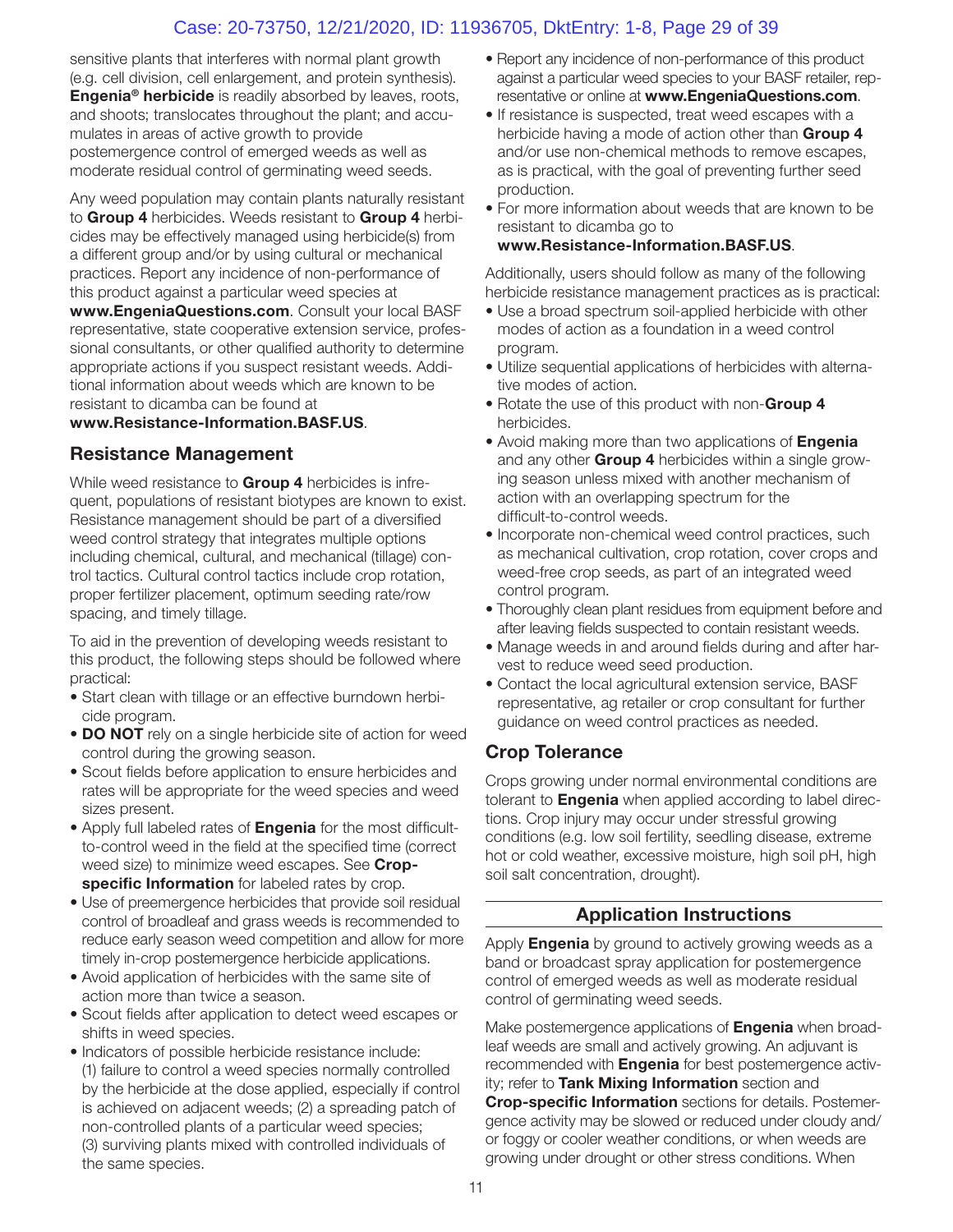#### Case: 20-73750, 12/21/2020, ID: 11936705, DktEntry: 1-8, Page 30 of 39

targeting dense weed populations and/or larger broadleaf weeds, use higher spray volumes and a higher application rate within an application rate range.

Cultivation should be delayed until 7 days after applying **Engenia<sup>®</sup> herbicide** or a reduction in weed control may occur.

Use extreme care when applying **Engenia** to prevent injury to desirable plants. **Engenia** may cause injury to desirable sensitive plants when contacting their roots, stems, or foliage.

#### Application Rates

Always read and follow crop-specific use directions.

#### Table 2. Application Rate to Control or Suppress Target Weed by Weed Type and Growth Stage

| <b>Weed Type and Growth Stage</b>                                                      | Rate/Acre <sup>2</sup><br>(fl ozs) |  |  |
|----------------------------------------------------------------------------------------|------------------------------------|--|--|
| Annual                                                                                 |                                    |  |  |
| Small, actively growing<br>(less than 4-inches tall)                                   | 12.8                               |  |  |
| Small, actively growing<br>(less than 4-inches tall)<br>plus moderate residual control | 12.8                               |  |  |
| <b>Biennial</b>                                                                        |                                    |  |  |
| Rosette diameter 1 to 3 inches                                                         | 12.8                               |  |  |
| Rosette diameter more than 3 inches                                                    | 12.8                               |  |  |
| Perennial <sup>1</sup>                                                                 |                                    |  |  |
| Top growth suppression                                                                 | 12.8                               |  |  |
| Top growth control and root suppression                                                | 12.8                               |  |  |
| <sup>1</sup> Engenia will suppress the top growth of herbaceous perennials and         |                                    |  |  |

can be combined with other approved herbicides to improve control. <sup>2</sup> DO NOT broadcast-apply more than 12.8 fl ozs/A per application. Retreatment or tank mixes may be necessary for best control of some weeds. However, sequential applications must not exceed a maximum cumulative total of 51.2 fl ozs/A of **Engenia** (2 lbs dicamba ae/A) per year.

#### Application Methods and Equipment

Apply **Engenia** by ground. Thorough spray coverage is important for best broadleaf weed control and can be improved with adjuvant, nozzle, and spray volume selection.

Calibrate application equipment for accurate target spray volume and application rate to ensure uniform distribution of spray and to avoid spray drift to nontarget areas. Adjust equipment to maintain continuous agitation during spraying with good mechanical or bypass agitation. Avoid overlaps that will increase rates above the labeled use rates.

**Engenia** may be applied using water; consult cropspecific information sections of this label for other spray carrier options.

#### Ground Application

#### Banding Applications

When applying **Engenia** by banding, use the following formula to calculate the amount of herbicide and water volume needed:

| Bandwidth in inches | <b>Broadcast</b> | Banding herbicide |
|---------------------|------------------|-------------------|
| Row width in inches | rate per acre    | rate per acre     |
|                     |                  |                   |
| Bandwidth in inches | <b>Broadcast</b> | Banding water     |
| Row width in inches | volume per acre  | volume per acre   |

#### Broadcast Applications

Use a spray volume of 15 gallons of water or more per treated acre. Thorough coverage of existing vegetation is essential for postemergence applications; higher spray volumes may be necessary for optimum performance.

#### Spray System Equipment Clean-out

The applicator must ensure that the spray system used to apply **Engenia** is clean before application. Small amounts of residual ammonium sulfate (AMS) that may remain in the sprayer from uses other than dicamba applications in DT crops can increase the volatility potential of **Engenia**. Severe crop injury may occur if any **Engenia** remains in the spray equipment following application and is subsequently applied to sensitive crops. After using **Engenia**, clean all mixing and spray equipment (including tanks, pumps, lines, filters, screens, and nozzles) with a strong detergent based sprayer cleaner. Dispose of rinsate in compliance with local, state, and federal guidelines.

- 1. After spraying, drain the sprayer (including boom and lines). Avoid allowing the spray solution to remain in the spray boom lines overnight or for extended periods of time.
- 2. Flush tank, hoses, boom, and nozzles with clean water. Open boom ends and flush if so equipped.
- 3. Inspect and clean all strainers, screens, and filters.
- 4. Use commercial sprayer cleaner containing strong detergents according to the manufacturer's directions.
- 5. Wash all parts of the tank, including the inside top surface. Start agitation in the sprayer and thoroughly recirculate the cleaning solution for at least 15 minutes. All visible deposits must be removed from the spraying system.
- 6. Flush hoses, spray lines, and nozzles with the cleaning solution for at least 1 minute. Remove nozzles, screens, and strainers, and clean separately in the cleaning solution after completing the above procedure.
- 7. Drain pump, filter, and lines.
- 8. Triple rinse the complete spraying system with clean water.
- 9. Clean and rinse the exterior of the sprayer.
- 10. Appropriately dispose of all rinsate in compliance with local, state, and federal requirements.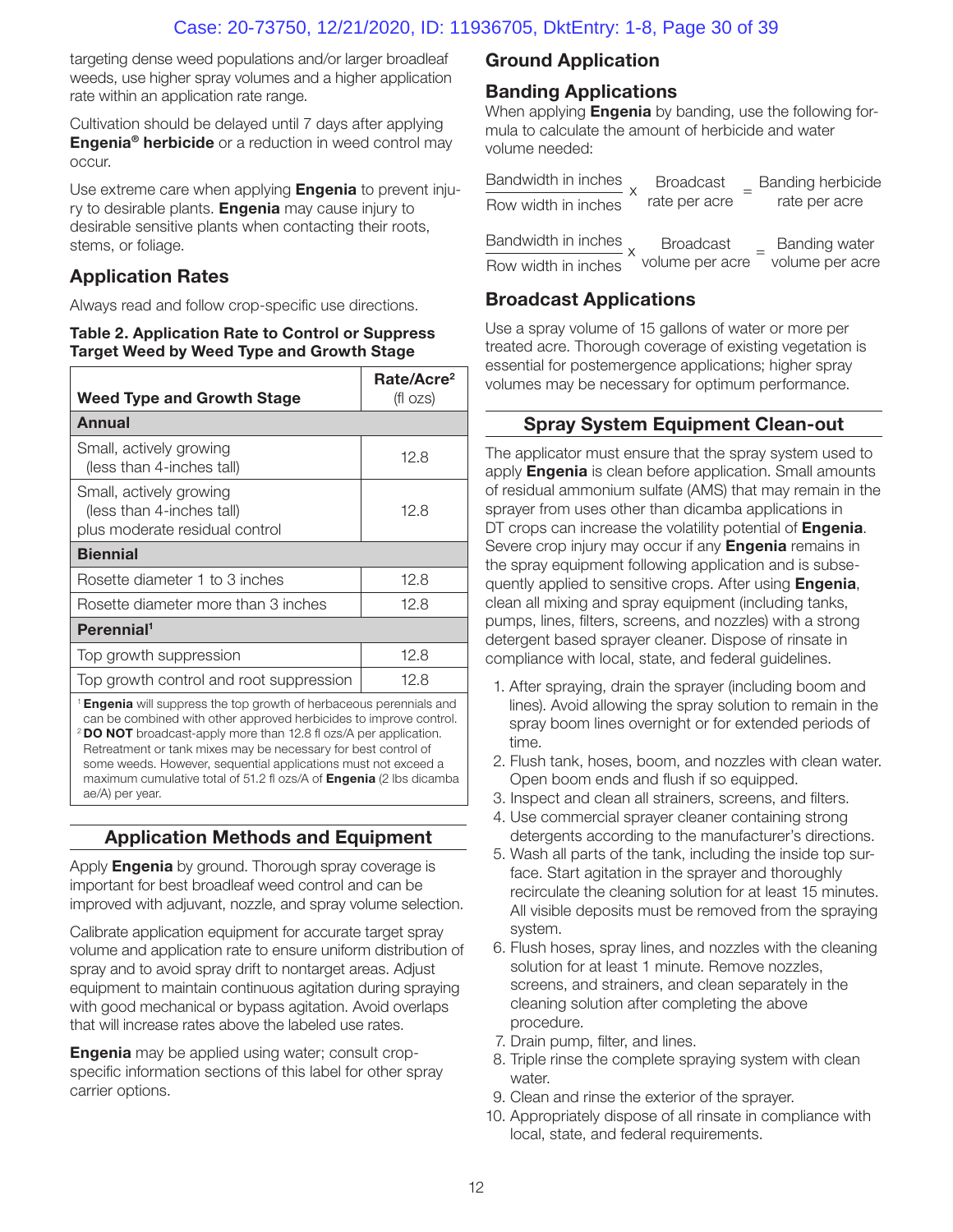#### Spray Drift Management

Avoiding spray drift at the application site is the responsibility of the applicator. The spray system and weather-related factors determine the potential for spray drift. The applicator is responsible for considering these factors when making application decisions to avoid spray drift onto nontarget areas.

Applicators must follow application requirements to avoid spray drift hazards, including those found in this labeling and applicable state and local regulations and ordinances. Where states have more stringent regulations, they must be observed.

All application equipment must be properly maintained and calibrated using appropriate carriers.

DO NOT allow herbicide solution to drip, physically drift, or splash onto desirable vegetation because injury to desirable broadleaf plants could result. The following physical spray drift management requirements must be followed.

#### Controlling Droplets

Drift potential may be reduced by applying large droplets that provide sufficient coverage and control. Applying larger droplets can reduce drift potential, but will not prevent drift if the application is made improperly, or under unfavorable environmental conditions (see the Temperature Inversions and the Wind Speed and Direction Requirements sections).

- Nozzle Type Use only approved nozzles when applying **Engenia<sup>®</sup> herbicide**. To find a list of approved nozzles visit www.engeniatankmix.com no more than seven days prior to applying **Engenia**.
- Pressure DO NOT exceed the nozzle manufacturer's specified pressures or maximum pressures as listed for specific nozzles on www.engeniatankmix.com. For many nozzle types, lower pressure produces larger droplets. When higher flow rates are needed, use higher flow rate (large orifice) nozzles instead of increasing pressure. Ensure sprayer rate controller hardware (if so equipped) does not allow pressure increases above the desired range.
- Spray Volume Apply this product in a minimum of 15 gallons of spray solution per acre. Use a higher spray volume when treating dense vegetation. Higher spray volumes may also allow the use of larger nozzle orifices (sizes) which produce coarser spray droplets.
- **Equipment Ground Speed** Select a ground speed that will deliver the desired spray volume while maintaining the desired spray pressure, but **DO NOT** exceed a ground speed of 15 miles per hour. Slower speeds generally result in better spray coverage and deposition on the target area. It is recommended that ground speed be reduced to 5 miles per hour when making applications to the edge of the treatment area.
- Spray Boom Height Use manufacturer's recommendation for boom height or 24 inches above the target pest/ crop height, whichever is smaller. Automated boom height controllers are recommended with large booms to better

maintain optimum nozzle to canopy height. Excessive boom height will increase the potential for spray drift.

• Hooded Spray Booms - Hooded spray booms are another tool that can be used to minimize spray drift potential. **Engenia** may be applied using a hooded spray boom in combination with approved nozzles; however, the applicator must ensure the configuration is compatible with equipment used. See Hooded Spray Boom section at www.engeniatankmix.com for additional options for using an approved hooded spray boom with **Engenia.** When using an approved hooded spray boom, listed on the www.engeniatankmix.com website, the required down wind spray buffer distance in DT soybeans may be reduced to 110 feet.

#### Temperature Inversions

- DO NOT apply Engenia when temperature inversions exist at the field level.
- Apply only during the following period: DO NOT make applications at night. Applications are only permitted beginning one hour after sunrise, and ending two hours before sunset.

Temperature inversions increase drift potential by reducing atmospheric mixing and dispersion of any suspended spray mixture. Suspended spray residues can move in unpredictable directions because of the light, variable winds common during inversions. Temperature inversions are characterized by increasing temperatures with altitude and are common on nights with limited cloud cover and light-to-no wind.

Inversions begin to form as the sun sets and often continue into the morning before surface warming. Their presence can be indicated by ground fog, smoke not rising, dust hanging over a road, or presence of dew or frost. Smoke that layers and moves laterally (under low wind conditions) indicates an inversion, while smoke that moves upward and rapidly dissipates indicates good vertical air mixing. Inversion conditions typically dissipate with increased winds (above 3 MPH) or when surface air begins to warm (3° F from morning low).

#### Downwind Spray Buffer Areas

Apply **Engenia** only when there is low potential for drift to sensitive areas (see **Definitions**). Only apply when the wind is blowing away from adjacent sensitive areas.

**Spray Buffer Requirement: Applicator must always** maintain a 240 foot buffer when applying this product from the downwind outer edges of the field (see **Hooded** Spray Booms section).

#### To maintain the required buffer zone:

- No application swath containing **Engenia** can be initiated in, or into an area that is within the applicable buffer distance.
- Nonsensitive Crops and Areas (see Definitions) May be included in the buffer distance determination when within 240 feet of field edges (see Hooded Spray Booms section).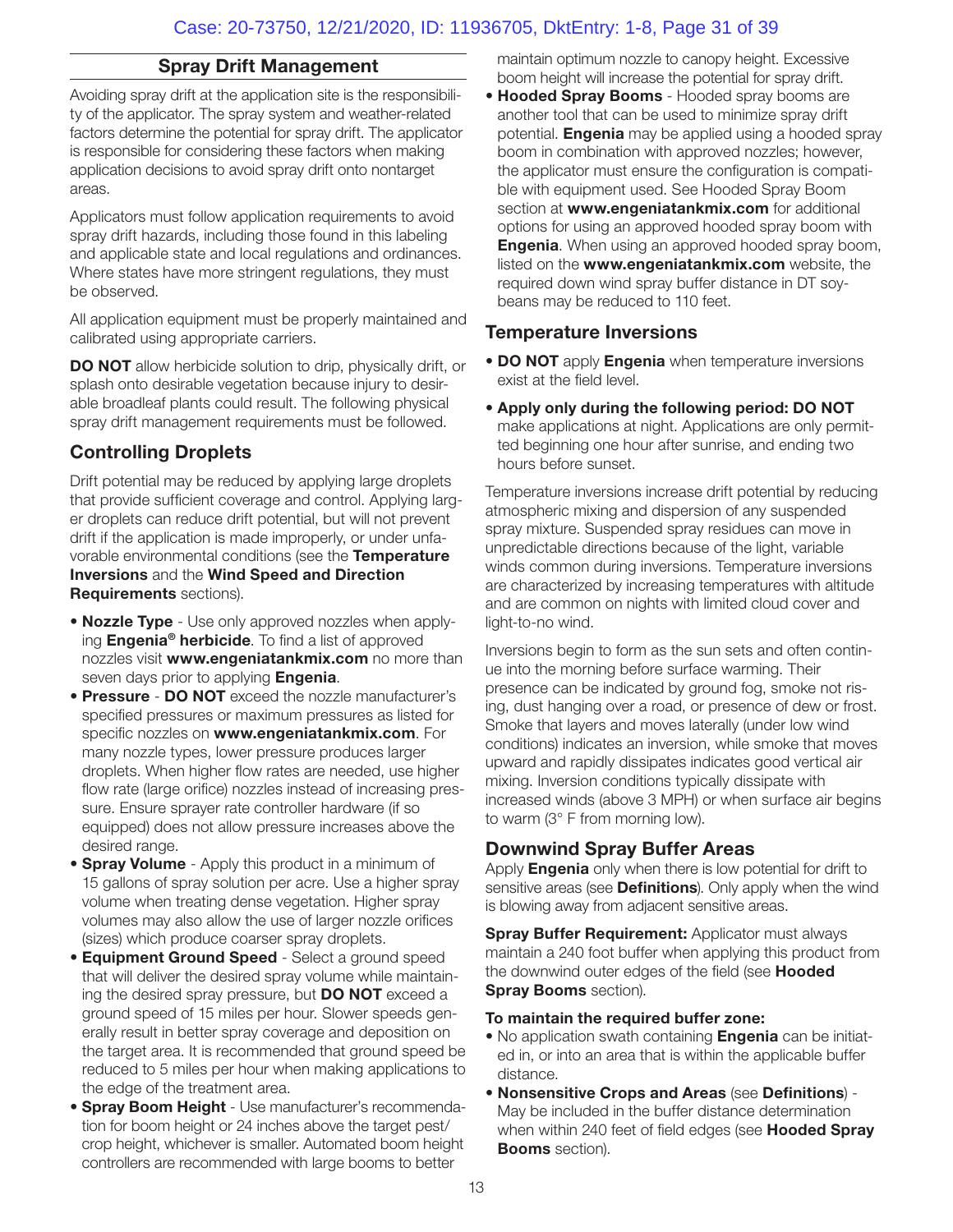#### Case: 20-73750, 12/21/2020, ID: 11936705, DktEntry: 1-8, Page 32 of 39

#### Sensitive Crops, Areas and Residential Areas

- DO NOT apply under circumstances where spray drift may occur to food, forage, or other plantings that might be damaged or the crops thereof rendered unfit for sale, use or consumption.
- During application and sprayer clean-out, DO NOT allow contact of herbicide with foliage, green stems, exposed non-woody roots of crops, and desirable plants.
- Downwind and Shifting Winds
	- DO NOT apply when wind is blowing in the direction of adjacent sensitive crops or residential areas.
	- The applicator also must be aware that **WIND DIRECTION** may vary during the application. If wind direction shifts such that the wind is blowing toward adjacent sensitive crops or residential areas, **STOP** the application.

**Survey the area before spraying: Small amounts of** spray drift that may not be visible may injure sensitive broadleaf plants. Before making an application, the applicator must survey the application site for adjacent sensitive crops and residential areas. The applicator must consult sensitive crop registries where available. Refer to **Sensitive Crops Awareness** section for record keeping requirements within the RESTRICTED USE PESTICIDE RECORD KEEPING REQUIREMENTS section.

#### AVOIDING SPRAY DRIFT AT THE APPLICATION SITE IS THE RESPONSIBILITY OF THE APPLICATOR.

The interaction of equipment and weather related factors must be monitored to maximize performance and ontarget spray deposition. The applicator is responsible for considering all of these factors when making a spray decision. The applicator is responsible for compliance with state and local pesticide drift regulations.

#### **Definitions**

- Sensitive Areas Bodies of water and nonresidential, uncultivated areas that may harbor sensitive plant species.
- Sensitive Crops and Residential Areas Food, forage, or other plantings grown for sale, use or consumption. Sensitive crops/plants also can be present in nonagricultural settings, such as residential areas. Examples include, but are not limited to:
- non-DT soybeans
- cucumber and melons (EPA Crop Group 9)
- flowers
- fruit trees
- grapes
- ornamentals including greenhouse-grown and shade house-grown broadleaf plants
- peanuts
- peas and beans (EPA Crop Group 6)
- peppers, tomatoes, and other fruiting vegetables (EPA Crop Group 8)
- potato
- sweet potato
- tobacco

Plant injury could occur if contact between this product and these crops/plants occurs. See www.driftwatch.org or other sensitive crop registry websites for more information on possible sensitive sites near your application location.

#### • Nonsensitive Crops and Areas

- 1. Roads, paved or gravel surfaces, adjacent to the field.
- 2. Mowed grassy areas adjacent to the field.
- 3. Agricultural fields that have been prepared for planting.
- 4. Areas of bare ground from recent plowing or grading that are contiguous with the treated field.
- 5. Planted agricultural fields containing asparagus, corn, DT cotton, DT soybeans, sorghum, proso millet, small grains, sugarcane and other crops approved for postemergence dicamba use. If the applicator intends to include such crops as dicamba tolerant cotton and/or dicamba tolerant soybeans in the buffer distance calculation, the applicator must confirm the crops are in fact dicamba tolerant.
- 6. Areas covered by the footprint of a building, shade house, silo, feed crib, or other man-made structure with walls and or roof.

Additional restrictions for the protection of specific sensitive areas may be required when making applications to DT cotton and DT soybeans. Use of this product in a manner inconsistent with the label may pose a hazard to endangered or threatened species. When using this product, you must follow the measures contained in the Endangered Species Protection Bulletin for the area in which you are applying the product. To obtain Bulletins, no more than six months before using this product, consult http://www.epa.gov/espp/ or call 1-844-447-3813. You must use the Bulletin valid for the month in which you will apply the product. Please Note: Additional endangered or threatened species obligations are listed under Endangered Species on this label. See Crop-specific Information – Dicamba-tolerant (DT) Crops section for more details regarding protection of endangered species.

#### Wind Speed and Direction Requirements

- Wind Speed 3 to 10 mph
- Wind Direction Local terrain can influence wind patterns. Every applicator must be familiar with local wind patterns and how they affect drift.

#### Tank Mixing Information

**Engenia<sup>®</sup> herbicide** may only be tank mixed with products that have been tested and found by the EPA not to have an unreasonable adverse effect on the spray drift properties of **Engenia**. A list of those EPA approved products may be found at www.engeniatankmix.com. DO NOT tank mix any product with Engenia unless:

1. You check the list of EPA approved products for use with **Engenia at www.engeniatankmix.com** no more than 7 days before applying **Engenia**; and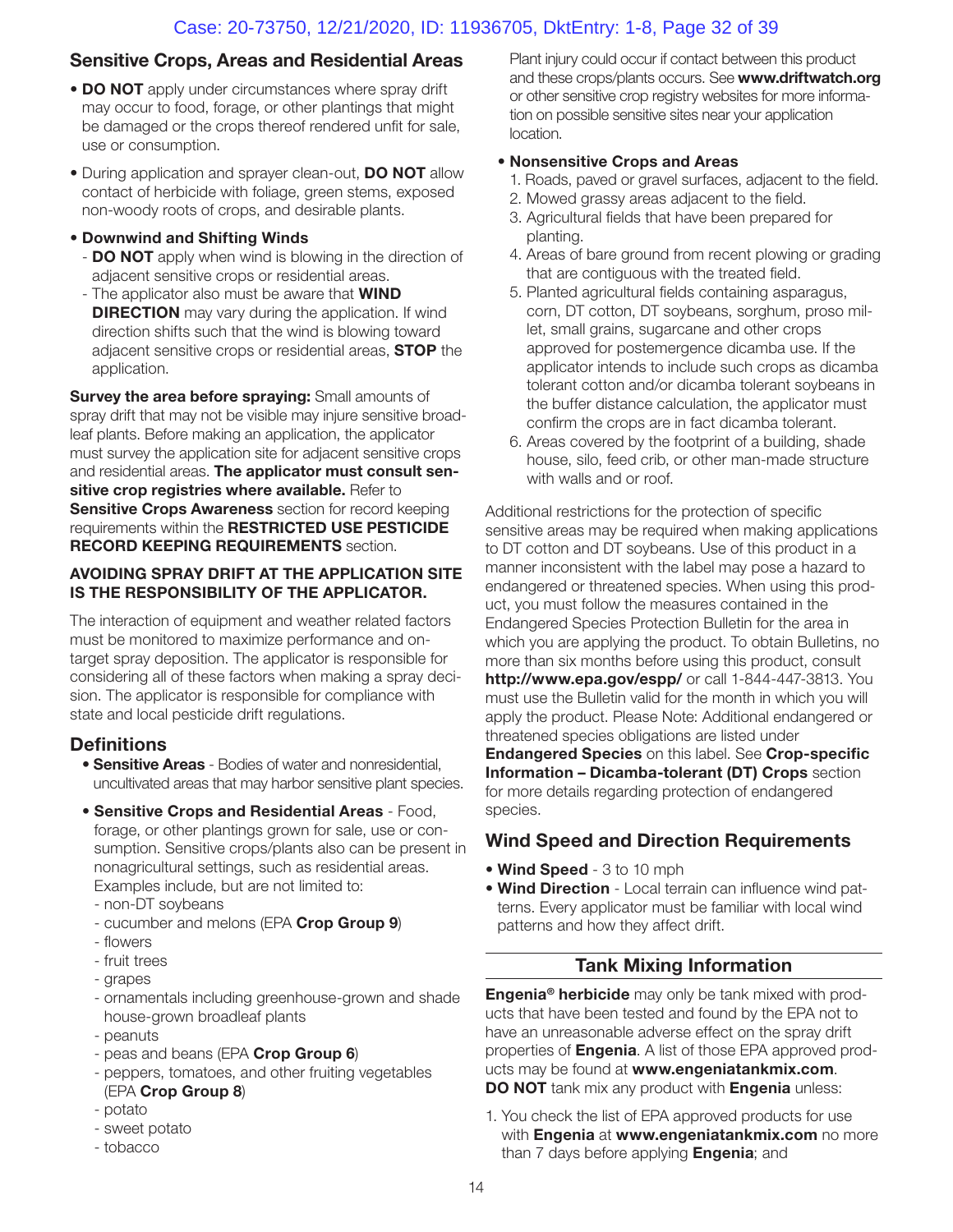#### Case: 20-73750, 12/21/2020, ID: 11936705, DktEntry: 1-8, Page 33 of 39

- 2. The intended product tank mix with **Engenia<sup>®</sup>** herbicide is identified on that list of tested and approved products; and
- 3. The intended product to be tank mixed with **Engenia** is not prohibited on this label.
- 4. Mandatory Use of an approved pH buffering adjuvant product and minimum use rate, such as Sentris<sup>™</sup> **Buffering Technology** is required. A list of EPA approved pH buffering adjuvants and required minimum use rates may be found at www.engeniatankmix.com.
- 5. Some COC, HSOC and MSO adjuvants may cause a temporary crop response.
- 6. DO NOT tank mix products containing ammonium salts such as ammonium sulfate and urea ammonium nitrate (UAN) unless specifically approved for use with **Engenia** at www.engeniatankmix.com.
- 7. Hard water does not usually affect the activity of **Engenia.** Use of an approved conditioning agent should be considered when hard water (i.e. total calcium, magnesium, and iron content above 500 ppm) is used as a spray carrier.
- 8. Drift reduction adjuvants listed on the website above can minimize the percentage of driftable fines. However, the applicator must check with the DRA manufacturer to determine if the approved DRA will work effectively with the spray nozzle, the spray pressure, and the desired spray solution.

For an up to date and complete list of approved tank mix options with Engenia, visit www.engeniatankmix.com.

It is the pesticide user's responsibility to ensure that all products are registered for the intended use. Read and follow the applicable restrictions and limitations and directions for use on all product labels involved in tank mixing. Users must follow the most restrictive directions for use and precautionary statements of each product in the tank mixture.

Mixing **Engenia** with postemergence grass (graminicide) herbicides may reduce the effectiveness of those products. Follow graminicide label when mixing with **Engenia** to ensure optimum weed control. Physical incompatibility, reduced weed control, or crop injury may result from mixing **Engenia** with other pesticides, additives, nutritionals, etc.

Adjuvants. BASF recommends the use of quality adjuvants with Engenia such as Astonish™, Class Act<sup>®</sup> Ridion®, Grounded®, Iconic®, Jackhammer™ Elite, R-11<sup>®</sup>, Strike Force<sup>®</sup>, and Verifact.

#### Compatibility Test for Mix Components

Before mixing components, always perform a compatibility jar test.

- 1. For 20 gallons per acre spray volume, use 3.3 cups (800 mL) of water. For other spray volumes, adjust rates accordingly. Only use water from the intended source at the source temperature.
- 2. Add components in the sequence indicated in the following Mixing Order instructions using 2 teaspoons for each pound or 1 teaspoon for each pint of labeled use rate per acre.
- 3. Cap the jar and invert 10 cycles between component additions.
- 4. When the components have all been added to the jar, let the solution stand for 15 minutes.
- 5. Evaluate the solution for uniformity and stability. The spray solution should not have free oil on the surface; fine particles that precipitate to the bottom; or thick (clabbered) texture. If the spray solution is not compatible, repeat the compatibility test with the addition of a suitable compatibility agent. If the solution is then compatible, use the compatibility agent as directed on its label. If the solution is still incompatible, **DO NOT** mix the ingredients in the same tank.

#### Mixing Order

Make sure each component is thoroughly mixed and suspended before adding tank mix partners. Except when mixing products in PVA bags, maintain constant agitation during mixing and application.

- 1. Water Begin by agitating a thoroughly clean sprayer tank 1/2 to 3/4 full of clean water.
- 2. **Inductor** If an inductor is used, rinse it thoroughly after each component has been added.
- 3. Products in PVA bags Place any product contained in water-soluble PVA bags into the mixing tank. Wait until all water-soluble PVA bags have fully dissolved and the product is evenly mixed in the spray tank before continuing.
- 4. Water-soluble products and additives (Engenia, Sentris)
- 5. Water-dispersible products (such as dry flowables, wettable powders, suspension concentrates, or suspo-emulsions)
- 6. Emulsifiable concentrates (including NIS and oil concentrate)
- 7. Remaining quantity of water

Maintain continuous and constant agitation throughout mixing and application until spraying is completed. If the spray mixture is allowed to settle for any period of time, thorough agitation is essential to resuspend the mixture before spraying is resumed. Continue agitation while spraying.

#### Use Precautions

- Stress Application to crops under stress because of lack of moisture, hail damage, flooding, herbicide injury, mechanical injury, or widely fluctuating temperatures may result in crop injury.
- Use caution when tank mixing **Engenia** with approved emulsifiable concentrates (EC) or oil-based products that may increase the potential for crop injury.
- Rainfast Period Engenia is rainfast 4 hours after application and weed control performance should not be reduced if unexpected rain or unintended irrigation occurs within 4 hours after application. DO NOT apply **Engenia** if rain is expected within 48 hours after application.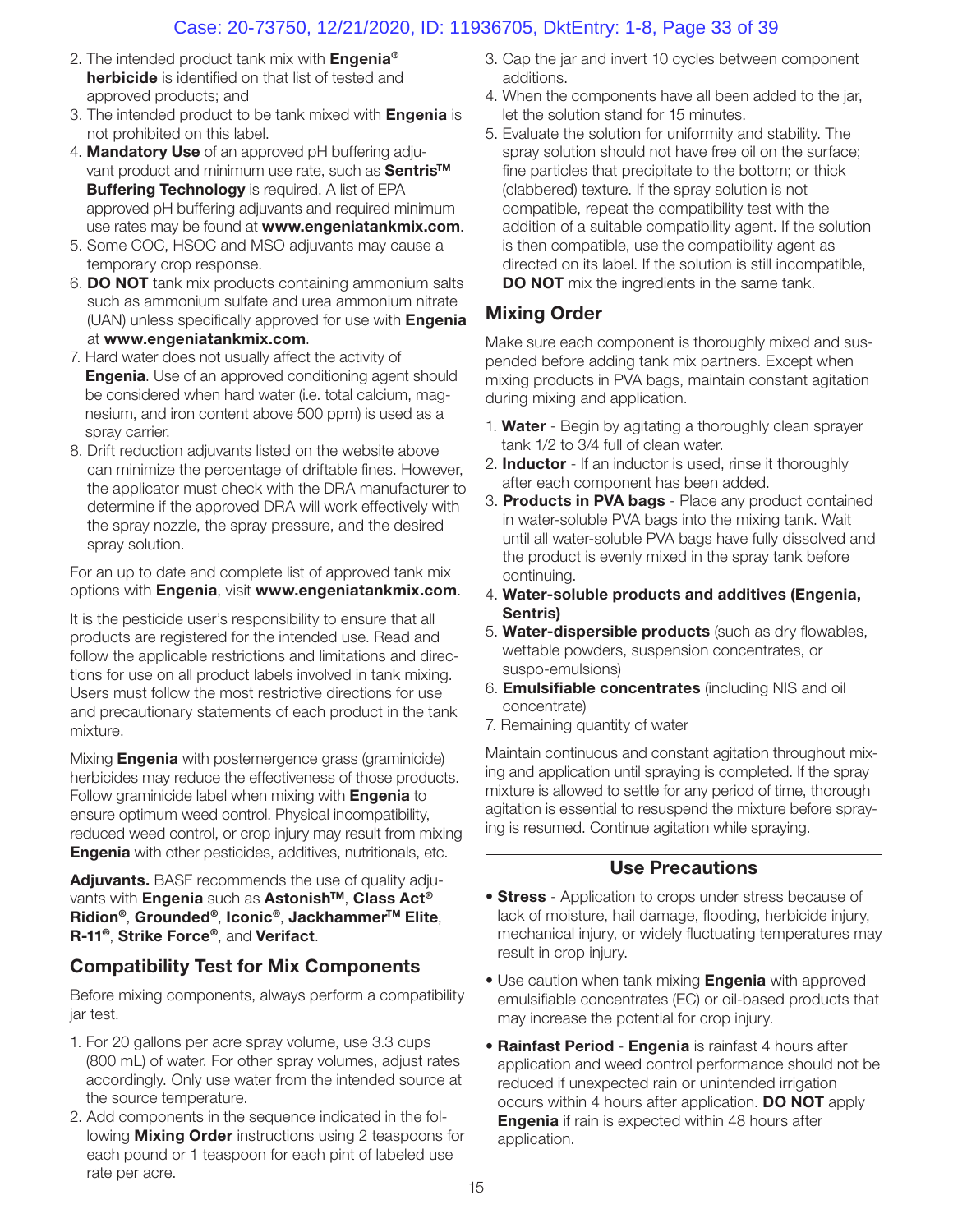#### Use Restrictions

#### Applicator MUST ALSO follow restrictions under Crop-specific Information section(s).

- DO NOT apply more than 12.8 fl ozs/A (0.5 lb dicamba ae/A) per application. **DO NOT** apply more than 25.6 fl ozs/A (1.0 lb dicamba ae/A) preplant and preemergence and 25.6 fl ozs/A (1.0 lb dicamba ae/A) postemergence. **DO NOT** apply more than a total of 51.2 fl ozs/A (2.0 lbs dicamba ae/A) in all applications combined per year.
- DO NOT apply this product aerially.
- DO NOT apply Engenia<sup>®</sup> herbicide with ammoniumcontaining additives, conditioners, or fertilizers (e.g. AMS, UAN). Small quantities of AMS can greatly increase the volatility potential of dicamba.
- DO NOT apply Engenia if expected rainfall amount may exceed soil field capacity and result in soil runoff in the next 48 hours.
- DO NOT apply Engenia if wind speed is less than 3 mph or greater than 10 mph.
- DO NOT apply Engenia at night. DO NOT apply earlier than one hour after sunrise or later than two hours before sunset.
- **DO NOT** contaminate irrigation ditches or water used for domestic purposes.
- DO NOT apply Engenia through any type of irrigation system (e.g. chemigation).
- DO NOT tank mix **Engenia** with any product not found in the approved list at www.engeniatankmix.com.
- In DT cotton, DO NOT apply Engenia later than July 30.
- In DT soybeans, **DO NOT** apply **Engenia** later than June 30.
- DO NOT apply DT cotton harvest aid application of **Engenia** within 7 days of harvest.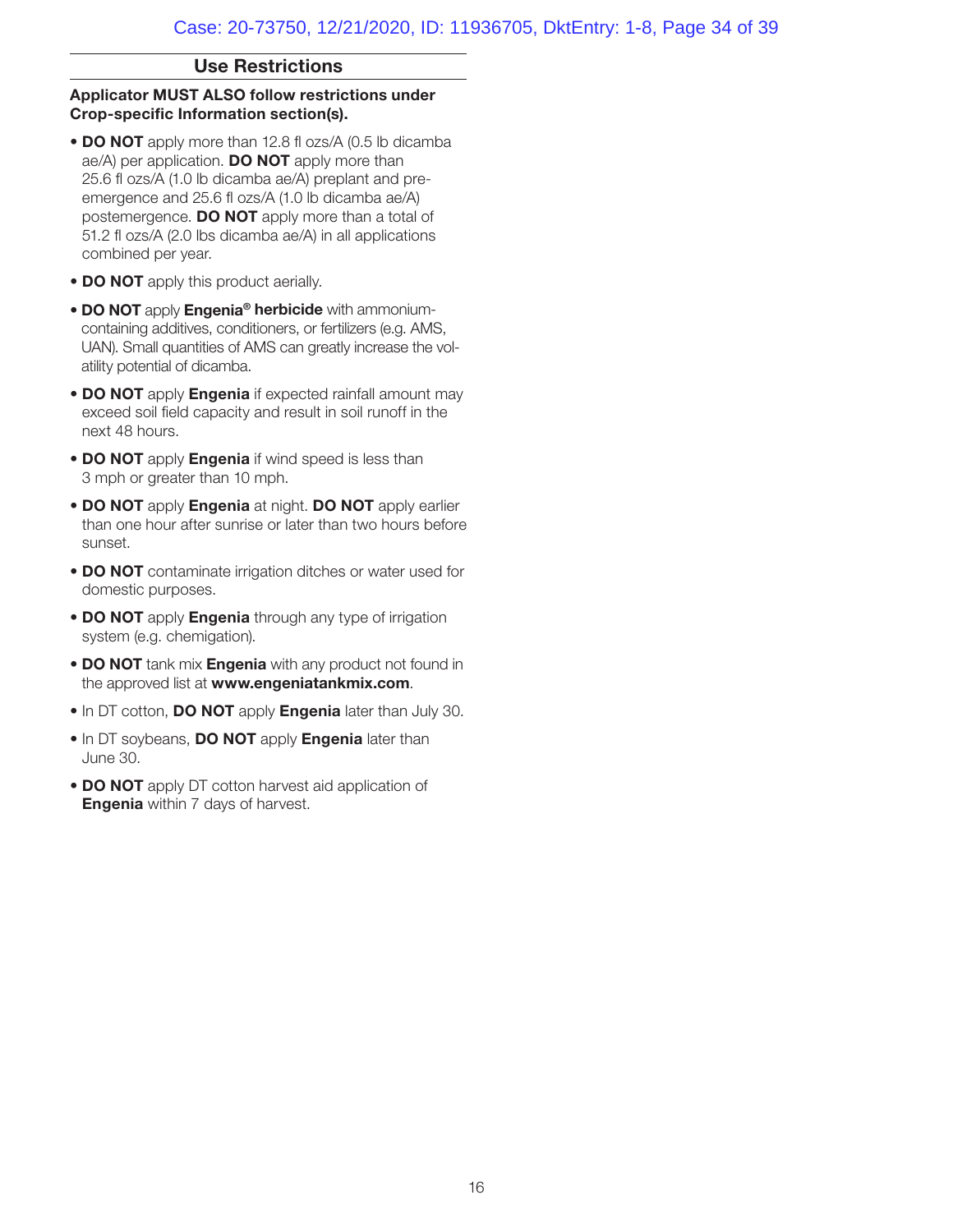#### Crop Rotation Restrictions

Use the following information to determine the required interval between **Engenia<sup>®</sup> herbicide** application and rotational crop planting as well as replanting after crop failure because of environmental factors such as drought, frost, or hail. Determine the rotational crop interval for tank mix products and use the most restrictive interval of all products applied.

#### Table 3. Crop Rotation Restrictions by Application Rate

|                                                                  | <b>Engenia</b><br>$(fl \ ozs/A)$                                  |           |          |
|------------------------------------------------------------------|-------------------------------------------------------------------|-----------|----------|
| Crop                                                             | $\leq 6.4$                                                        | 9.6       | 12.8     |
|                                                                  | Rotational Crop Interval <sup>1</sup><br>(days after application) |           |          |
| Corn                                                             | $\Omega$                                                          | $\bigcap$ | $\Omega$ |
| Cotton, non-DT <sup>2</sup>                                      | $21^{+}$                                                          | 28        | 42       |
| Cotton, DT                                                       | $\overline{0}$                                                    | $\Omega$  | $\Omega$ |
| Sorghum                                                          | 14                                                                | 21        | 28       |
| Soybean, non-DT <sup>2</sup>                                     | 14                                                                | 21        | 28       |
| Soybean, DT                                                      | $\overline{0}$                                                    | $\Omega$  | $\Omega$ |
| Grasses <sup>3</sup><br>30 inches or more annual precipitation   | 14                                                                | 21        | 28       |
| Grasses <sup>3</sup><br>less than 30-inches annual precipitation | 21                                                                | 28        | 42       |
| All other crops                                                  | 120                                                               | 120       | 120      |

<sup>1</sup> DO NOT include time when the soil is frozen and days before receiving any required rainfall or overhead irrigation.

<sup>2</sup> Following application of Engenia and a minimum accumulation of 1 inch of rainfall or overhead irrigation, observe the indicated waiting interval. <sup>3</sup> Includes barley, oats, wheat, and other grass crops. Small grains may be planted with no waiting interval following **Engenia** applied at 3.2 fl ozs/A. † Missouri and Tennessee Only. Following application of Engenia, wait until an accumulation of 1 inch of rainfall or irrigation followed by an interval of 14 days per 6.4 fl ozs/A or less before planting cotton. This interval must be observed before planting cotton or severe crop injury may occur.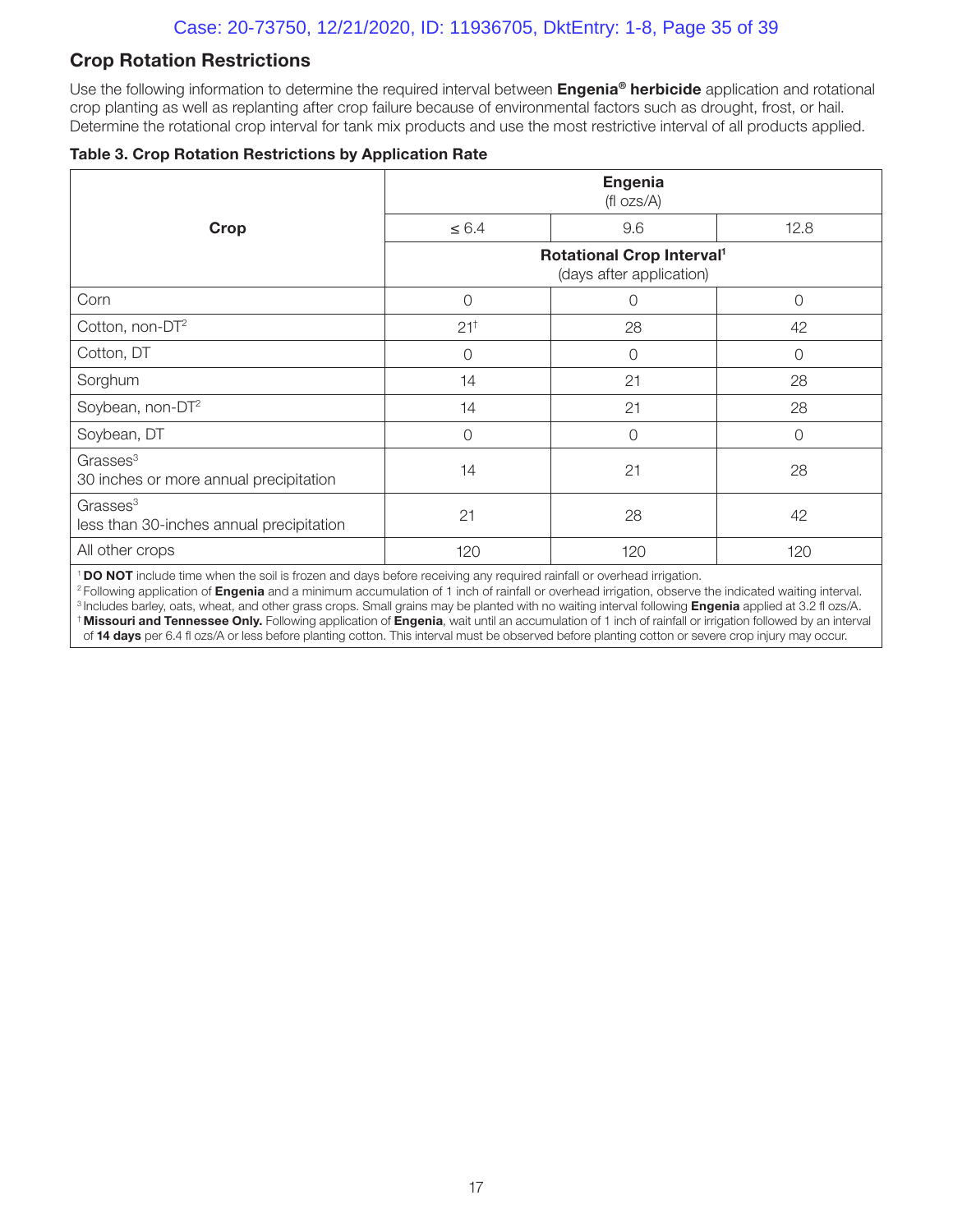#### Crop-specific Information – Dicamba-tolerant (DT) Crops

#### Dicamba-tolerant (DT) Crops

**Engenia<sup>®</sup> herbicide** is EPA approved for use in DT crops in the following states:

Alabama, Arizona, Arkansas, Colorado, Delaware, Florida (excluding Palm Beach County), Georgia, Illinois, Indiana, Iowa, Kansas, Kentucky, Louisiana, Maryland, Michigan, Minnesota, Mississippi, Missouri, Nebraska, New Jersey, New Mexico, New York, North Carolina, North Dakota, Ohio, Oklahoma, Pennsylvania, South Carolina, South Dakota, Tennessee (excluding Wilson County), Texas, Virginia, West Virginia, Wisconsin.

Within the above listed states, **Engenia** is subject to area-specific restrictions as required by

http://www.epa.gov/espp/ that must be consulted prior to making an **Engenia** application in DT cotton and DT soybeans. Prior to making an **Engenia** application in DT cotton or DT soybeans, an applicator must visit http://www.epa.gov/espp/ to determine if there are any additional restrictions on **Engenia** use within the area to be sprayed. Nonsensitive areas defined below may be included as part of the required buffer distance.

Nonsensitive areas - The following areas may be included in the buffer distance calculation when directly adjacent to the treated field edges:

- 1. Roads, paved or gravel surfaces, adjacent to the field.
- 2. Mowed grassy areas adjacent to the field.
- 3. Planted agricultural fields containing: corn, dicamba tolerant cotton, dicamba tolerant soybean, sorghum, proso millet, small grains, sugarcane and other crops approved for postemergence dicamba use. If the applicator intends to include such crops as dicamba tolerant cotton and/or dicamba tolerant soybeans in the buffer distance calculation, the applicator must confirm the crops are in fact dicamba tolerant.
- 4. Agricultural fields that have been prepared for planting.
- 5. Areas of bare ground from recent plowing or grading that are contiguous with the treated field.
- 6. Areas covered by the footprint of a building, shade house, silo, feed crib, or other man-made structure with walls and or roof.

#### The following directions are specific for Engenia use in DT cotton and DT soybeans.

Depending on specific crop application directions, **Engenia** may be applied for postemergence control of emerged broadleaf weeds and/or residual control of germinating broadleaf weed seeds before crop planting (preplant and/or preseed) and after planting (preemergence, postemergence). Refer to Table 1 for list of weeds controlled or suppressed.

**Engenia** may be applied preplant, at-planting, preemergence, and postemergence (in-crop) for weed control in DT cotton and DT soybeans.

#### Dicamba-tolerant (DT) Cotton

**Engenia** may be applied preplant surface, preemergence, or postemergence (over the top) by ground only to control or suppress many annual, biennial, and perennial broadleaf weeds (see Table 1) in dicamba-tolerant (DT) cotton. If **Engenia** is applied to non-dicamba-tolerant cotton other than as directed, severe crop injury will result. For non-dicamba-tolerant cotton information, see Cotton section in Crop-specific Information section.

Cotton gin byproducts may be fed to livestock.

#### Application Rates and Timings

#### Maximum Application Rates in DT Cotton

| <b>Application Timing</b>                                             | Amount<br>(fl $OZS/A$ )        |
|-----------------------------------------------------------------------|--------------------------------|
| <b>Single Preplant</b><br><b>Preemergence</b><br><b>Postemergence</b> | 128<br>$(0.5$ lb dicamba ae/A) |
| <b>Total Preplant and</b><br><b>Preemergence</b>                      | 25 R<br>(1 lb dicamba ae/A)    |
| <b>Total Postemergence</b>                                            | 25.6<br>(1 lb dicamba ae/A)    |
| <b>All Applications Combined</b><br><b>Total per Year</b>             | 51.2<br>(2 lbs dicamba ae/A)   |

Application of **Engenia** may be made before and after cotton emergence. Separate sequential applications by 7 days or more. For best performance, apply **Engenia** when weeds are less than 4 inches in height and rosettes are less than 2-inches across. Timely application will improve control and reduce weed competition. Apply preplant, preemergence, and postemergence to DT cotton only by ground. **DO NOT** apply more than 51.2 fl ozs/A of **Engenia** per year (single growing season).

#### Preplant and Preemergence Applications

**Engenia** can be applied at 12.8 fl ozs/A before, during, or after planting DT cotton. **Engenia** will provide burndown of emerged weeds. Apply as a sequential application with other preemergence herbicides to control emerged grass weeds and other broadleaf weeds, and with a preemergence residual herbicide to control germinating weed seeds. Early season weed control is critical for minimizing weed competition and protecting crop yield potential.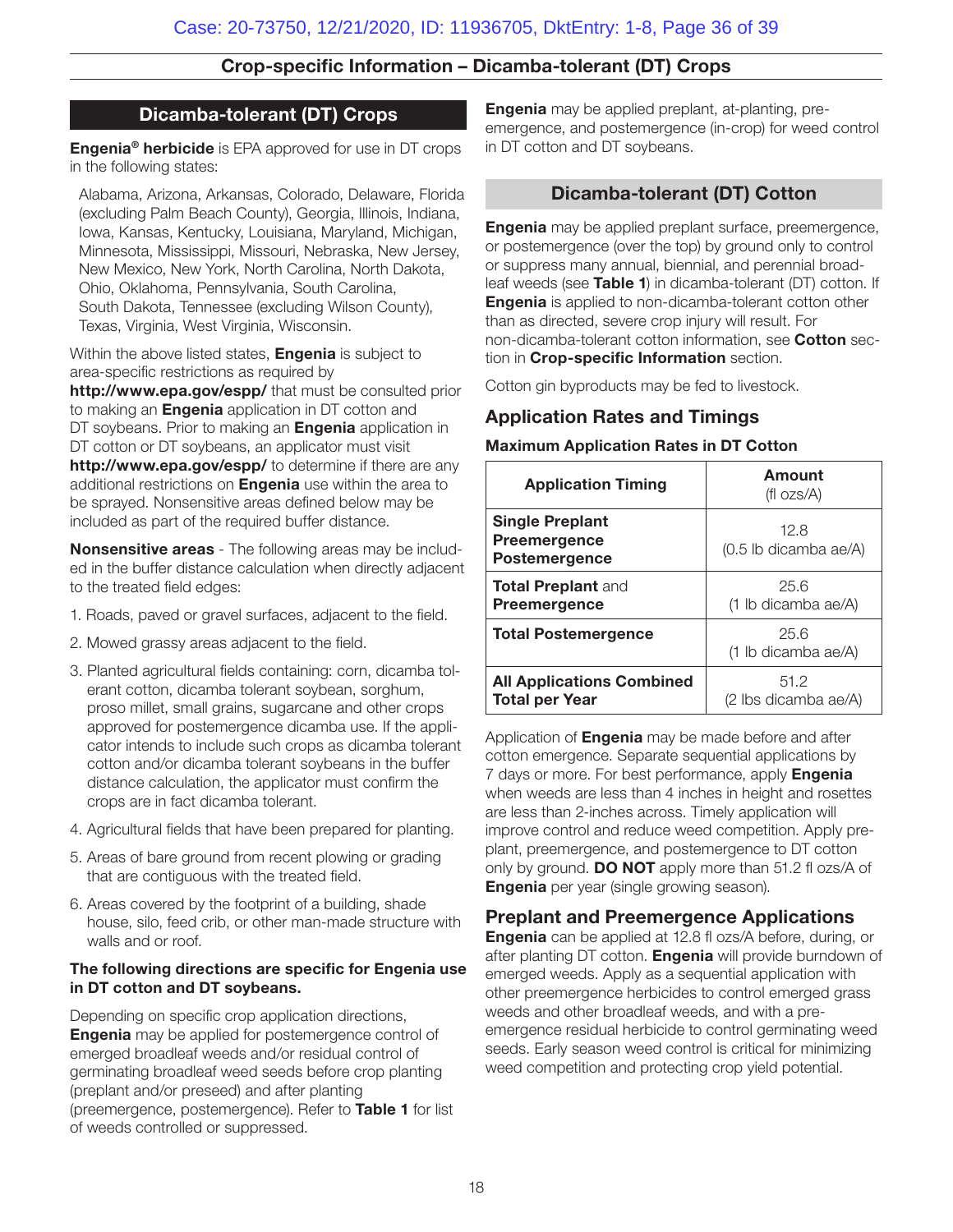#### Crop-specific Information – Dicamba-tolerant (DT) Crops (continued)

#### Postemergence Applications

Apply **Engenia<sup>®</sup> herbicide** postemergence at 12.8 fl ozs/A from cotton emergence through July 30. **DO NOT** apply more than 12.8 fl ozs/A in a single postemergence over-the-top application of **Engenia**. A total of two postemergence applications can be made in cotton.

For best weed control, **Engenia** applications should be made early in the season to small (less than 4-inches tall), actively growing weeds. Sequential postemergence applications may be necessary to control new weed flushes. Allow at least 7 days between applications. DO NOT apply **Engenia** postemergence more than twice in a year. Apply **Engenia** in a herbicide program that includes sequential application of herbicides with a different mechanism of action to control new weed regrowth.

Postemergence applications of **Engenia** mixed with some adjuvants may cause injury to DT cotton (see Tank Mixing **Information** section for details). Injury symptoms usually appear as necrotic spots on leaves. Potential for injury may be reduced when applications are made with spray volumes of at least 15 GPA and lower adjuvant rates. Symptomology is temporary with cotton recovering quickly after application.

#### Use with Other Herbicides

Broad-spectrum control of grass weeds or additional broadleaf weeds may require a sequential herbicide application. Before considering the use of one or more of the below recommended herbicides in a tank mix with Engenia, please confirm at www.engeniatankmix.com that the product is on the approved list. Engenia may be applied sequentially with one or more of, but not limited to, the following herbicide products:

- Outlook® herbicide
- Prowl® H2O herbicide
- glyphosate (e.g. Roundup® herbicide)

For approved tank mix options see www.engeniatankmix.com.

#### DT Cotton Restrictions

- DO NOT apply Engenia to non-dicamba-tolerant cotton varieties other than as directed or severe cotton injury will occur.
- DO NOT make more than two applications preplant or preemergence per year.
- **DO NOT** apply more than 12.8 fl ozs/A (0.5 lb ae/A) per preplant or preemergence application.
- DO NOT make more than two applications postemergence per year.
- **DO NOT** apply more than 12.8 fl ozs/A (0.5 lb ae/A) per postemergence application.
- DO NOT apply Engenia later than July 30.
- DO NOT apply more than 51.2 fl ozs/A (2 lbs ae/A) per year.
- DO NOT apply DT cotton harvest aid application of **Engenia** within 7 days of harvest.

#### Dicamba-tolerant (DT) Soybean

**Engenia** may be applied preplant surface, preemergence, or postemergence (over the top) by ground only to control or suppress many annual, biennial, and perennial broadleaf weeds (see Table 1) in dicamba-tolerant (DT) soybean.

#### Application Rates and Timings

#### Maximum Application Rates in DT Soybean

| <b>Application Timing</b>                                             | Amount<br>(fl $OZS/A$ )         |
|-----------------------------------------------------------------------|---------------------------------|
| <b>Single Preplant</b><br><b>Preemergence</b><br><b>Postemergence</b> | 12.8<br>$(0.5$ lb dicamba ae/A) |
| <b>Total Preplant and</b><br><b>Preemergence</b>                      | 25.6<br>(1 lb dicamba ae/A)     |
| <b>Total Postemergence</b>                                            | 25.6<br>(1 lb dicamba ae/A)     |
| <b>All Applications Combined</b><br><b>Total per Year</b>             | 51.2<br>(2 lbs dicamba ae/A)    |

Application of **Engenia** plus specified adjuvants (refer to Tank Mixing Information section for details) may be made before and after soybean emergence. Separate sequential applications by 7 days or more. For best performance, apply **Engenia** when weeds are less than 4 inches in height and rosettes are less than 2-inches across. Timely application will improve control and reduce weed competition. Apply preplant, preemergence, and postemergence to DT soybean only by ground.

#### Preplant and Preemergence Applications

Engenia can be applied at 12.8 fl ozs/A before, during, or after planting dicamba-tolerant soybean. Engenia will provide burndown of emerged weeds and moderate residual activity. Apply as a sequential application with other labeled herbicides to control emerged grass weeds and other broadleaf weeds, and with a preemergence residual herbicide to control germinating weed seeds. Early season weed control is critical for minimizing weed competition and protecting crop yield potential.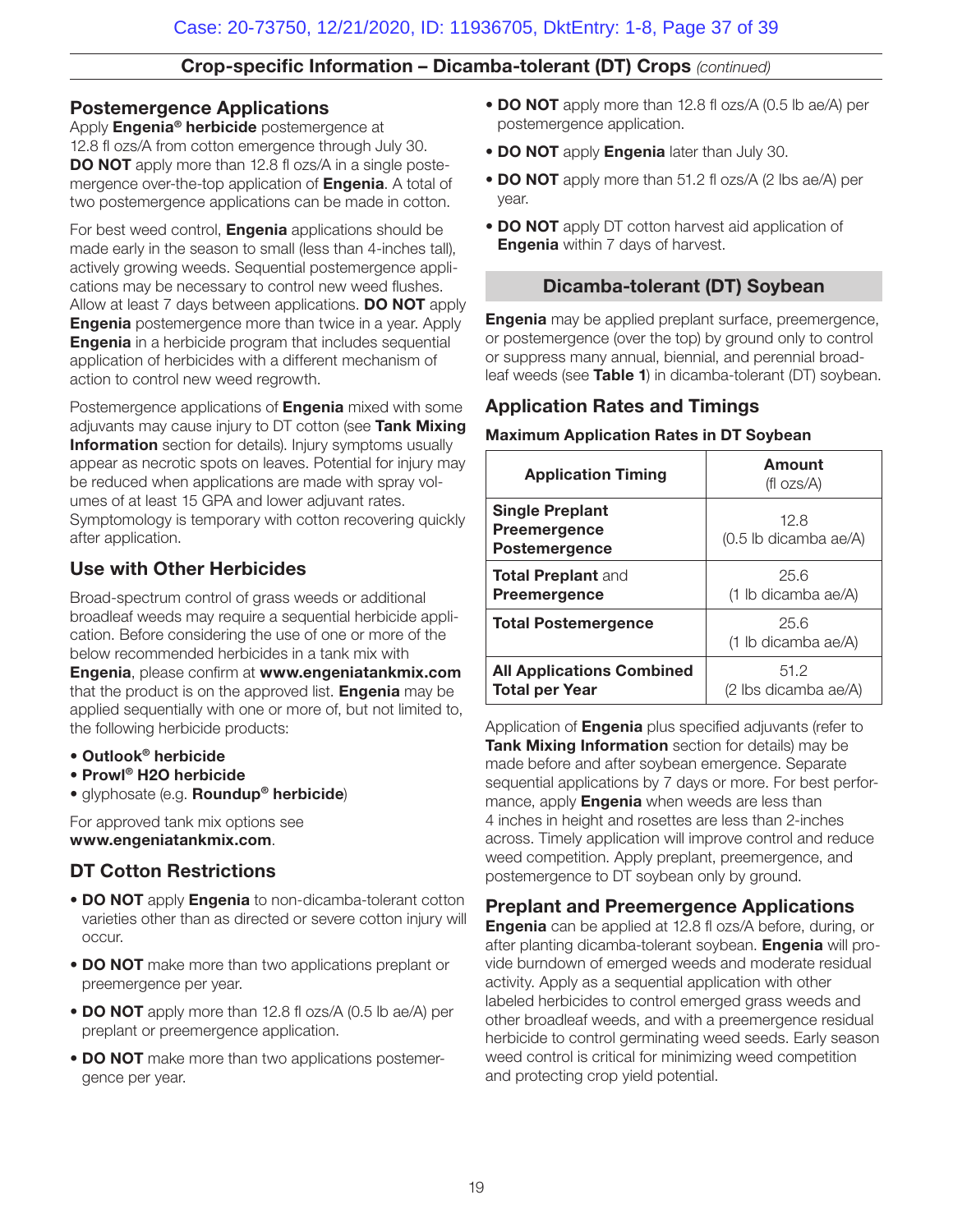#### Crop-specific Information – Dicamba-tolerant (DT) Crops (continued)

#### Postemergence Applications

Up to two postemergence applications using 12.8 fl ozs/A of Engenia® herbicide per application may be made through June 30. Allow at least 7 days between applications. **DO NOT** apply more than a maximum cumulative total of 25.6 fl ozs/A of **Engenia** postemergence.

**Engenia** applications should be made to small (less than 4-inches tall), actively growing weeds. Sequential postemergence applications may be necessary to control new weed flushes. For best results, apply **Engenia** in a herbicide program that includes sequential application of herbicides with a different mechanism of action to control new weed growth.

Postemergence applications of **Engenia** may cause dicamba-tolerant soybeans to wilt or droop shortly after application. Symptomology is transient, and soybeans recover quickly after application.

#### Use with Other Herbicides

Broad-spectrum control of grass weeds or additional broadleaf weeds may require a sequential herbicide application. Before considering the use of one or more of the below recommended herbicides in a tank mix with Engenia, please confirm at www.engeniatankmix.com that the product is on the approved list. **Engenia** may be applied sequentially with one or more of, but not limited to, the following herbicide products:

- Optill® powered by Kixor® herbicide
- Outlook® herbicide
- Prowl® H2O herbicide
- Pursuit® herbicide
- Raptor® herbicide
- Sharpen® powered by Kixor® herbicide
- Varisto® herbicide
- Verdict® powered by Kixor® herbicide
- Zidua® herbicide
- Zidua® PRO powered by Kixor® herbicide
- clethodim (e.g. Select Max® herbicide)
- glyphosate (e.g. Roundup<sup>®</sup> herbicide)

For approved tank mix options see www.engeniatankmix.com.

#### DT Soybean Restrictions

- DO NOT apply Engenia to non-dicamba-tolerant soybean varieties other than as directed or severe soybean injury will occur.
- DO NOT make more than two applications preplant or preemergence per year.
- DO NOT apply more than 12.8 fl ozs/A (0.5 lb ae/A) per preplant or preemergence application.
- DO NOT make more than two applications postemergence per year.
- DO NOT apply more than 12.8 fl ozs/A (0.5 lb ae/A) per postemergence application.
- DO NOT apply Engenia later than June 30.
- **DO NOT** apply more than 51.2 fl ozs/A (2 lbs ae/A) per year.
- Soybean Forage: Allow at least 7 days between final application and harvest or feeding of soybean forage.
- **Soybean Hay:** Allow at least 14 days between final application and harvest or feeding of soybean hay.